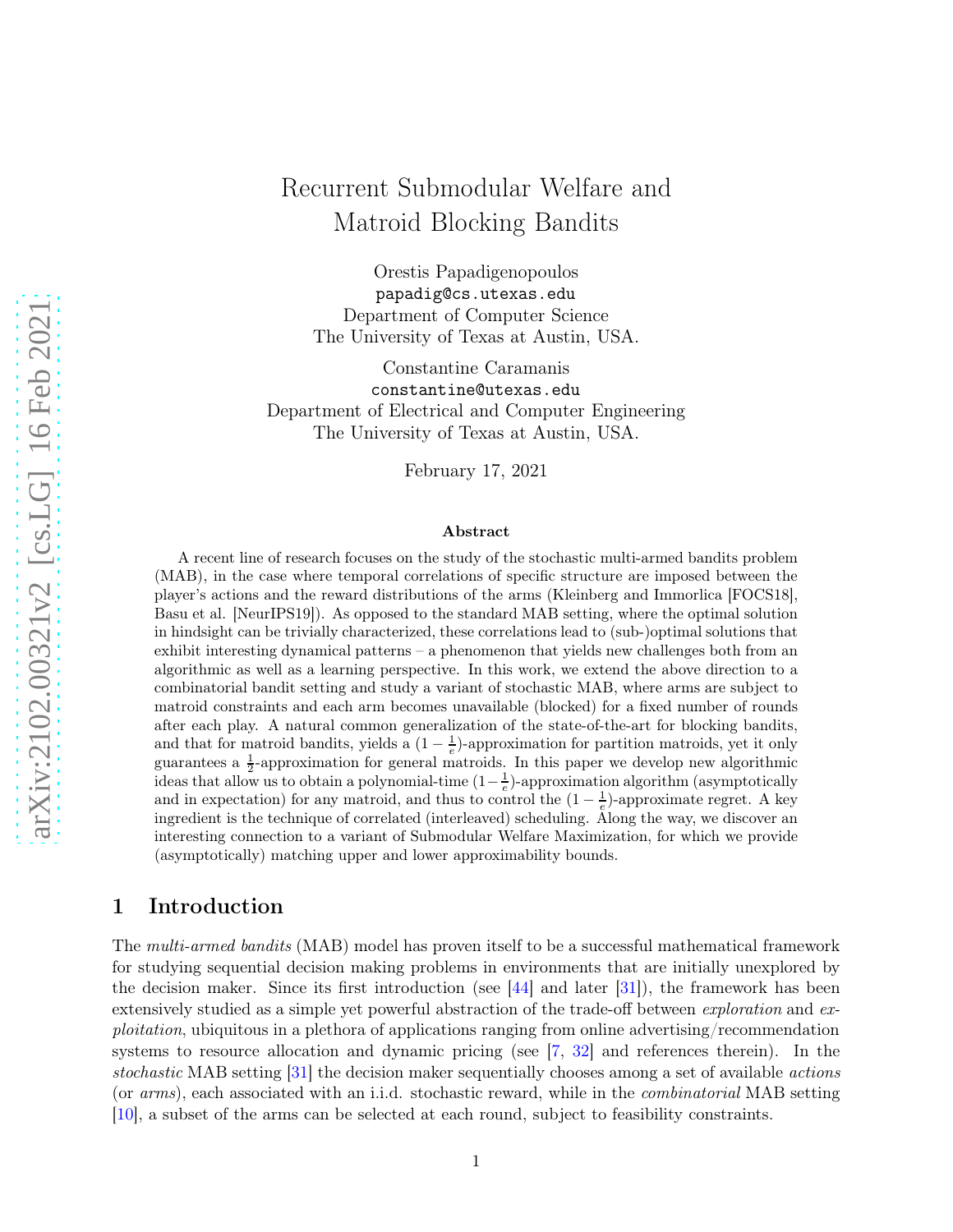Despite the large number of variants of the MAB model that have been introduced, the majority of the results comply with the common assumption that playing an action does not alter the environment, namely, the reward distributions of the subsequent rounds (with notable exceptions discussed below). Only recently, researchers have focused their attention on settings where temporal dependencies of specific structure are imposed between the player's actions and the reward distributions [\[25,](#page-13-0) [9,](#page-12-2) [6,](#page-12-3) [37,](#page-14-3) [5\]](#page-12-4). In [\[25\]](#page-13-0), Kleinberg and Immorlica consider the setting of recharging bandits, where the expected reward of each arm is a concave and weakly increasing function of the time passed since its last play, modeling in that way scenarios of local performance loss. In a similar spirit, Basu et al.  $[6]$  consider the problem of *blocking bandits*, in which case once an arm is played at some round, it cannot be played again (i.e., it becomes blocked) for a fixed number of consecutive rounds. Notice that all the aforementioned examples are variations of the stochastic MAB setting, where the decision maker plays (at most) one arm per time step.

When combinatorial constraints and time dynamics come together, the result is a much richer and more challenging setting, precisely because their interplay creates a complex dynamical structure. Indeed, in the standard combinatorial bandits setting, the optimal solution in hindsight is to consistently play the feasible subset of arms of maximum expected reward. However, in the presence of local temporal constraints on the arms, an optimal (or even suboptimal) solution cannot be trivially characterized– a fact that significantly complicates the analysis, both from the algorithmic as well as from the learning perspective. In this work, we study the following bandit setting– a common generalization of matroid bandits, introduced by Kveton et al. [\[28\]](#page-14-4), and blocking bandits [\[6\]](#page-12-3):

**Problem 1.1** (Matroid Blocking Bandits (MBB)). We consider a set  $A$  of  $k$  arms, a matroid  $\mathcal{M} = (\mathcal{A}, \mathcal{I})$ , and an unknown time horizon of T rounds. Each arm  $i \in \mathcal{A}$  is associated with an unknown bounded reward distribution of mean  $\mu_i$ , and with a known deterministic delay  $d_i$ , such that whenever an action i is played at some round, it cannot be played again for the next  $d_i - 1$ rounds. At each time step, the player pulls a subset of the available (i.e., not blocked) arms restricted to be an independent set of  $M$ . Subsequently, she observes the reward realization of each arm played (semi-bandit feedback) and collects their sum. The goal of the player is to maximize her expected cumulative reward over T rounds.

The above model captures a number of applications, varying from team formation to ad placement, when arms represent actions that cannot be played repeatedly without restriction. As a concrete example, consider a recommendation system that repeatedly suggests a variety of products (e.g., songs, movies, books) to a user. The need for diversity on the collection of suggested products (arms), to capture different aspects of user's preferences, can be modeled as a linear matroid. Further, the blocking constraints preclude the incessant recommendation of the same product (which can be detrimental, as the product might be perceived as a "spam"), while the maximum rate of recommendation (controlled by the delay) might depend on factors such as popularity, promotion and more. Finally, the expected reward of each product is the probability of purchasing (or clicking).

From a technical viewpoint, the MBB problem is already NP-hard for the simple case of a uniform rank-1 matroid (see Theorem 2.1 in  $|41|$ ), even in the *full-information* setting, where the reward distributions are known to the player a priori. The natural common generalization of the algorithms in  $[6, 28]$  $[6, 28]$ , computes and plays, at each time step, an independent set of maximum mean reward consisting of the available elements. While the above strategy is a  $(1 - \frac{1}{e})$ -approximation asymptotically (that is, for  $T \to \infty$ ) for partition matroids, unfortunately, it only guarantees a  $\frac{1}{2}$ approximation for general matroids and this guarantee is tight (see Appendix [E.1](#page-29-0) for an example). A natural question that arises is whether a  $\left(1-\frac{1}{e}\right)$  $\frac{1}{e}$ )-approximation is possible for any matroid.

The main result of this paper shows that this is indeed possible. Along the way, we identify that the key insight (and also the weak point of the naive  $\frac{1}{2}$ -approximation) is the underlying *dimin*-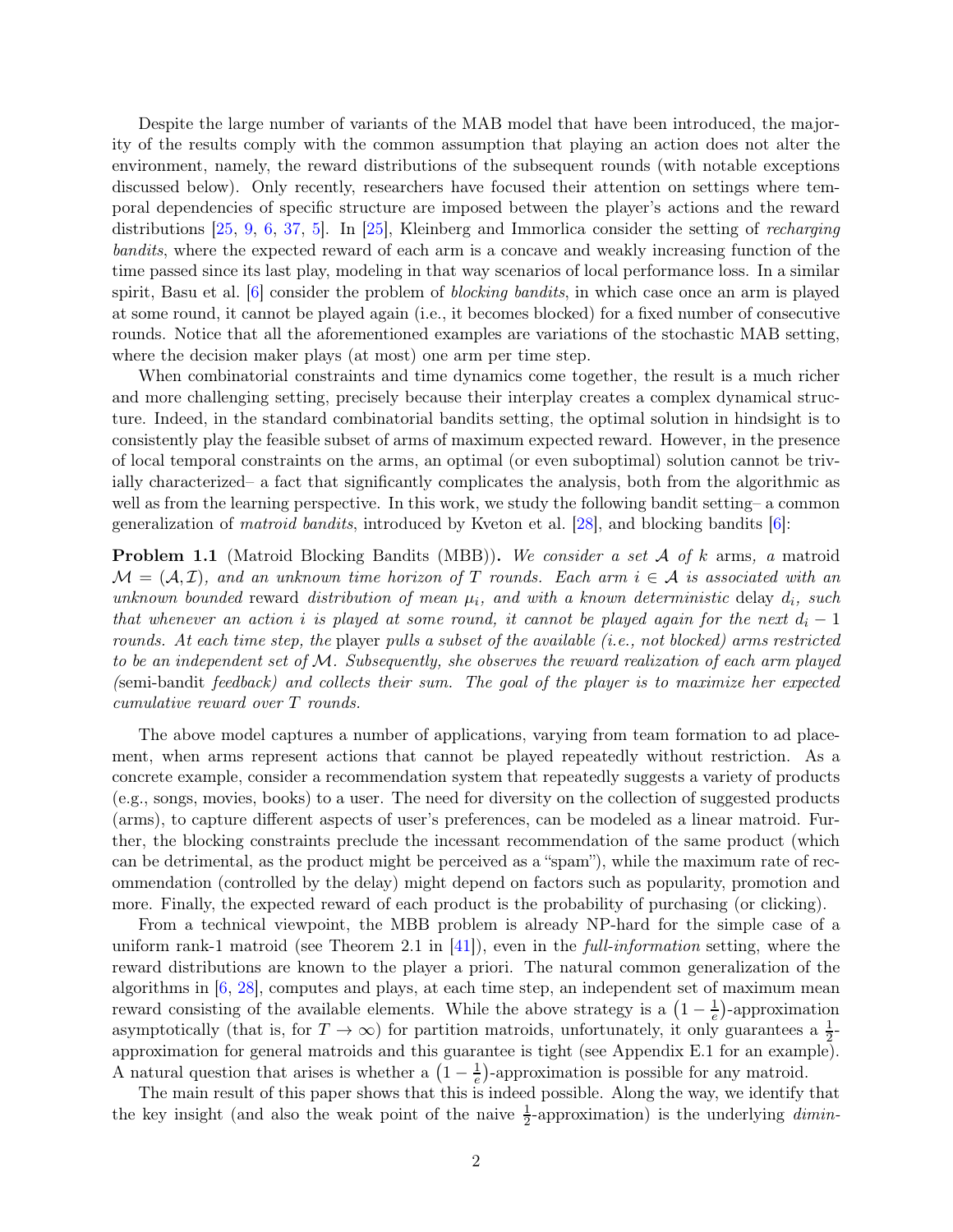ishing returns property hidden in the matroid structure. In particular, we discover an interesting connection of MBB to the following problem of interest in its own right:

Problem 1.2 (Recurrent Submodular Welfare (RSW)). We consider a monotone (non-decreasing) submodular function  $f: 2^{\mathcal{A}} \to \mathbb{R}_{\geq 0}$  over a universe A and a time horizon T. At each round  $t \in [T]$ we choose a subset  $A_t \subseteq A$  and collect a reward  $f(A_t)$ . However, using an element  $i \in A$  at some round  $t \in [T]$  makes it unavailable (i.e., blocked) for a fixed and known number of  $d_i - 1$  subsequent rounds, namely, during the interval  $[t, t+d_i-1]$ . The objective is to maximize  $\sum_{t \in [T]} f(A_t)$ , subject to the blocking constraints, within a (potentially unknown) time horizon T.

For the above model, which can be thought of as a variant of Submodular Welfare Maximiza*tion* [\[45\]](#page-15-0), we provide an efficient randomized  $\left(1 - \frac{1}{e}\right)$  $\frac{1}{e}$ )-approximation (asymptotically), accompanied by a matching hardness result. Note that the RSW problem is a very natural model, capturing applications of submodular maximization in repeating scenarios, where the elements cannot be constantly used without restriction. As an example, consider the process of renting goods to a stream of customers with identical submodular utility functions modeling their satisfaction.

As we show, our approach for the RSW problem immediately implies an algorithm of the same approximation guarantee for the full-information case of MBB and, additionally, it has important implications for the bandit setting, where the reward distributions are initially unknown. The standard goal in this case is to provide a (sublinear in the time horizon) upper bound on the regret, namely, the difference between the expected reward of a bandit algorithm and a (near-)optimal algorithm, due to the initial lack of knowledge of the former<sup>[1](#page-2-0)</sup>.

### 1.1 Related Work

The MBB model belongs to the family of stochastic non-stationary bandits, given that the reward distributions of the arms can change over time. Significant members of this family are restless bandits [\[47,](#page-15-1) [19\]](#page-13-1), where the reward distribution of each arm changes at each time step, and rested bandits [\[18,](#page-13-2) [43\]](#page-14-6), where the distribution changes only when the arm is played. For the setting of restless bandits and without further assumptions on the transition functions, it is PSPACE-hard to even approximate the optimal solution [\[36\]](#page-14-7). Our model differs from the above cases as we consider a transition function of special form and the transitions can occur both during playing and not playing an arm. In addition, the MBB model falls into the category of Markov Decision Processes (MDPs) with deterministic transitions and stochastic rewards, but requires an exponential (in the size of the arms) state space, which makes this approach inefficient in practice.

A recent line of research focuses on non-stationary models in the case where each reward distribution is a special function of the player's actions [\[9,](#page-12-2) [37,](#page-14-3) [5\]](#page-12-4). In [\[6\]](#page-12-3), Basu et al. provide a greedy  $\left(1-\frac{1}{e}\right)$  $\frac{1}{e}$ )-approximation for the full-information case of the blocking bandits problem (a special case of the MBB model for a uniform rank-1 matroid). As we have already mentioned, generalizing their strategy to the MBB problem fails to provide the same guarantee for general matroids. In the bandit setting, where the reward distributions are initially unknown, the authors have to overcome the burden of characterizing a (sub)optimal solution, where the rate of mean collected reward exhibits significant fluctuations over time. The key insight is to observe that every time the full-information algorithm plays an arm, its bandit variant, which relies on estimations of the mean rewards, has

<span id="page-2-0"></span><sup>&</sup>lt;sup>1</sup>In fact, we upper bound the  $(1 - \frac{1}{e})$ -(approximate) regret, defined as the difference between  $(1 - \frac{1}{e})$  OPT(T) and the expected reward collected by a bandit algorithm. The notion of  $\alpha$ -regret is widely used in the combinatorial bandits literature [\[13,](#page-13-3) [46\]](#page-15-2) for combinatorial problems where an efficient algorithm does not exist, and, thus, any efficient algorithm would inevitably suffer linear regret in standard definition (where  $\alpha = 1$ ).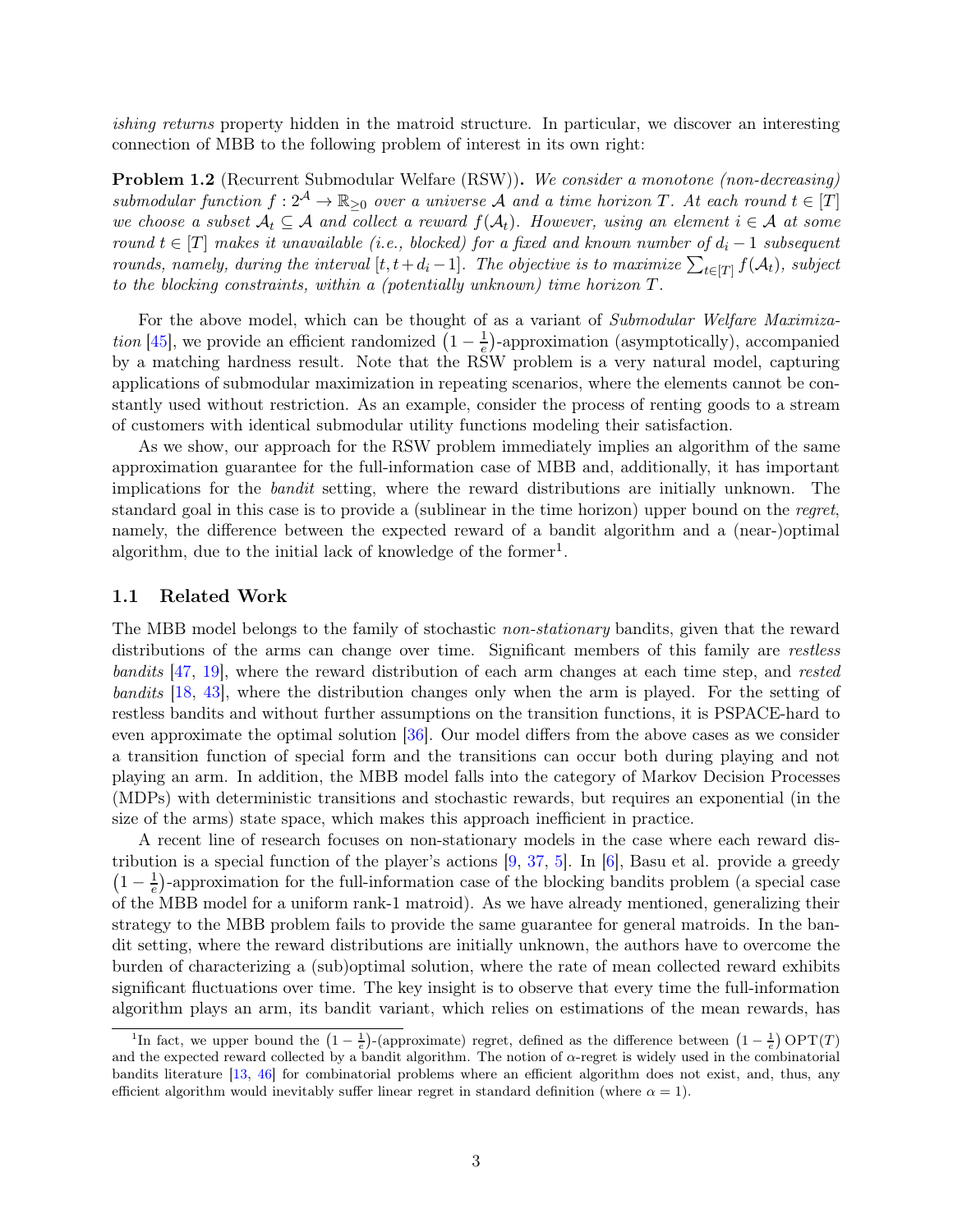at least one chance of playing the same arm. However, this key coupling argument, that enables sublinear regret bounds, becomes significantly more involved in the presence of matroid constraints.

In [\[25\]](#page-13-0), Kleinberg and Immorlica study the case of recharging bandits. Their approach first computes the "optimal" playing frequency  $1/x_i$  of each arm i via a mathematical formulation. In order to play each arm with this frequency, they develop the technique of *interleaved rounding*, where they associate each arm i with a sequence of real numbers  $\{\frac{\alpha_i+k}{x_i}$  $\{x_i^{i+k}\}_{k\in\mathbb{N}},$  with  $\alpha_i \sim U[0,1]$ . Then, the arms are played sequentially in the same order they appear on the real line. This novel rounding technique exhibits reduced variance and, thus, an improved approximation guarantee comparing to other natural approaches such as independent randomized rounding.

A rich body of research on combinatorial bandits [\[15,](#page-13-4) [13,](#page-13-3) [12,](#page-12-5) [30,](#page-14-8) [29,](#page-14-9) [46\]](#page-15-2) focuses on bandit optimization problems over general combinatorial structures. In [\[28\]](#page-14-4), Kveton et al. consider the problem of stochastic combinatorial bandits where the underlying feasible set is a matroid defined over the ground set of arms. At each round, the player pulls an independent subset of arms and collects their realized rewards, assuming semi-bandit feedback (as opposed to the pure exploration full-feedback variant studied in [\[11\]](#page-12-6)). The authors develop a greedy algorithm based on the Upper Confidence Bound (UCB) method [\[1\]](#page-12-7), while they exploit well-known exchange properties of matroids for achieving optimal regret bounds. Their approach relies on the fact that the optimal solution in hindsight is fixed throughout the time horizon– a fact that is no longer true in the presence of blocking constraints. Additional lines of research that are related to, yet incompatible with, our problem are bandits with knapsacks [\[2,](#page-12-8) [39\]](#page-14-10) or with budgets [\[14,](#page-13-5) [42\]](#page-14-11), and sleeping bandits [\[26\]](#page-13-6).

The MBB model is also related to the literature on *periodic scheduling* [\[4,](#page-12-9) [3\]](#page-12-10). In [\[41\]](#page-14-5), Sgall et al. consider the problem of periodically scheduling jobs on a set of machines. Each job is associated with a processing time, during which it occupies the machine it is executed on, a vacation time, namely, a minimum time required after its completion in order to be rescheduled, and a reward. It is not hard to see that the case of unit processing times is a special case of MBB with a uniform matroid of rank equal to the number of machines, under the objective of maximizing the total reward. Further, it is known  $[6]$  that the rank-1 case of MBB generalizes the *Pinwheel Scheduling* problem  $[22]$ : Given k colors associated a set of integers  $\{d_i\}_{i\in[k]}$ , such that  $\sum_{i\in[k]} \frac{1}{d_i}$  $\frac{1}{d_i} = 1$ , decide whether there is a coloring of the natural numbers  $\nu : \mathbb{N} \to [k]$  such that every color  $i \in [k]$  appears at least once every  $d_i$  numbers. As it is proved in [\[23\]](#page-13-8), the above problem does not admit a pseudopolynomial time algorithm unless SAT can be solved by a randomized algorithm in expected quasi-polynomial time.

Finally, the RSW problem is closely related to the problem of Submodular Welfare Maximization (SWM) [\[45,](#page-15-0) [34,](#page-14-12) [24,](#page-13-9) [17\]](#page-13-10): Given k items and m players, each associated with a monotone submodular utility function  $u_i: 2^{[k]} \to \mathbb{R}_{\geq 0}$ , the goal is to partition the elements into m sets  $S_1, \ldots, S_m$ , one for each player, such that to maximize  $\sum_{i\in[m]} u_i(S_i)$ . Specifically, RSW can be thought of as a version of the SWM problem, when the items are distributed to a (possibly infinite) stream of players with identical utilities, and each item can be reused after some fixed time period (note that this is different than the online setting in [\[27\]](#page-13-11)). Interestingly, as noted in [\[45\]](#page-15-0), the SWM problem with identical utilities is approximation resistant in the sense that allocating the items to the players uniformly at random achieves the optimal approximation guarantee of  $\left(1 - \frac{1}{e}\right)$  $\frac{1}{e}$  for this setting.

### 1.2 Our Contributions

We first focus on the full-information variant of MBB, where the mean rewards of the arms are known to the player a priori. We assume that the player has access to the matroid  $\mathcal M$  via an independence oracle and knowledge of the arms' fixed delays, yet she is oblivious to the time horizon  $T$ . In this sense, she plays online. An interesting aspect of dynamics, as illustrated in [\[25,](#page-13-0) [6,](#page-12-3) [5\]](#page-12-4), is that one needs to guarantee, via scheduling, that each arm is roughly played at a frequency close to its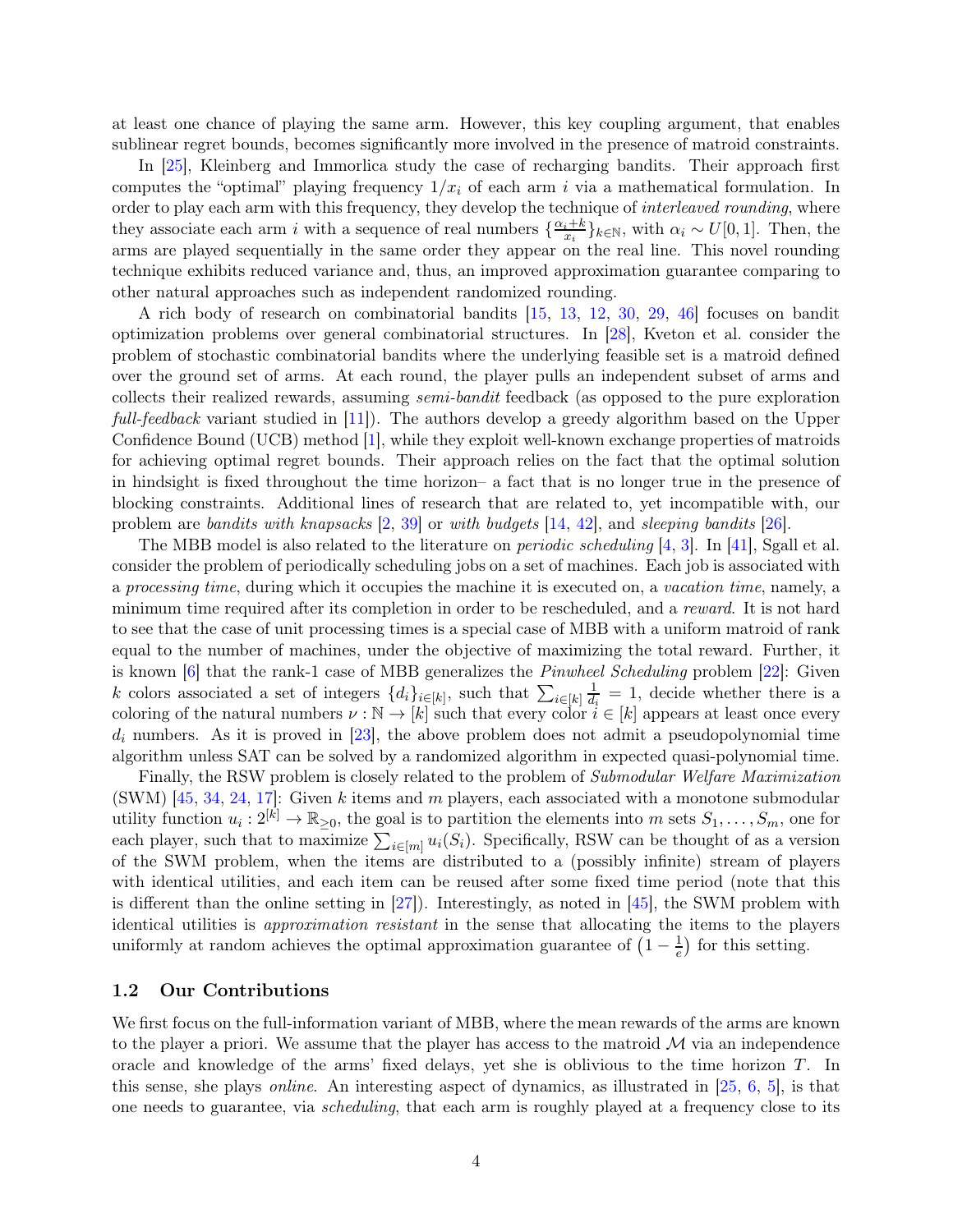"optimal" rate. This is particularly important in the presence of "hard" blocking constraints, where no reward can be obtained by a blocked arm.

In order to address the above scheduling problem, we propose a particular "decoupled" two-phase strategy. We refer to each phase as Player A and Player B. Initially, Player A decides on a schedule that determines arm availability, namely, a subset of rounds where each arm is allowed to be played. Subsequently, Player B chooses a subset of available arms that maximizes the total expected reward, subject to the matroid constraints. In order to completely decouple the two phases, the availability schedule produced by Player A is never affected by which arms are eventually chosen by Player B (that is, it is impossible for Player B to violate the blocking constraints).

In the case where Player B knows the expected rewards of the arms and due to the above decoupling property, his optimal strategy (given any availability schedule) can be easily characterized: Since the arms of each round are subject to matroid constraints, Player B achieves his goal by playing a maximum expected reward independent set among the available arms of each round, which can be computed efficiently using the greedy algorithm for matroids. Thus, the role of Player A becomes to choose an availability schedule that maximizes the total reward, knowing that Player B will behave exactly as described above. The key observation is that the solution computed by Player B at each round, corresponds to the weighted rank function of the matroid evaluated on the set of available arms of the round. More importantly, it can be proved that this function is monotone submodular and, hence, Player A's task is a special case of the RSW problem.

Focusing our attention on the RSW problem, any "good" solution should guarantee that each element  $i \in \mathcal{A}$  is selected a fraction of the time close to  $\frac{1}{d_i}$  (the maximum possible), where  $d_i$ is the delay. However, a naive randomized approach that selects (if available) each element with probability  $\frac{1}{d_i}$  independently at each round, can be as bad as a  $\frac{1}{e}$ -approximation. Instead, motivated by the rounding technique of Kleinberg and Immorlica [\[25\]](#page-13-0), we develop a (time-)correlated sampling strategy, which we call *interleaved scheduling*. While our technique is based on the same principle of transforming (randomly interleaved) sequences of real numbers into a feasible schedule, our implementation is, to the best of our knowledge, novel. Indeed, as opposed to [\[25\]](#page-13-0), we additionally face the issue of scheduling more than one arms per round and the fact that our "hard" blocking constraints are particularly sensitive to the variance of the produced schedule. Using our technique, we construct a polynomial-time randomized algorithm, named INTERLEAVED-SUBMODULAR (IS), that achieves the following guarantee for RSW:

<span id="page-4-0"></span>**Theorem 1.3.** The expected reward collected by INTERLEAVED-SUBMODULAR over T rounds,  $\mathcal{R}^{IS}(T)$ , is at least  $\left(1-\frac{1}{e}\right)$  $\frac{1}{e}$ ) OPT(T) –  $\mathcal{O}(d_{\text{max}}f(\mathcal{A}))$ , where OPT(T) is the optimal reward of RSW for T rounds and  $d_{\text{max}} = \max_{i \in \mathcal{A}} d_i$  is the maximum delay of the instance.

The proof of the above guarantee relies on the construction of a *convex program* (CP), based on the *concave closure* of  $f$  (see below), that yields an (approximate up to an additive term) upper bound on the optimal reward. Although our algorithm never computes an optimal solution to this convex program, it allows us to compare its expected collected reward with the optimal solution of CP, leveraging known results on the correlation gap of submodular functions. As we show via a reduction from the SWM problem with identical utilities, the  $\left(1 - \frac{1}{e}\right)$  $\frac{1}{e}$  term in the above guarantee is asymptotically the best possible, unless  $P = NP$ ; further, the additive term results from the fact that our algorithm is oblivious to the time horizon T.

We now turn our attention to the *bandit setting* of MBB, where the mean rewards are initially unknown. Our interleaved scheduling method exhibits an additional property: It does not rely on the monotone submodular function itself, a fact that is particularly important for the bandit setting. Indeed, in the full-information setting Player B computes a maximum expected reward independent set at each round, for any availability schedule provided by Player A. In the bandit setting, however,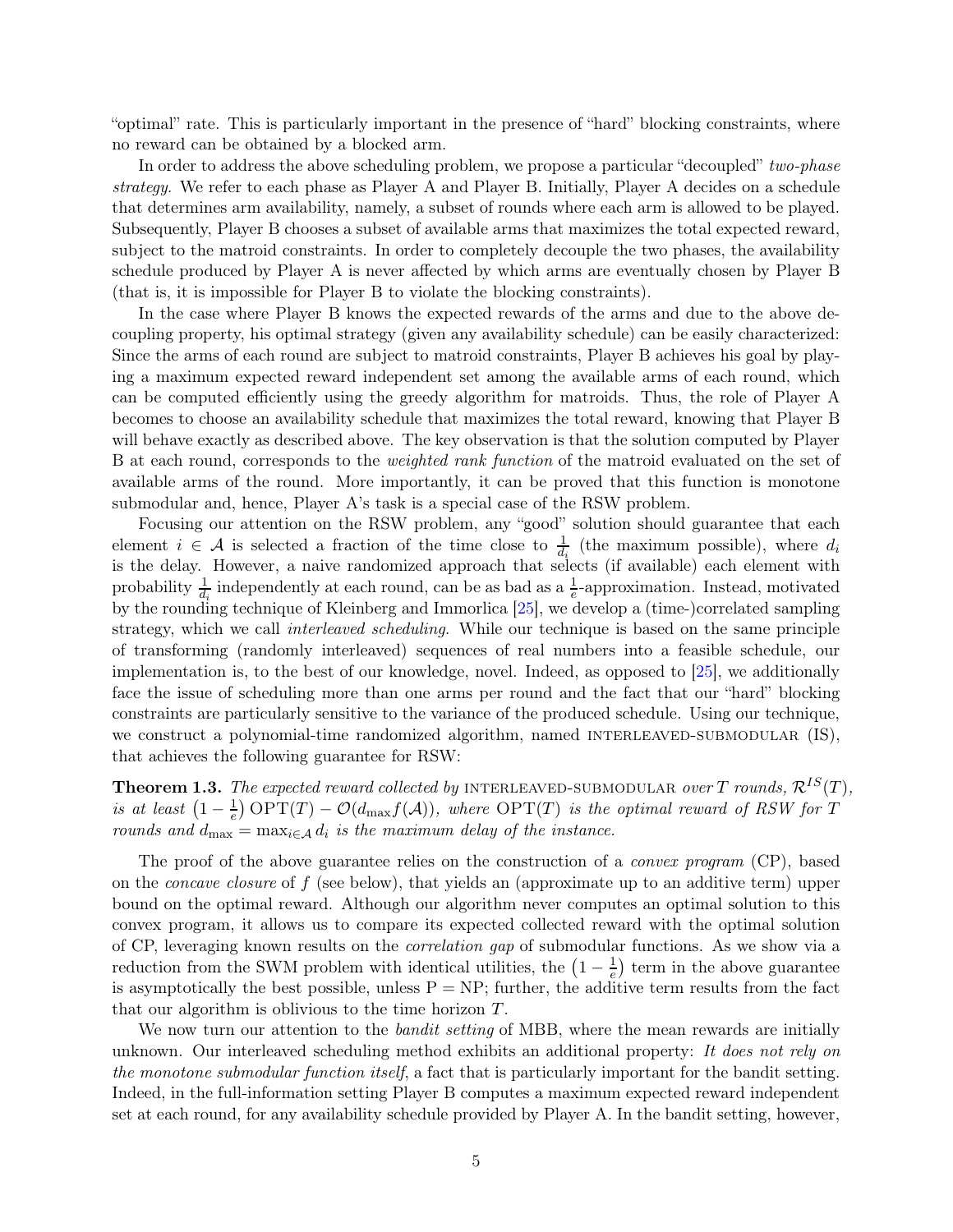the reward distributions are not a priori known and, thus, must be learned. Nevertheless, we do not need to wait to learn these distributions to find a good availability schedule. This allows us to make a natural coupling between the strategy of Player B in the bandit and in the full-information case and, thus, to compare the expected reward collected "pointwise", assuming a fixed common availability schedule. We remark that the above coupling is very different than the one in  $[6]$ , as ours is independent of the trajectory of the observed rewards.

The above analysis allows us to develop a bandit algorithm for MBB based on the UCB method, called INTERLEAVED-UCB (IB). Specifically, given any availability schedule provided by Player A (independently of the rewards) and in increasing order of rounds, Player B greedily computes a maximal independent set consisting the available arms of each round, based on estimates (known as UCB indices) of the mean rewards. In order to analyze the regret, we use the independence of the availability schedule in combination with the strong basis exchange property of matroids. This allows us to decompose the overall regret of our algorithm into contributions from each individual arm. Once we have established this regret decomposition, we can bound the individual regret attributed to each arm using more standard UCB type arguments [\[28\]](#page-14-4), leading to the following guarantee:

<span id="page-5-1"></span>**Theorem 1.4.** The expected reward collected by INTERLEAVED-UCB in T rounds,  $\mathcal{R}^{IB}(T)$ , for k arms, a matroid of rank  $r = \text{rk}(\mathcal{M})$  and maximum delay  $d_{\text{max}}$  is at least

$$
\left(1 - \frac{1}{e}\right) \text{OPT}(T) - \mathcal{O}\left(k\sqrt{T\ln(T)} + k^2 + d_{\text{max}}r\right).
$$

In the above bound, the additive loss corresponds to the regret with respect to  $\left(1 - \frac{1}{e}\right)$  $\frac{1}{e}$ ) OPT $(T)$ . Interestingly, our regret bound is very close (even in constant factors) to the information-theoretically optimal bound provided in [\[28\]](#page-14-4) for the non-blocking setting. In fact, except for the small additive  $\mathcal{O}(d_{\text{max}}r)$  term, the regret bound in [\[28\]](#page-14-4) is the same as ours, if we replace the number of arms k with  $\sqrt{k \cdot r}$ . Intuitively, this is due to the fact that our algorithm must learn the complete order of mean rewards, as opposed to the non-blocking setting where learning the maximum expected reward independent set in hindsight is sufficient for eliminating the regret.

All the omitted proofs of our results have been moved to the Appendix. We refer the reader to Appendix [A](#page-16-0) for technical notation.

# 2 Preliminaries on Matroids and Submodular Functions

Continuous extensions and the correlation gap of submodular functions. Consider any set function  $f: 2^{\mathcal{A}} \to \mathbb{R}_{\geq 0}$  over a ground set A. Recall that f is submodular, if  $\forall S, T \subseteq \mathcal{A}$  we have  $f(S \cup T) + f(S \cap T) \leq f(S) + f(T)$ . For any point  $\mathbf{x} \in [0,1]^k$ , we denote by  $S \sim \mathbf{x}$  the random set  $S \subseteq \mathcal{A}$ , such that  $\mathbb{P}(i \in S) = x_i$ . We consider two canonical continuous extensions of a set function:

**Definition 2.1** (Continuous extensions). For any set function f the multi-linear extension is

$$
F(\mathbf{x}) = \mathop{\mathbb{E}}_{S \sim \mathbf{x}} [f(S)] = \sum_{S \subseteq \mathcal{A}} f(S) \prod_{i \in S} x_i \prod_{i \notin S} (1 - x_i).
$$

Moreover, the concave closure is defined as

$$
f^{+}(\mathbf{x}) = \max_{\alpha} \{ \sum_{S \subseteq \mathcal{A}} \alpha_{S} f(S) \mid \sum_{S \subseteq \mathcal{A}} \alpha_{S} \mathbf{1}_{S} = \mathbf{x}, \sum_{S \subseteq \mathcal{A}} \alpha_{S} = 1, \alpha \succeq 0 \}.
$$

<span id="page-5-0"></span>**Lemma 2.2** (Correlation gap [\[8\]](#page-12-11)). Let  $f: 2^k \to \mathbb{R}_{\geq 0}$  be a monotone (non-decreasing) submodular function. Then for any point  $\mathbf{x} \in [0,1]^k$ , we have  $F(\mathbf{x}) \le f^+(\mathbf{x}) \le (1 - \frac{1}{e})$  $(\frac{1}{e})^{-1} F(\mathbf{x}).$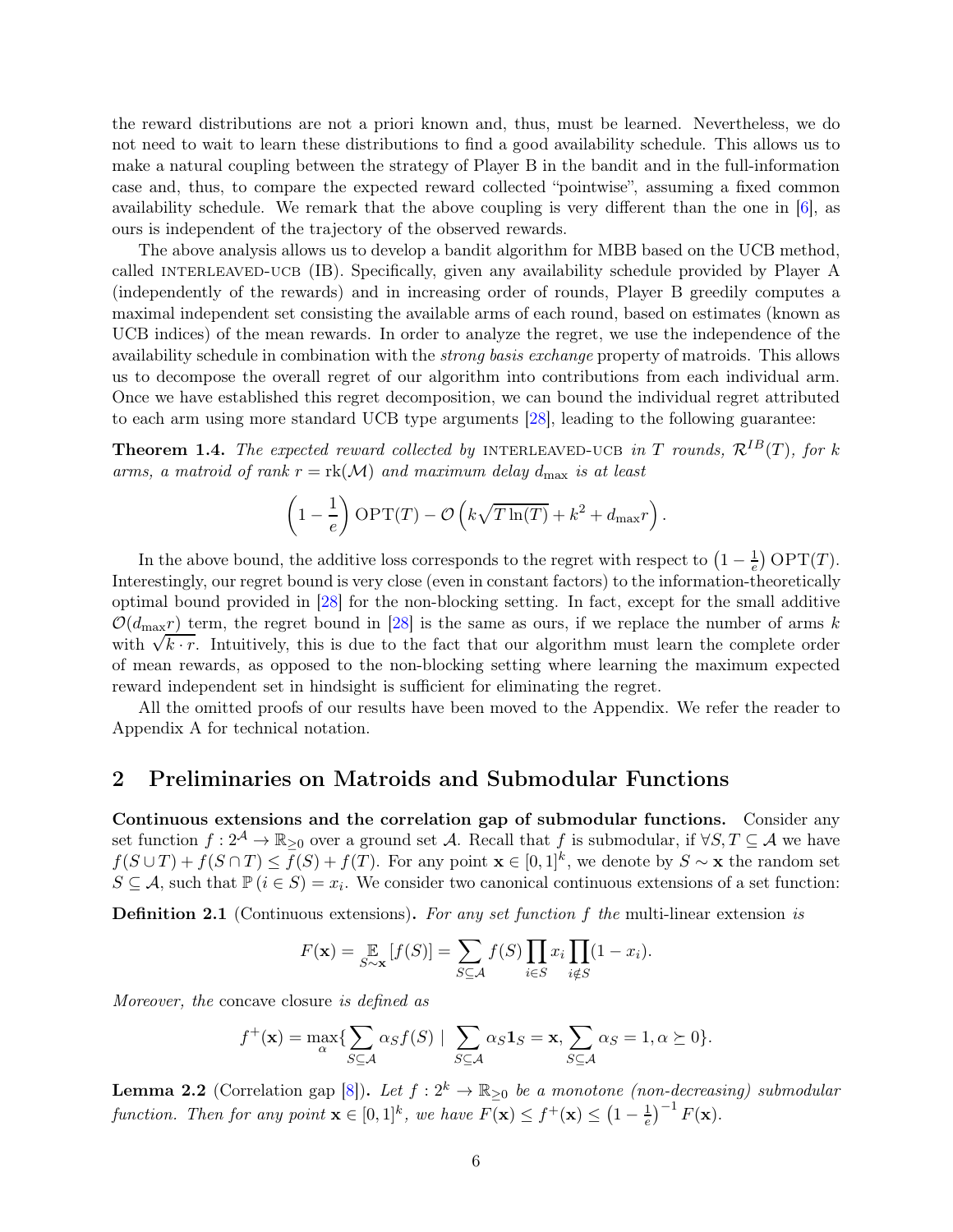Matroid polytope and the weighted rank function. Consider a matroid  $\mathcal{M} = (\mathcal{A}, \mathcal{I})$ , where A is the ground set and  $\mathcal I$  is the family of independent sets <sup>[2](#page-6-0)</sup>. Recall that in any matroid, the family  $\mathcal I$  satisfies the following two properties: (i) Every subset of an independent set (including the empty set) is an independent set, namely, if  $S' \subset S \subseteq A$  and  $S \in \mathcal{I}$ , then  $S' \in \mathcal{I}$  (hereditary property). (ii) Let  $S, S' \subseteq A$  be two independent sets with  $|S| < |S'|$ , then there exists some  $e \in S' \backslash S$  such that  $S \cup \{e\} \in \mathcal{I}$  (augmentation property). See [\[40,](#page-14-13) [35\]](#page-14-14) for more details on matroids.

We assume that access to M is given through an *independence oracle* [\[20,](#page-13-12) [38\]](#page-14-15), namely, a blackbox routine that, given a set  $S \subseteq A$ , answers whether S is an independent set of M. For any set  $R \subset A$  we define the restriction of M to R, denoted by  $\mathcal{M} | R$ , to be the matroid  $\mathcal{M} | R = (R, \{I \in A\})$  $\mathcal{I}$  |  $I \subseteq R$ }). Every matroid M is associated with a *rank* function<sup>[3](#page-6-1)</sup> rk :  $2^{\mathcal{A}} \to \mathbb{N}$ , such that for any  $S \subseteq A$ , rk(S) denotes the maximum size of an independent set contained in S. Let  $\mathbf{x}(S) = \sum_{e \in S} x_e$ for some vector  $\mathbf{x} \in \mathbb{R}^k$ . For any matroid  $\mathcal{M} = (\mathcal{A}, \mathcal{I})$ , the matroid polytope is defined as

$$
\mathcal{P}(\mathcal{M}) \equiv \left\{ \mathbf{x}(S) \leq \text{rk}(S), \forall S \in 2^{\mathcal{A}}, S \neq \emptyset \text{ and } \mathbf{x} \succeq 0 \right\}.
$$

It can be proved [\[40\]](#page-14-13) that the above polytope is the convex hull of the indicator vectors of all independent sets. This fact immediately leads to the following lemma:

<span id="page-6-3"></span>**Lemma 2.3.** For any matroid  $M = (A, \mathcal{I})$  and point  $\mathbf{x} \in \mathcal{P}(\mathcal{M})$ , there exists a collection of  $k = |\mathcal{A}|$  independent sets  $\mathcal{I}(\mathbf{x}) = \{I_1, \ldots, I_k\} \subseteq \mathcal{I}$  and a probability distribution over  $\mathcal{I}(\mathbf{x})$  s  $k = |\mathcal{A}|$  independent sets  $\mathcal{I}(\mathbf{x}) = \{I_1, \ldots, I_k\} \subseteq \mathcal{I}$  and a probability distribution over  $\mathcal{I}(\mathbf{x})$  such that  $\mathbb{P}$   $(i \in I) = x_i$ , i.e., an element i belongs to a sampled set with marginal probability equal  $\mathbb{P}_{I \sim \mathcal{I}(\mathbf{x})}(i \in I) = x_i$ , i.e., an element i belongs to a sampled set with marginal probability equal to  $x_i$ .

Given any non-negative linear *weight* vector  $\mathbf{w} \in \mathbb{R}_{\geq 0}^k$ , the problem of computing a maximum weight independent set can be solved optimally by the standard greedy algorithm: Starting from the empty set  $S = \emptyset$ , add each ground element  $e \in \mathcal{A}$  to the set S in a non-increasing order of weights, as long as the set  $S \cup \{e\}$  does not contain a circuit. Given a matroid  $\mathcal{M} = (\mathcal{A}, \mathcal{I})$  and a weight vector **w**, the function  $f_{\mathcal{M},\mathbf{w}}(S) = \max_{I \in \mathcal{I}, I \subset S} \{ \mathbf{w}(I) \}$  is called the *weighted rank function* of M and returns the weight of the maximum independent set of the restriction  $\mathcal{M}|S$ .

<span id="page-6-2"></span>**Lemma 2.4** (Weighted rank function  $[8]$ ). For any matroid M and non-negative weight vector w, the function  $f_{\mathcal{M},\mathbf{w}}(S) = \max_{I \in \mathcal{I}, I \subset S} \{ \mathbf{w}(I) \}$  is monotone (non-decreasing) submodular.

# 3 Recurrent Submodular Welfare

Let  $f(S)$ :  $2^{\mathcal{A}} \to \mathbb{R}_{\geq 0}$  be a monotone submodular function over a universe  $\mathcal A$  of k elements, such that  $f(\emptyset) = 0$ . In the blocking setting, each element  $i \in \mathcal{A}$  is associated with a known deterministic delay  $d_i \in \mathbb{N}_{>0}$ , such that once the arm is played at some round t, it becomes unavailable for the next  $d_i - 1$  rounds, namely, in the interval  $\{t, \ldots, t + d_i - 1\}$ . At each round  $t \in [T]$ , the player chooses a subset  $A_t$  of available (i.e., non-blocked) elements and collects a reward  $f(A_t)$ . The goal is to maximize the total reward collected, i.e.,  $\sum_{t\in[T]} f(\mathcal{A}_t)$ , within an unknown time horizon T.

Before we present our algorithm, we provide "bad" instances for two natural approaches to RSW.

**Remark 3.1.** The greedy approach of choosing  $A_t$  to be the set of all available elements at round  $t \in [T]$  can be as bad as a  $\frac{1}{k}$ -approximation in the worst case. In order to see that, let  $f(S) =$  $1+\epsilon \cdot (|S|-1)$  for some  $\epsilon > 0$  and  $f(\emptyset) = 0$ . It can be easily verified that f is monotone submodular.

<span id="page-6-0"></span><sup>&</sup>lt;sup>2</sup>Any subset of the ground set A that is not independent is called *dependent*. Any maximal independent set of a matroid, namely, a set  $B \in \mathcal{I}$  such that for every  $e \in \mathcal{A} \backslash B$ , the set  $B \cup \{e\}$  is dependent, is called a basis. Any minimal dependent set, that is, a set  $C \notin \mathcal{I}$  such that for each  $e \in C$  it holds  $C \setminus \{e\} \in \mathcal{I}$  is called a *circuit.* 

<span id="page-6-1"></span><sup>&</sup>lt;sup>3</sup>The rank is monotone non-decreasing, submodular, and satisfies  $rk(S) \leq |S|$ ,  $\forall S \subseteq \mathcal{A}$  (see [\[35\]](#page-14-14)).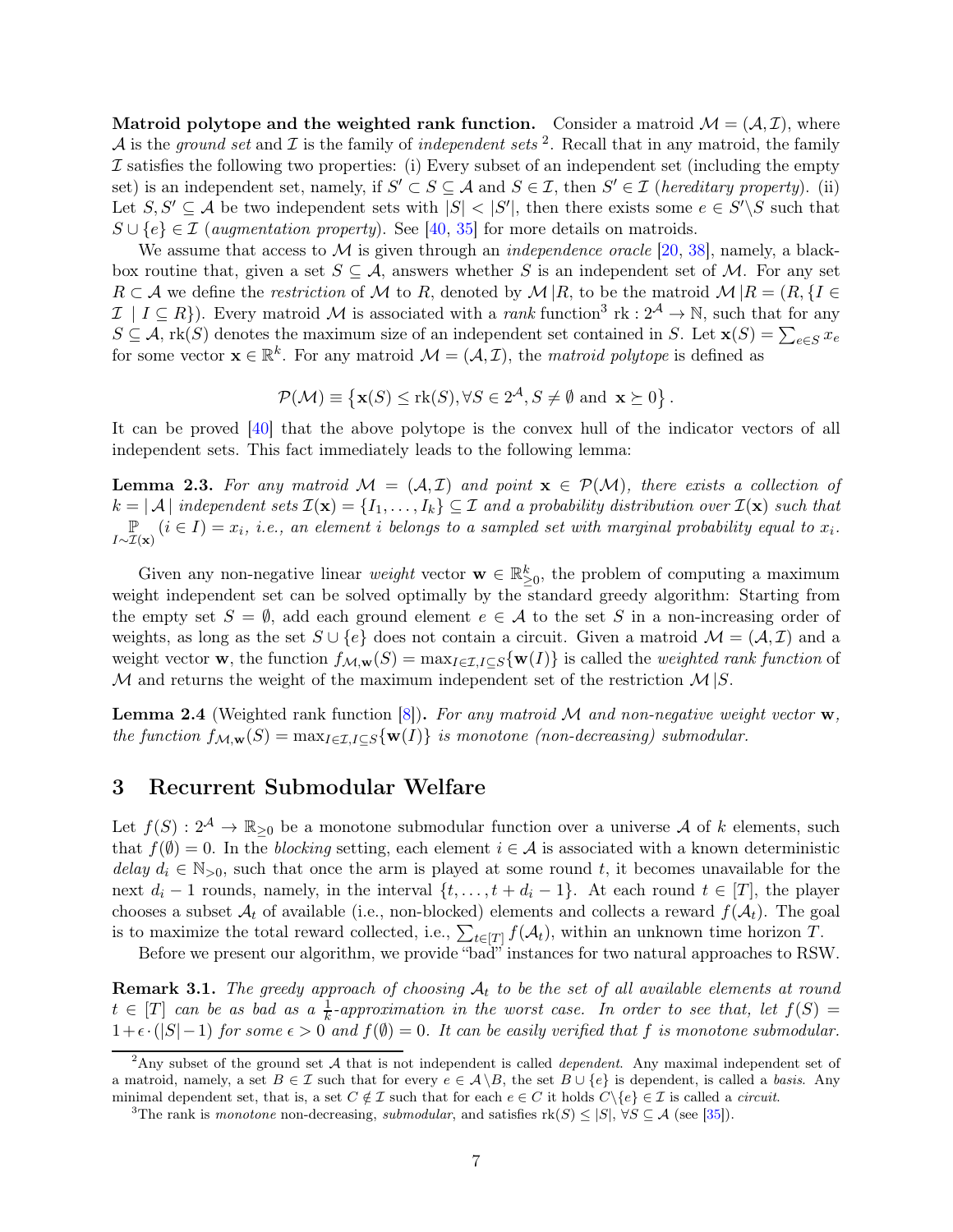Let  $d_i = k$ , for each  $i \in \mathcal{A}$ . Assuming an infinite time horizon, the optimal strategy collects an average reward of 1, simply by choosing one element at a time in a round-robin manner. However, the average reward in the greedy case is  $\frac{1+\epsilon(k-1)}{k} \to \frac{1}{k}$  as  $\epsilon \to 0$ .

**Remark 3.2.** The independent randomized sampling approach of adding each arm i to  $A_t$  independently with probability  $\frac{1}{d_i}$ , if available, can be a  $\frac{1}{e}$ -approximation. Consider k elements, each of delay  $d_i = k$  and a monotone submodular function  $f(S) = |S|$ . For  $T \to \infty$ , the optimal average reward is 1, simply by playing any element when it becomes available. However, the average expected reward of the above strategy becomes  $k \cdot \frac{1}{k}$  $\frac{1}{k}\left(1-\frac{1}{k}\right)$  $\frac{1}{k}$  $\Big)^{k-1} \to \frac{1}{e}, \text{ as } k \to \infty.$ 

We provide an efficient randomized  $\left(1 - \frac{1}{e}\right)$  $\frac{1}{e}$ )-approximation algorithm for RSW. Informally, the algorithm starts by considering, for each element  $i \in \mathcal{A}$ , a sequence of rational numbers of the form  $\{t \cdot \frac{1}{d_t}\}$  $\frac{1}{d_i}\}_{t\in[T]}$ . Then, these sequences are *interleaved* by randomly adding an *offset* r<sub>i</sub>, drawn uniformly at random from [0, 1], for each  $i \in \mathcal{A}$  to the corresponding sequence. At every round  $t \in [T]$ , the algorithm chooses a set  $\mathcal{A}_t$ , consisting only of elements for which the (perturbed) interval  $L_{i,t} = [t \cdot \frac{1}{d_i}]$  $\frac{1}{d_i}+r_i, (t+1)\cdot \frac{1}{d_i}$  $\frac{1}{d_i} + r_i$ ) contains an integer.

Algorithm 3.3 (INTERLEAVED-SUBMODULAR (IS)). For each element  $i \in \mathcal{A}$ , let  $r_i \sim U[0, 1]$  be a random offset drawn uniformly from [0,1]. At every round  $t = 1, 2, \ldots$ , let  $\mathcal{A}_t \subseteq \mathcal{A}$  be the subset of elements such that for any  $i \in \mathcal{A}_t$ , the interval  $L_{i,t} = [t \cdot \frac{1}{d_i}]$  $\frac{1}{d_i} + r_i, (t+1) \cdot \frac{1}{d_i}$  $\frac{1}{d_i} + r_i$ ) contains an integer. Choose the elements  $A_t$  and collect the reward  $f(A_t)$ .

### 3.1 Correctness and approximation guarantee.

We first show the algorithm is correct, namely, that the elements chosen at each round respect the blocking constraints. The correctness is established by the following simple observation:

<span id="page-7-2"></span>**Fact 3.4.** At any  $t \in [T]$ , all the elements in  $A_t$  are available (i.e., not blocked).

In order to prove the competitive guarantee of our algorithm, we first construct a convex programming (CP)-based (approximate) upper bound on the optimal reward. Although our algorithm never computes an optimal solution to this CP, this step allows us to prove our guarantee, leveraging results on the correlation gap of submodular functions. For  $d^{-1} \in \mathbb{R}^k$  such that  $(d^{-1})_i = \frac{1}{d_i}, \forall i \in [k]$ , consider the following formulation based on the concave closure  $f^+$  of  $f$ :

<span id="page-7-0"></span>
$$
\underset{\mathbf{z}\in\mathbb{R}^k}{\text{maximize:}} \quad T \cdot f^+(\mathbf{z}) \quad \text{s.t.} \quad \mathbf{0} \preceq \mathbf{z} \preceq d^{-1}.\tag{CP}
$$

In ([CP](#page-7-0)), each variable  $z_i$  can be thought of as the fraction of rounds where element  $i \in \mathcal{A}$  is chosen. Intuitively, the constraints indicate the fact that, due to the blocking, each element  $i \in \mathcal{A}$ can be played at most once every  $d_i$  steps. In order to derive  $(CP)$  $(CP)$  $(CP)$ , we start from a non-convex integer program (IP) with 0-1 variables  $\{x_{i,t}\}_{i\in\mathcal{A},t\in[T]}$ , each indicating whether element  $i\in\mathcal{A}$  is used at round  $t \in [T]$ . The objective is to maximize  $\sum_{t \in [T]} \sum_{S \subseteq A} f(S) \prod_{i \in S} x_{i,t} \prod_{i \notin S} (1 - x_{i,t})$ subject to natural blocking constraints. For integral solutions, the above objective is equivalent to  $\sum_{t\in[T]} f^+(\mathbf{x}_t)$  (where  $(\mathbf{x}_t)_i = x_{i,t}$ ) and, thus, the above relaxation is simply the result of averaging over time the variables and constraints of this IP. By using the concavity of  $f^+$ , we are able to show that ([CP](#page-7-0)) yields an (approximate) upper bound on the optimal solution of RSW, while the approximation becomes exact as T increases.

<span id="page-7-1"></span>**Lemma 3.5.** Let  $\mathcal{R}^{CP}(T)$  $\mathcal{R}^{CP}(T)$  $\mathcal{R}^{CP}(T)$  be the optimal solution to  $(CP)$  and  $\text{OPT}(T)$  be the optimal solution over T rounds. We have  $\mathcal{R}^{CP}(T) \geq \text{OPT}(T) - \mathcal{O}(d_{\text{max}}f(\mathcal{A}))$ , where  $d_{\text{max}} = \max_{i \in \mathcal{A}} \{d_i\}.$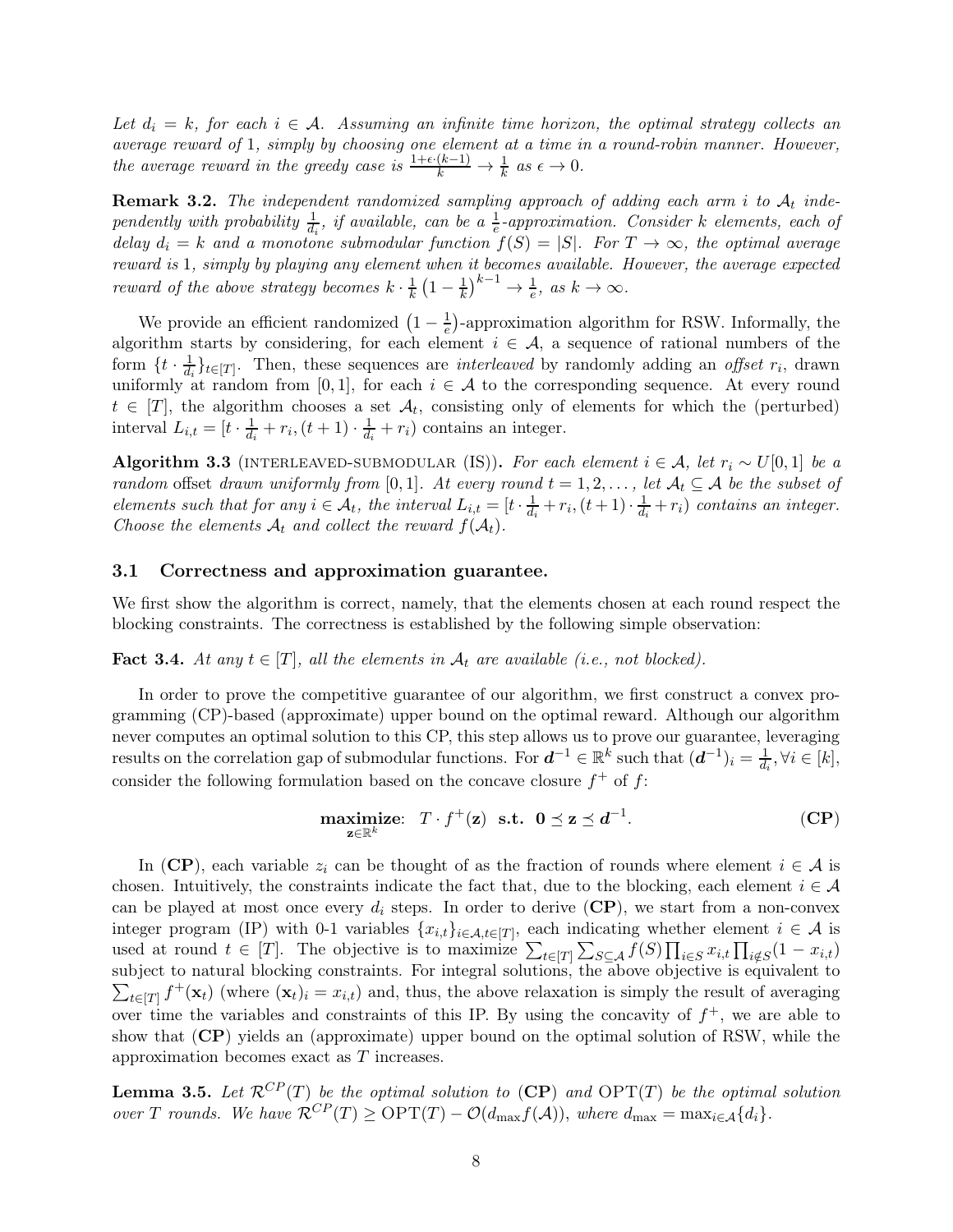**Remark 3.6.** By replacing  $f^+(\mathbf{z})$  in ([CP](#page-7-0)) with the multi-linear extension  $F(\mathbf{z})$ , the formulation no longer yields an upper bound on the optimal reward (not even asymptotically). Indeed, consider a function f over a ground set  $A = \{1, 2\}$  with  $d_1 = d_2 = 2$ , such that  $f(\emptyset) = 0$ ,  $f(\{1\}) = f(\{2\}) = 2$ and  $f(\{1,2\}) = 3$ . For  $T \to \infty$ , the optimal average reward is 2, simply by choosing the two elements interchangeably. However, the formulation based on  $F(\mathbf{z})$  in that case would be to maximize  $2z_1(1-z_2)+2z_2(1-z_1)+3z_1z_2$  subject to  $z_1, z_2 \leq \frac{1}{2}$  $\frac{1}{2}$ , which has a global maximum of  $\frac{7}{4} < 2$ .

Before we complete the proof of our first main result, we first compute the probability that  $i \in \mathcal{A}_t$ , i.e., an element  $i \in \mathcal{A}$  is sampled at round  $t \in [T]$ :

<span id="page-8-0"></span>**Fact 3.7.** For any  $i \in \mathcal{A}$  and  $t \in [T]$ , we have  $\mathbb{P}\left(i \in \mathcal{A}_t\right) = \mathbb{P}\left(L_{i,t} \cap \mathbb{N} \neq \emptyset\right) = \frac{1}{d_i}$ .

*Proof of Theorem [1.3.](#page-4-0)* Let us denote by  $S \sim \mathbf{p}$  with  $\mathbf{p} \in [0,1]^k$  the random set  $S \subseteq \mathcal{A}$ , where each element *i* participates in S independently with probability equal to  $p_i$ . By Fact [3.7](#page-8-0) and due to the randomness of the offsets  $\{r_i\}_{i\in\mathcal{A}}$ , we have that  $\mathcal{A}_t \sim \mathbf{d}^{-1}$  for each  $t \in [T]$ . Let  $\mathbf{z}^*$  be an optimal solution to (**[CP](#page-7-0)**). By monotonicity of f and the fact that  $z^* \preceq d^{-1}$ , for the expected value of  $f(\mathcal{A}_t)$ at any round  $t \in [T]$ , we know that  $\mathbb{E}_{\mathcal{A}_t \sim d^{-1}}[f(\mathcal{A}_t)] \geq \mathbb{E}_{\mathcal{A}_t \sim \mathbf{z}^*}[f(\mathcal{A}_t)]$ . Moreover, by definition of the multi-linear extension, we have that  $\mathbb{E}_{\mathcal{A}_t \sim \mathbf{z}^*}[f(\mathcal{A}_t)] = F(\mathbf{z}^*)$ , while by Lemma [2.2](#page-5-0) (the correlation gap of submodular functions), we have that,  $F(\mathbf{z}) \geq (1 - \frac{1}{e})$  $\frac{1}{e}$   $f^+(z)$  for any vector  $z \in [0,1]^k$ . By combining the above facts, we can see that

$$
\mathcal{R}^{IS}(T) = \sum_{t \in [T]} \underset{\mathcal{A}_t \sim \mathbf{d}^{-1}}{\mathbb{E}} \left[ f(\mathcal{A}_t) \right] \ge \sum_{t \in [T]} F(\mathbf{z}^*) \ge \left( 1 - \frac{1}{e} \right) T \cdot f^+(\mathbf{z}^*) = \left( 1 - \frac{1}{e} \right) \mathcal{R}^{CP}(T).
$$

 $\frac{1}{e}$ ) OPT(T) –  $\mathcal{O}(d_{\max}f(\mathcal{A}))$ . Therefore, by Lemma [3.5,](#page-7-1) we can conclude that  $\mathcal{R}^{IS}(T) \geq \left(1 - \frac{1}{e}\right)$  $\Box$ 

In Appendix [C.2,](#page-18-0) we provide a  $\left(1 - \frac{1}{e}\right)$  $\frac{1}{e}$ )-hardness result for RSW, thus proving that the guarantee of Theorem [1.3](#page-4-0) is asymptotically tight. This result, which holds even for the special case where  $d_{\text{max}} = o(T)$  (that is when the delays are significantly smaller than the time horizon), is proved via a reduction from the SWM problem with identical utilities, in a way that the constructed RSW instance accepts w.l.o.g. solutions of a simple periodic structure.

<span id="page-8-1"></span>**Theorem 3.8.** For any  $\epsilon > 0$ , there exists no polynomial-time  $\left(1 - \frac{1}{e} + \epsilon\right)$ -approximation algorithm for the RSW problem, unless  $\mathbf{P} = \mathbf{NP}$ , even in the special case where  $d_{\text{max}} = o(T)$ .

# 4 Matroid Blocking Bandits

Let A be a set of k arms and T be an unknown time horizon. At any round  $t \in [T]$  and for each  $i \in \mathcal{A}$ a reward  $X_{i,t}$  is drawn independently from an unknown distribution of mean  $\mu_i$  and bounded support in [0, 1]. Let  $d_i \in \mathbb{N}_{>0}$  be the known determinisite delay of each arm  $i \in \mathcal{A}$ , and  $d_{\max} = \max_{i \in \mathcal{A}} \{d_i\}.$ At any round  $t \in [T]$ , the player pulls any subset  $A_t$  of the available (i.e., non-blocked) arms, as long as it forms an independent set of a given matroid  $\mathcal{M} = (\mathcal{A}, \mathcal{I})$ . The player only observes the realized reward of each arm she plays and collects their sum. The goal is to maximize the *expected cumulative* reward collected within T rounds, denoted by  $\mathcal{R}^{IG}(T) = \mathbb{E}\left[\sum_{t \in [T]} \sum_{i \in \mathcal{A}} X_{i,t} \mathcal{X}(i \in \mathcal{A}_t)\right]$ .

### 4.1 The full-information setting

The following algorithm is the implementation of IS in the special case of the full-information MBB setting, where the mean rewards  $\{\mu_i\}_{i\in\mathcal{A}}$  are known to the player a priori: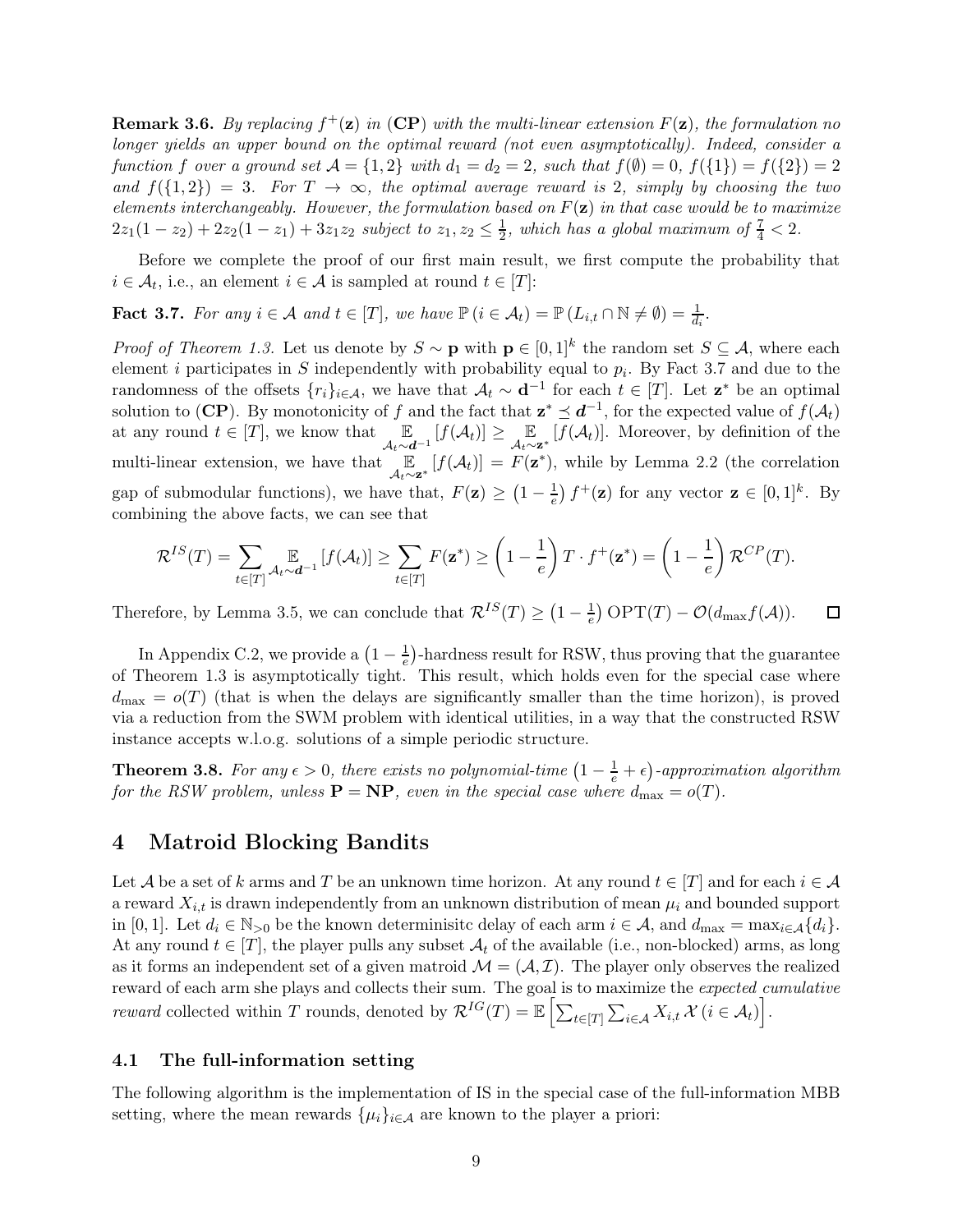Algorithm 4.1 (INTERLEAVED-GREEDY (IG)). For each arm  $i \in \mathcal{A}$ , let  $r_i \sim U[0,1]$  be a random offset drawn uniformly from [0,1]. At every round  $t = 1, 2, \ldots$ , let  $\mathcal{G}_t \subseteq \mathcal{A}$  be the subset of arms  $i \in \mathcal{A}$ , such that the interval  $L_{i,t} = [t \cdot \frac{1}{d_i}]$  $\frac{1}{d_i} + r_i, (t+1) \cdot \frac{1}{d_i}$  $\frac{1}{d_i} + r_i$ ) contains an integer. Greedily compute a maximum independent set  $\mathcal{A}_t$  of  $\mathcal{M} | \mathcal{G}_t$  with respect to  $\{\mu_i\}_{i \in \mathcal{G}_t}$  and play these arms.

The correctness of the above algorithm follows directly by Fact [3.4](#page-7-2) (that is, the sampled arms are never blocked) and by the fact that IG always plays an independent set of M, i.e.,  $A_t \in \mathcal{I}_{M \mid G_t} \subseteq \mathcal{I}$ . The approximation guarantee of IG follows immediately as a special case of Theorem [1.3.](#page-4-0) Indeed, notice that: (i) The reward realizations do not affect the choices of IG or any optimal algorithm maximizing the total expected reward. Thus, each realization  $X_{i,t}$  can be replaced w.l.o.g. by its expected value  $\mu_i$ . (ii) The value of the greedily computed maximum independent set in  $\mathcal{M} | \mathcal{G}_t$ corresponds to the weighted rank function  $f_{\mathcal{M},\mu}(\mathcal{G}_t)$  which, by Lemma [2.4,](#page-6-2) is monotone submodular.

<span id="page-9-0"></span>**Theorem 4.2.** The expected reward collected by INTERLEAVED-GREEDY for T rounds,  $\mathcal{R}^{IG}(T)$ , is at least  $\left(1-\frac{1}{e}\right)$  $\frac{1}{e}$ ) OPT(T) –  $\mathcal{O}(d_{\text{max}} \text{rk}(\mathcal{M}))$ , where OPT(T) is the optimal expected reward.

As a point of interest, in Appendix [D.1](#page-20-0) we provide an alternative proof of the above theorem, which, instead of the concave closure of the weighted rank, now relies on the following (approximate) LP upper bound, based on the matroid polytope. For any set  $S \subseteq A$ , let  $\mathbf{z}(S) = \sum_{i \in S} z_i$ .

$$
\underset{\mathbf{z}\in\mathbb{R}^k}{\text{maximize: }} T \cdot \sum_{i\in\mathcal{A}} \mu_i z_i \quad \text{s.t.} \quad \mathbf{z}(S) \leq \text{rk}(S) \ \forall S\subseteq\mathcal{A} \text{ , } \mathbf{0}\preceq \mathbf{z}\preceq \mathbf{d}^{-1}. \tag{LP}
$$

**Remark 4.3.** The analysis of IG is tight for rank-1 matroids. Indeed, consider k arms, each of delay k and deterministic reward equal to 1. For  $T \to \infty$ , the optimal average reward is equal to 1, simply by playing the arms in a round-robin manner. However, the probability that at least one arm is sampled at some round t is equal to  $\sum_{i=1}^{k} {k \choose i}$  $\binom{k}{i}\left(\frac{1}{k}\right)^i\left(1-\frac{1}{k}\right)$  $\frac{1}{k}$ <sup>k-i</sup> = 1 – (1 –  $\frac{1}{k}$  $\frac{1}{k}$  $\big)^k \rightarrow 1 - \frac{1}{e}$  $\frac{1}{e}$  as  $k \to \infty$ .

### 4.2 The bandit setting and regret analysis

In the setting where the mean rewards are initially unknown, we develop a UCB-based bandit algorithm, INTERLEAVED-UCB (IB). The algorithm is identical to IG, except for the greedy computation of the maximum independent set over the sampled arms, which is now performed using estimates. Specifically, the algorithm maintains for every  $i \in \mathcal{A}$ ,  $t \in [T]$  the following upper estimate of  $\mu_i$ :

<span id="page-9-1"></span>
$$
\bar{\mu}_{i,t} = \hat{\mu}_{i,T_i(t)} + c_{i,t}
$$
 with  $c_{i,t} = \sqrt{\frac{2 \ln(t)}{T_i(t)}},$ 

where  $T_i(t)$  denotes the number of times arm i has been played at the beginning of round t and  $\hat{\mu}_{i,T_i(t)}$  denotes the empirical average of the  $T_i(t)$  i.i.d. samples from its reward distribution. The term  $c_{i,t}$  is the *confidence length* around  $\hat{\mu}_{i,T_i(t)}$  that guarantees  $\bar{\mu}_{i,t}$  lies in  $[\mu_i, \mu_i + 2c_{i,t}]$  with high probability. Note that all the above quantities are random variables depending on the random offsets and the observed reward realizations.

We are interested in upper bounding the  $\alpha$ -regret, for  $\alpha = 1 - \frac{1}{e}$  $\frac{1}{e}$ , namely, the difference between  $\alpha$ OPT(T) and the expected reward collected by IB. Due to the complex time dynamics, characterizing the optimal expected reward as a function of the instance is hard. However, using Theorem [4.2](#page-9-0) we can upper bound  $\alpha$ OPT(T) by the expected reward collected by IG, thus giving:

$$
\alpha \text{OPT}(T) - \mathcal{R}^{UCB}(T) \le \mathcal{R}^{IG}(T) - \mathcal{R}^{UCB}(T) + \mathcal{O}(d_{\text{max}} \cdot \text{rk}(\mathcal{M})).\tag{1}
$$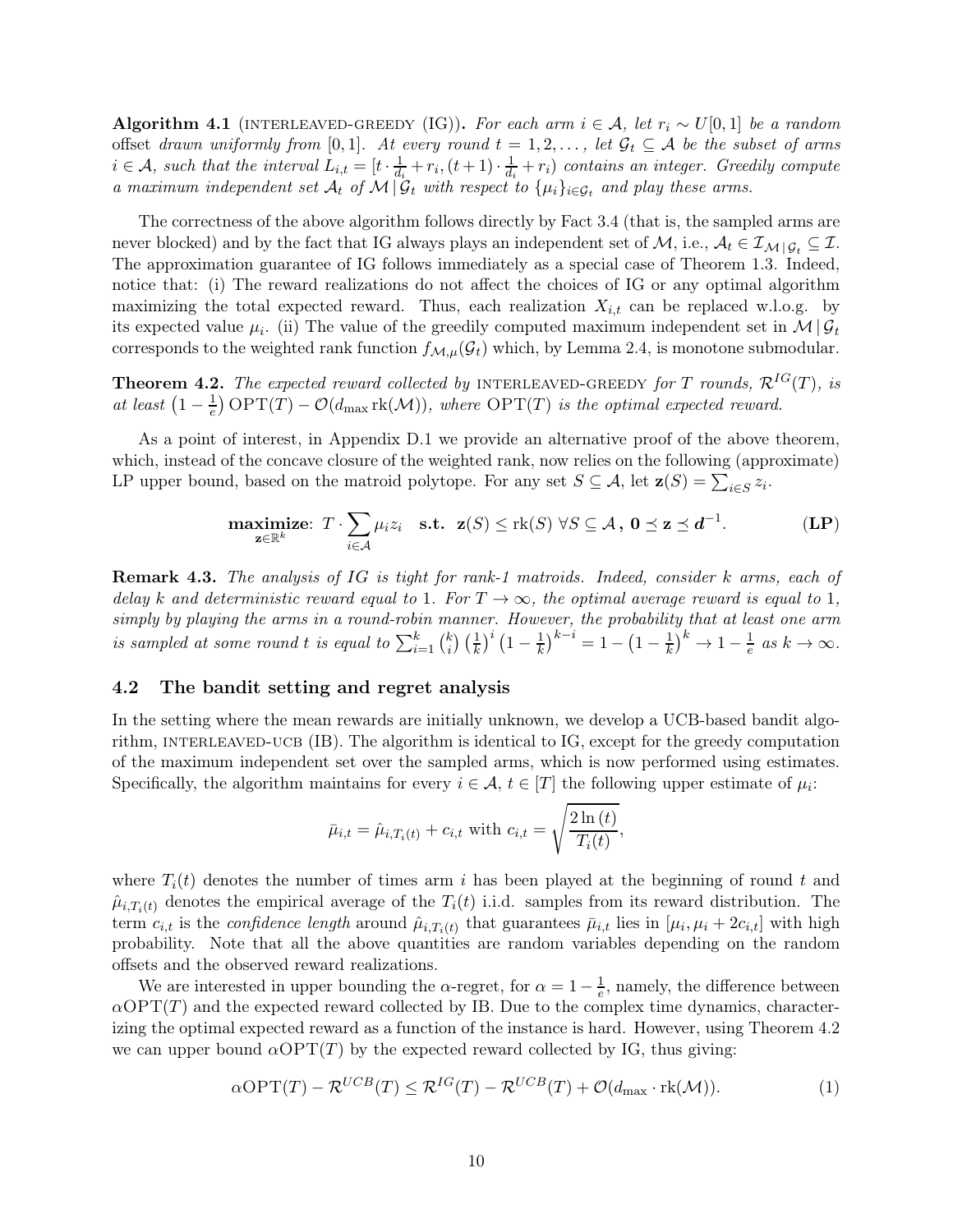By the above inequality, it becomes clear that in order to upper bound the regret, it suffices to bound the difference between the expected reward collected by IG and IB. This difference not only depends on the reward realizations (through the UCB estimates), but also on the trajectory of sampled arms in each algorithm, which is itself a function of the random offsets. However, by construction of our interleaved scheduling scheme, these offsets are sampled at the initialization phase of each algorithm and are identically distributed. Thus, the trajectories of sampled arms in the two algorithms exhibit a coupled evolution. This allows us to analyse the regret "pointwise", under the assumption that the sequences of sampled arms are identical throughout the time horizon. To make this idea precise, let  $\mathbf{r}^{\pi} \in [0,1]^k$  be the random offsets used and let  $\{\mathcal{G}_t^{\pi}(\mathbf{r}^{\pi})\}_{t \in [T]}$  be the sequence of sampled arms by algorithm  $\pi \in \{IG, IB\}$ . Using (henceforth) R to denote the randomness due to the reward realizations of the arms, the next lemma gives our pointwise regret bound.

<span id="page-10-0"></span>**Lemma 4.4.** Let  $\bar{\mu}_t(S) = \sum_{i \in S} \bar{\mu}_{i,t}$  and  $\mu(S) = \sum_{i \in S} \mu_i$ . We have

$$
\mathcal{R}^{IG}(T) - \mathcal{R}^{IB}(T) = \mathop{\mathbb{E}}_{\mathbf{r} \sim U[0,1]^k, \mathcal{R}} \left[ \sum_{t \in [T]} \left( \max_{S \subseteq \mathcal{G}_t(\mathbf{r}), S \in \mathcal{I}} \{ \mu(S) \} - \mu \left( \arg \max_{S \subseteq \mathcal{G}_t(\mathbf{r}), S \in \mathcal{I}} \{ \bar{\mu}_t(S) \} \right) \right) \right].
$$

Thus w.l.o.g., we focus on the case where the sequences of sampled arms are identical. Let  $\mathcal{E}_{r}$ denote the event that both algorithms, IG and IB, sample the same offset vector **r**, namely,  $\mathbf{r}^{IG} =$  $\mathbf{r}^{IB} = \mathbf{r}$ . Assuming that  $\mathcal{E}_{\mathbf{r}}$  holds for some  $\mathbf{r} \in [0,1]^k$ , let  $\{\mathcal{G}_t\}_{t \in [T]} = \{\mathcal{G}_t(\mathbf{r})\}_{t \in [T]}$  be the sequence of sampled arms, common in both algorithms. Clearly, IB accumulates regret only when it plays independent sets of arms that are suboptimal w.r.t. the true means, i.e., when  $\mu(A_t^{IB}) < \mu(A_t^{IG})$ for some  $t \in [T]$ . We assume w.l.o.g. that the arms are indexed in decreasing order of mean rewards and that these mean rewards are distinct. We now formally define the gaps related to our analysis:

<span id="page-10-3"></span>**Definition 4.5** (Gaps). For any subset  $S \subseteq A$  and reward vector  $\nu \in \mathbb{R}^k$ , we define

$$
\Delta_S(\nu) = \max_{I \in \mathcal{I}, I \subseteq S} \{ \mu(I) \} - \mu \left( \arg \max_{B \in \mathcal{I}, B \subseteq S} \{ \nu(B) \} \right).
$$

Moreover, let  $\Delta_{i,j} = \mu_i - \mu_j$  be the standard suboptimality gap between two arms  $i, j \in \mathcal{A}$ .

By Lemma [4.4](#page-10-0) and assuming that the event  $\mathcal{E}_{\mathbf{r}}$  holds for some  $\mathbf{r}$ , we are interested in bounding the expectation of  $\sum_{t\in[T]} \Delta_{\mathcal{G}_t(\mathbf{r})}(\bar{\mu}_t)$  w.r.t. the reward realizations. The next step is to decompose the suboptimality of IB by noticing that both algorithms play, at each round  $t \in [T]$ , a basis of  $\mathcal{M}|\mathcal{G}_t$  and thus  $|\mathcal{A}_t^{IG}| = |\mathcal{A}_t^{IB}|$ . We use the following fundamental property of matroids:

<span id="page-10-1"></span>**Theorem 4.6** (Strong Basis Exchange, Corollary 39.12a in [\[40\]](#page-14-13)). Let  $\mathcal{M} = (\mathcal{A}, \mathcal{I})$  be a matroid and  $I_1, I_2 \in \mathcal{I}$  be two independent sets such that  $|I_1| = |I_2|$ . Then, there exists a bijection  $\sigma : I_1 \to I_2$ , such that for any  $i \in I_1$  the set  $I_1 - i + \sigma(i)$  is an independent set of M.

Let  $\sigma_t: \mathcal{A}_t^{IB} \to \mathcal{A}_t^{IG}$  for each  $t \in [T]$  be the bijection described in Theorem [4.6](#page-10-1) with respect to the sets  $\mathcal{A}_t^{IB}$  and  $\mathcal{A}_t^{IG}$  and let  $\sigma_t^{-1}$  be its inverse mapping. Note that in any bijection  $\sigma_t$  and any  $i \in \mathcal{A}_t^{IB} \cap \mathcal{A}_t^{IG}$  we can assume w.l.o.g. that  $\sigma_t(i) = i$ . Notice, further, that under the event  $\mathcal{E}_{\mathbf{r}}$ , the bijections  $\{\sigma_t\}_{t\in[T]}$  are still random variables that depend on the observed realizations.

<span id="page-10-2"></span>**Lemma 4.7.** Under the event  $\mathcal{E}_{\mathbf{r}}$  and at any time  $t \in [T]$ , we have  $\Delta_{\mathcal{G}_t}(\bar{\mu}_t) = \sum_{i \in \mathcal{A}_t^{IG}} \Delta_{i, \sigma_t^{-1}(i)}$ .

Conditioned on the fact that both algorithms operate on the same sequence  $\{\mathcal{G}_t\}_{t\in[T]}$  of sampled arms, Lemma [4.7](#page-10-2) allows us to decompose the suboptimality gap  $\Delta_{\mathcal{G}_t}(\bar{\mu}_t)$  of each round  $t \in [T]$ , into simpler gaps of the form  $\Delta_{i,j}$  between any arms  $i \in \mathcal{A}_t^{IG}$  and  $j \in \mathcal{A}_t^{IB}$  that are perfectly matched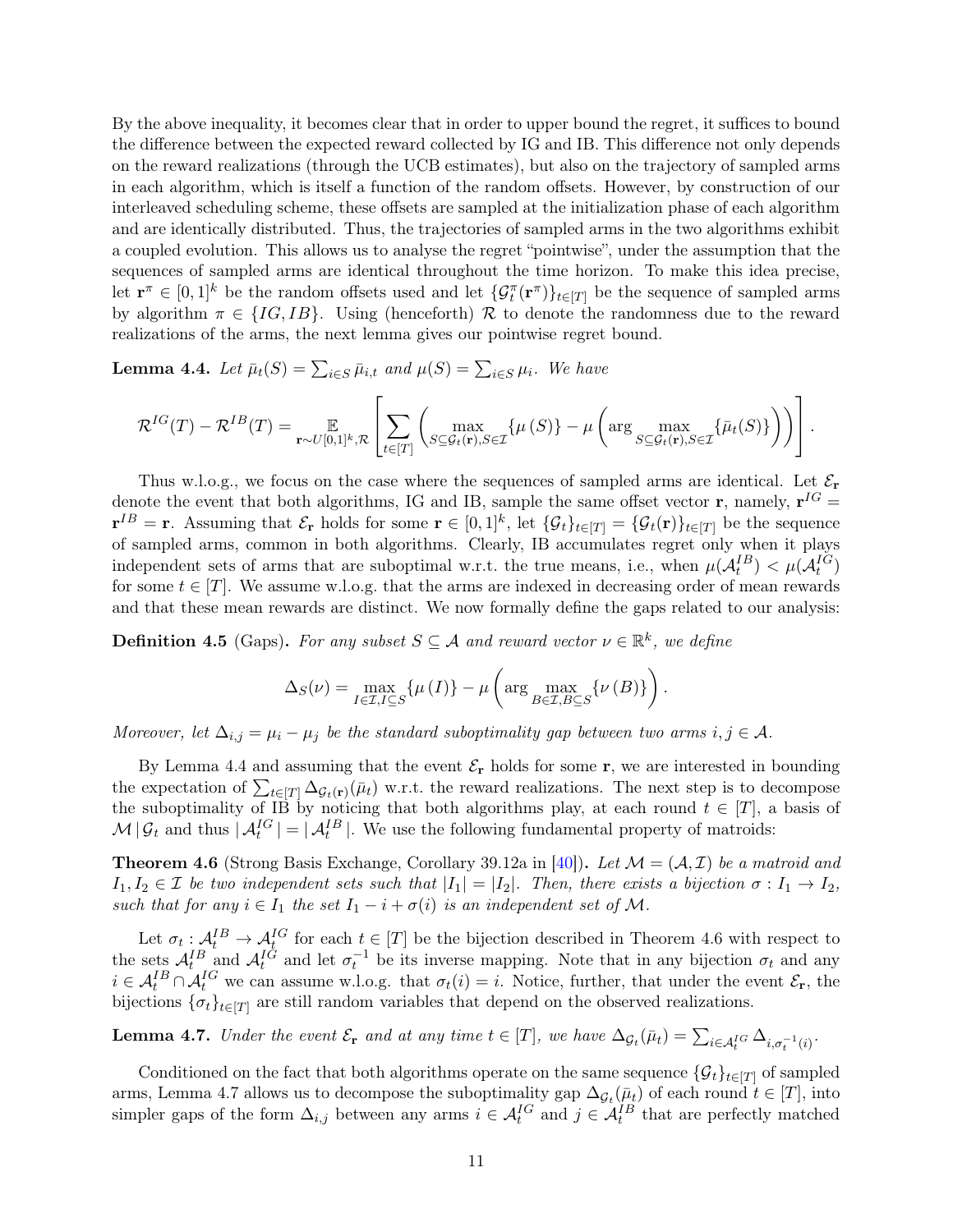according to the bijection  $\sigma_t$ , namely,  $\sigma_t(j) = i$ . Assuming that the event  $\{\sigma_t(j) = i\}$  directly implies that  $i \in A_t^{IG}$  and  $j \in A_t^{IB}$ , we can further upper bound the regret as

<span id="page-11-2"></span><span id="page-11-1"></span>
$$
\sum_{t\in[T]}\Delta_{\mathcal{G}_t}(\bar{\mu}_t)=\sum_{t\in[T]}\sum_{i\in\mathcal{A}_t^{IG}}\Delta_{i,\sigma_t^{-1}(i)}\leq \sum_{t\in[T]}\sum_{i\in\mathcal{A}_t^{IG}}\sum_{j\in\mathcal{A},\Delta_{i,j}>0}\Delta_{i,j}\,\mathcal{X}\left(\sigma_t(j)=i\right).
$$

The above inequality allows us to study the regret attributed to each arm independently, using more standard arguments for UCB-based algorithms in combination with Theorem [4.6.](#page-10-1) Specifically, for every pair of arms  $i, j \in \mathcal{A}$  with  $i < j$  (thus,  $\Delta_{i,j} > 0$ ), we define a threshold  $\ell_{i,j}$  with the following key-property: After IB "exchanges" arm j for arm  $i = \sigma_t(j)$  more than  $\ell_{i,j}$  times, due to insufficient exploration, then it has collected enough samples to infer that  $\mu_j < \mu_i$  with high probability.

<span id="page-11-0"></span>**Lemma 4.8.** Let 
$$
\ell_{i,j} = \left\lfloor \frac{8\ln(T)}{\Delta_{i,j}^2} \right\rfloor
$$
 for any  $i < j$ . Under event  $\mathcal{E}_{\mathbf{r}}$  and for any arm  $j > 1$ , we have\n
$$
\sum_{t \in [T]} \sum_{i < j} \Delta_{i,j} \mathcal{X} \left( \sigma_t(j) = i, T_j(t) \le \ell_{i,j} \right) \le \frac{16}{\Delta_{j-1,j}} \ln(T) \qquad \qquad \text{(Under-sampled regret)} \tag{2}
$$

$$
\mathbb{E}\left[\sum_{t\in[T]}\sum_{i\ell_{i,j}\right)\right] \leq \frac{\pi^{2}}{3}\sum_{i=1}^{j-1}\Delta_{i,j} \qquad \text{(Sufficiently sampled regret)} \tag{3}
$$

Proof sketch of Theorem [1.4.](#page-5-1) By inequality [\(1\)](#page-9-1) and Lemma [4.4,](#page-10-0) in order to bound the regret of IB, it suffices to upper bound the difference between  $\mathcal{R}^{IG}(T)$  and  $\mathcal{R}^{IB}(T)$ , conditioned on the fact that both algorithms use exactly the same offset vector  $\bf{r}$  and, thus, they operate on the exact same sequence of sampled arms, denoted by  $\{\mathcal{G}_t\}_{t\in[T]}$ . By construction, IG plays at any round  $t \in [T]$  a basis of  $\mathcal{M} \mid \mathcal{G}_t$  of maximum expected reward, while IB plays a basis of  $\mathcal{M} \mid \mathcal{G}_t$  that is maximum with respect to the estimates  $\{\bar{\mu}_{i,t}\}_{i\in\mathcal{A}}$ . By Theorem [4.6,](#page-10-1) we can consider a perfect matching between exchangeable arms of  $\mathcal{A}_t^{IG}$  and  $\mathcal{A}_t^{IB}$  and, thus, to decompose the regret into suboptimality gaps between individual arms. Then, using Lemma [4.8,](#page-11-0) we can upper bound on the expected regret due to the fact that IB erroneously plays arm j instead of arm i, when  $\Delta_{i,j} > 0$ . The above analysis culminates in a regret bound that is a function of  $\{\Delta_{i,j}\}_{i,j\in\mathcal{A}}$ . In order to derive a gap-independent regret bound, we partition the gaps into "small" and "large" and notice that any pair of arms  $i, j \in A$ with  $\Delta_{i,j} < \Theta(\sqrt{\frac{\ln(T)}{T}})$  $\frac{T(T)}{T}$  cannot contribute more than  $\sqrt{T \ln(T)}$  loss in the regret.  $\Box$ 

# Conclusion and Further Directions

We explore the effect of action-reward dependencies in the combinatorial MAB setting by introducing and studying the MBB problem. After relating the problem to RSW, we provide a  $\left(1-\frac{1}{e}\right)$  $\frac{1}{e}$ )approximation for its full-information case, based on the technique of interleaved scheduling. Importantly, our technique is oblivious to the reward distributions of the arms– a fact that allows us to provide regret bounds of optimal dependence in T, when these distributions are initially unknown.

Our work leaves behind numerous interesting questions. By exhaustive search over  $\mathcal{O}(1)$ -periodic schedules, one can construct a PTAS for the (asymptotic) MBB problem, assuming *constant*  $rk(\mathcal{M})$ and  $\{d_i\}_{i\in[k]}$ . It remains an open question, however, whether the  $\left(1-\frac{1}{e}\right)$ -approximation is the best possible in general. We remark that the hardness of MBB cannot solely rely on an argument similar to Theorem [3.8,](#page-8-1) since the welfare maximization problem for the class of gross substitutes, which includes weighted matroid rank functions, is easy [\[33\]](#page-14-16). Another interesting direction would be to study natural extensions of the RSW problem, when additional constraints (knapsack, matroid etc.) are imposed on top of blocking, or when the submodularity assumption is relaxed (see, e.g., [\[16\]](#page-13-13)).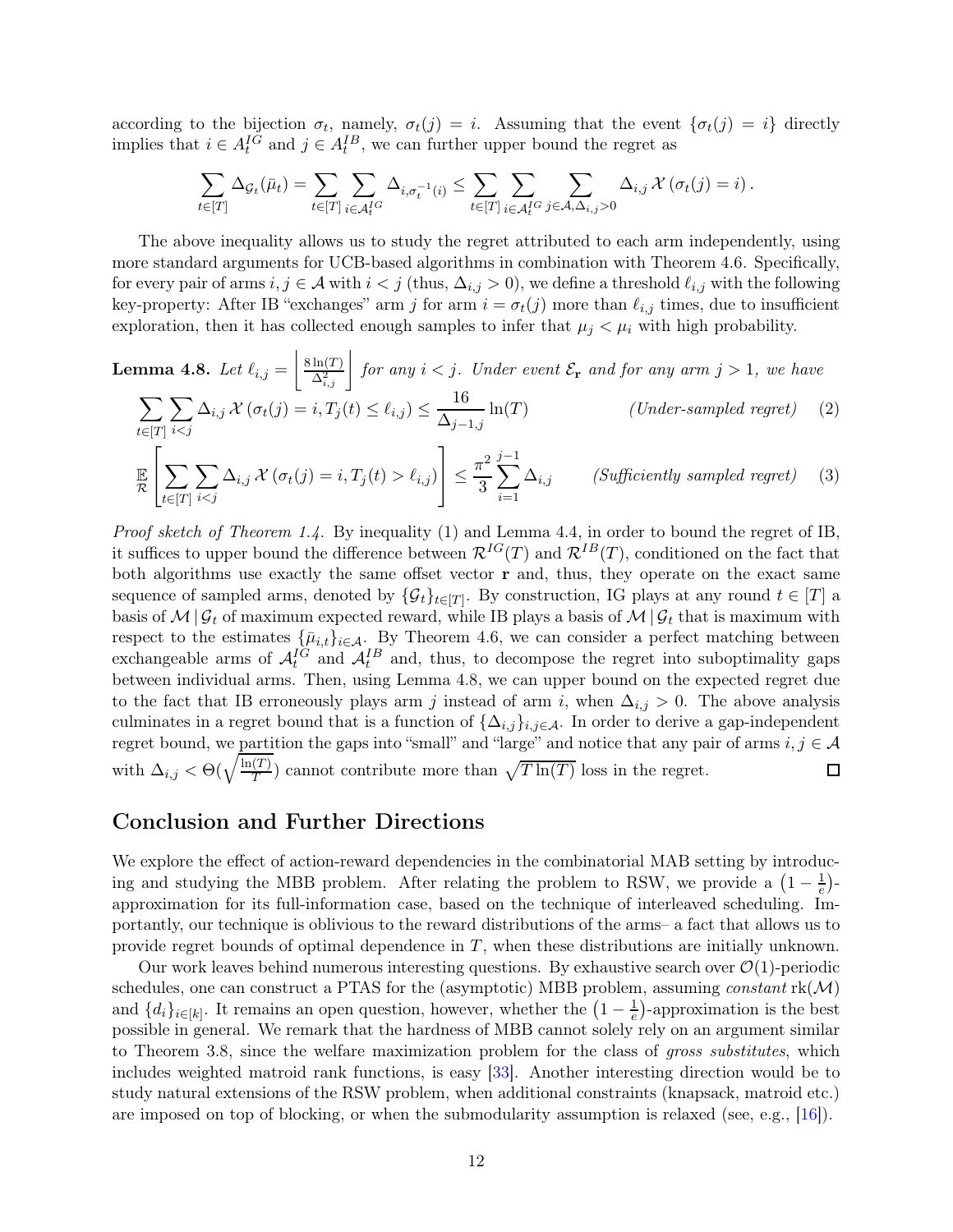# Acknowledgements

The authors would like to thank an anonymous reviewer of a previous version of this work for an unusually thoughtful and helpful review, which aided us in improving the document  $\overline{\phantom{a}}$  in particular, for pointing out the idea of correlated rounding. Further, the authors would like to thank Jannik Matuschke for noticing that the weighted matroid rank function falls into the class of gross substitutes.

# <span id="page-12-7"></span>References

- <span id="page-12-8"></span>[1] P. Auer, N. Cesa-Bianchi, and P. Fischer. Finite-time analysis of the multiarmed bandit problem. Mach. Learn., 47(2–3):235–256, May 2002.
- <span id="page-12-10"></span>[2] A. Badanidiyuru, R. Kleinberg, and A. Slivkins. Bandits with knapsacks. J. ACM, 65(3), March 2018.
- <span id="page-12-9"></span>[3] A. Bar-Noy, R. Bhatia, J. Naor, and B. Schieber. Minimizing service and operation costs of periodic scheduling. Mathematics of Operations Research, 27(3):518–544, 2002.
- [4] A. Bar-Noy, R. E. Ladner, and T. Tamir. Windows scheduling as a restricted version of bin packing. ACM Trans. Algorithms, 3(3):28–es, August 2007.
- <span id="page-12-4"></span><span id="page-12-3"></span>[5] S. Basu, O. Papadigenopoulos, C. Caramanis, and S. Shakkottai. Contextual blocking bandits, 2020. [arXiv:2003.03426](http://arxiv.org/abs/2003.03426).
- [6] S. Basu, R. Sen, S. Sanghavi, and S. Shakkottai. Blocking bandits. In Advances in Neural Information Processing Systems (NeurIPS) 32, pages 4785–4794. Curran Associates, Inc., 2019.
- <span id="page-12-11"></span><span id="page-12-0"></span>[7] S. Bubeck and N. Cesa-Bianchi. Regret analysis of stochastic and nonstochastic multi-armed bandit problems. Machine Learning, 5(1):1–122, 2012.
- [8] G. Calinescu, C. Chekuri, M. Pál, and J. Vondrák. Maximizing a submodular set function subject to a matroid constraint (extended abstract). In Matteo Fischetti and David P. Williamson, editors, Integer Programming and Combinatorial Optimization, pages 182–196, Berlin, Heidelberg, 2007. Springer Berlin Heidelberg.
- <span id="page-12-2"></span>[9] L. Cella and N. Cesa-Bianchi. Stochastic bandits with delay-dependent payoffs. In Silvia Chiappa and Roberto Calandra, editors, Proceedings of the Twenty Third International Conference on Artificial Intelligence and Statistics, volume 108 of Proceedings of Machine Learning Research, pages 1168–1177, Online, 26–28 Aug 2020. PMLR.
- <span id="page-12-1"></span>[10] N. Cesa-Bianchi and G. Lugosi. Combinatorial bandits. Journal of Computer and System Sciences, 78(5):1404 – 1422, 2012. JCSS Special Issue: Cloud Computing 2011.
- <span id="page-12-6"></span>[11] L. Chen, A. Gupta, and J. Li. Pure exploration of multi-armed bandit under matroid constraints. Proceeding of the 29th Annual Conference on Learning Theory (COLT 2016), 2016.
- <span id="page-12-5"></span>[12] W. Chen, W. Hu, F. Li, J. Li, Y. Liu, and P. Lu. Combinatorial multi-armed bandit with general reward functions. In Proceedings of the 30th International Conference on Neural Information Processing Systems, NIPS'16, page 1659–1667, Red Hook, NY, USA, 2016. Curran Associates Inc.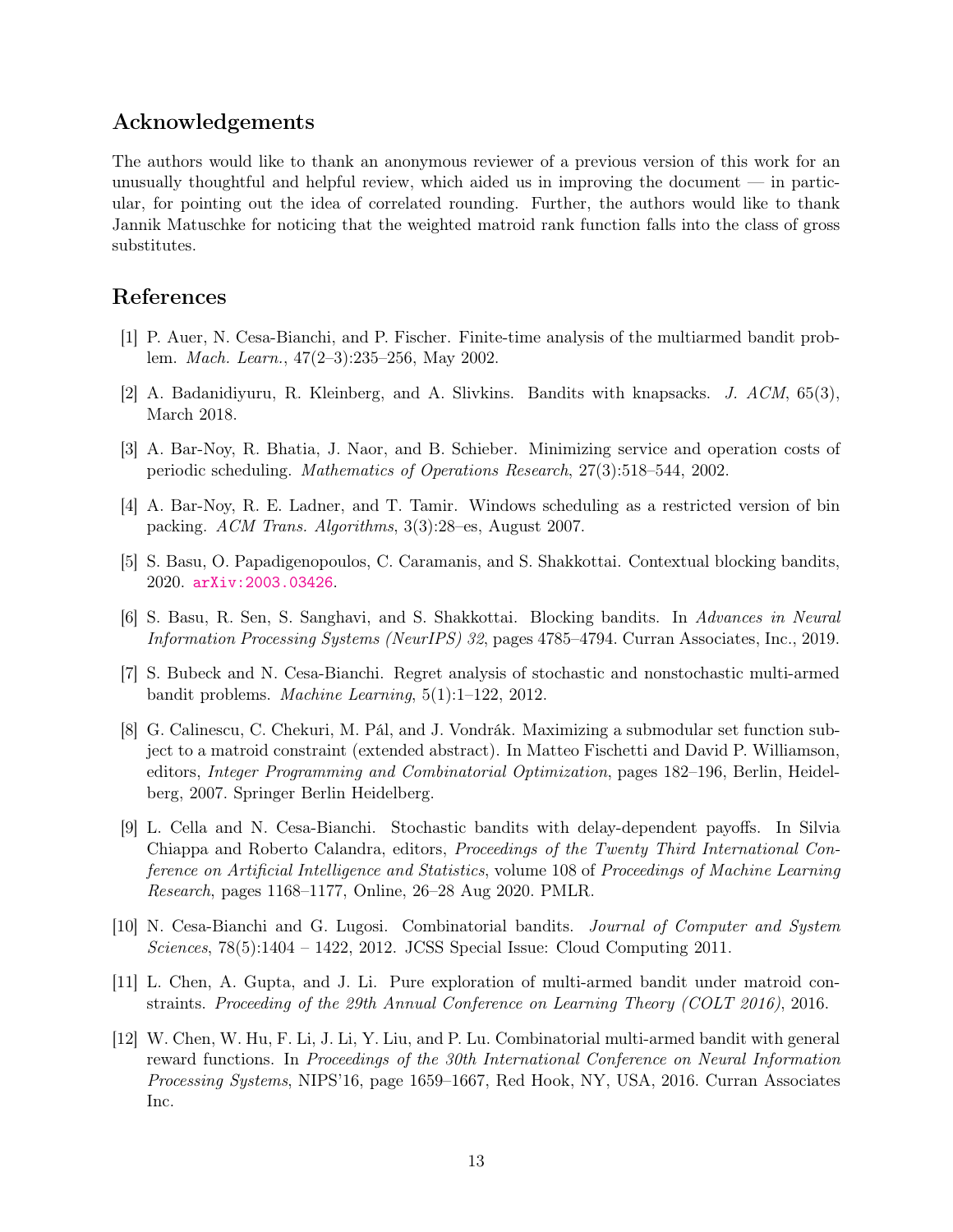- <span id="page-13-3"></span>[13] W. Chen, Y. Wang, Y. Yuan, and Q. Wang. Combinatorial multi-armed bandit and its extension to probabilistically triggered arms. J. Mach. Learn. Res., 17(1):1746–1778, January 2016.
- <span id="page-13-5"></span>[14] R. Combes, C. Jiang, and R. Srikant. Bandits with budgets: Regret lower bounds and optimal algorithms. In Proceedings of the 2015 ACM SIGMETRICS International Conference on Measurement and Modeling of Computer Systems, SIGMETRICS '15, page 245–257, New York, NY, USA, 2015. Association for Computing Machinery.
- <span id="page-13-4"></span>[15] R. Combes, M. S. Talebi, A. Proutiere, and M. Lelarge. Combinatorial bandits revisited. In Proceedings of the 28th International Conference on Neural Information Processing Systems - Volume 2, NIPS'15, page 2116–2124, Cambridge, MA, USA, 2015. MIT Press.
- <span id="page-13-13"></span>[16] U. Feige. On maximizing welfare when utility functions are subadditive. In Proceedings of the Thirty-Eighth Annual ACM Symposium on Theory of Computing, STOC '06, page 41–50, New York, NY, USA, 2006. Association for Computing Machinery.
- <span id="page-13-10"></span><span id="page-13-2"></span>[17] U. Feige and J. Vondrák. The submodular welfare problem with demand queries. Theory Comput., 6:247–290, 2010.
- <span id="page-13-1"></span>[18] J. C. Gittins. Bandit processes and dynamic allocation indices. Journal of the Royal Statistical Society, Series B, pages 148–177, 1979.
- [19] S. Guha, K. Munagala, and P. Shi. Approximation algorithms for restless bandit problems. J. ACM, 58(1), December 2010.
- <span id="page-13-14"></span><span id="page-13-12"></span>[20] D. Hausmann and B. Korte. Algorithmic versus axiomatic definitions of matroids, pages 98–111. Springer Berlin Heidelberg, Berlin, Heidelberg, 1981.
- [21] W. Hoeffding. Probability inequalities for sums of bounded random variables. Journal of the American Statistical Association, 58(301):13–30, 1963.
- <span id="page-13-8"></span><span id="page-13-7"></span>[22] R. Holte, A. Mok, L. Rosier, I. Tulchinsky, and D Varvel. Pinwheel: a real-time scheduling problem. volume 2, pages 693 – 702 vol.2, 02 1989.
- [23] T. Jacobs and S. Longo. A new perspective on the windows scheduling problem. CoRR, abs/1410.7237, 2014. URL: <http://arxiv.org/abs/1410.7237>, [arXiv:1410.7237](http://arxiv.org/abs/1410.7237).
- <span id="page-13-9"></span>[24] S. Khot, R. J. Lipton, E. Markakis, and A. Mehta. Inapproximability results for combinatorial auctions with submodular utility functions. In Proceedings of the First International Conference on Internet and Network Economics, WINE'05, page 92–101, Berlin, Heidelberg, 2005. Springer-Verlag.
- <span id="page-13-0"></span>[25] R. Kleinberg and N. Immorlica. Recharging bandits. In 59th IEEE Annual Symposium on Foundations of Computer Science, FOCS 2018, Paris, France, October 7-9, 2018, pages 309– 319, 2018.
- <span id="page-13-6"></span>[26] R. Kleinberg, A. Niculescu-Mizil, and Y. Sharma. Regret bounds for sleeping experts and bandits. Mach. Learn., 80(2–3):245–272, September 2010.
- <span id="page-13-11"></span>[27] N. Korula, V. Mirrokni, and M. Zadimoghaddam. Online submodular welfare maximization: Greedy beats  $1/2$  in random order. In Proceedings of the Forty-Seventh Annual ACM Symposium on Theory of Computing, STOC '15, page 889–898, New York, NY, USA, 2015. Association for Computing Machinery.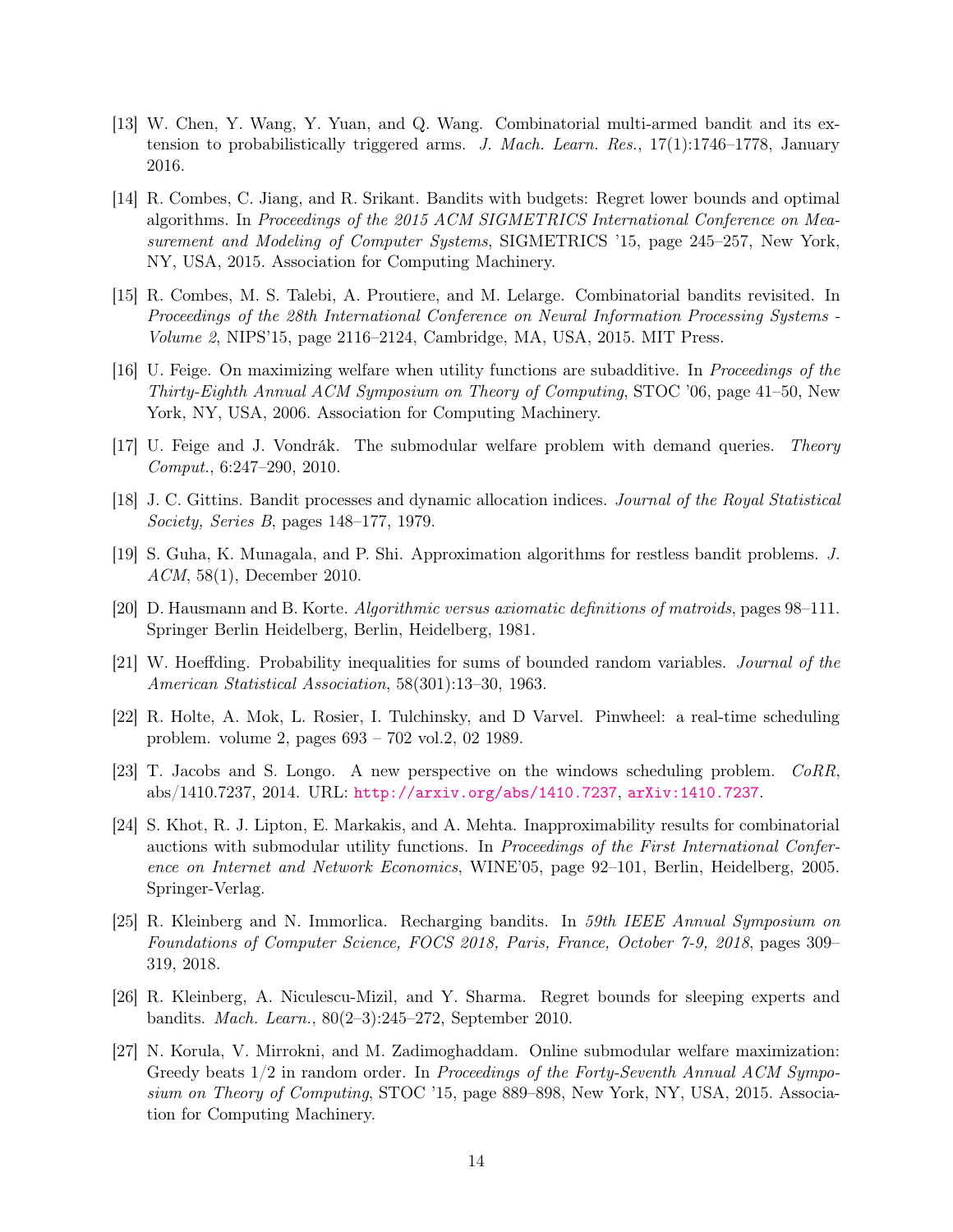- <span id="page-14-4"></span>[28] B. Kveton, Z. Wen, A. Ashkan, H. Eydgahi, and B. Eriksson. Matroid bandits: Fast combinatorial optimization with learning. In Proceedings of the Thirtieth Conference on Uncertainty in Artificial Intelligence, UAI'14, page 420–429, Arlington, Virginia, USA, 2014. AUAI Press.
- <span id="page-14-9"></span>[29] B. Kveton, Z. Wen, A. Ashkan, and C. Szepesvári. Combinatorial cascading bandits. In Proceedings of the 28th International Conference on Neural Information Processing Systems - Volume 1, NIPS'15, page 1450–1458, Cambridge, MA, USA, 2015. MIT Press.
- <span id="page-14-8"></span>[30] B. Kveton, Z. Wen, A. Ashkan, and C. Szepesvari. Tight Regret Bounds for Stochastic Combinatorial Semi-Bandits. In Guy Lebanon and S. V. N. Vishwanathan, editors, Proceedings of the Eighteenth International Conference on Artificial Intelligence and Statistics, volume 38 of Proceedings of Machine Learning Research, pages 535–543, San Diego, California, USA, 09–12 May 2015. PMLR.
- <span id="page-14-2"></span><span id="page-14-1"></span>[31] T.L Lai and H. Robbins. Asymptotically efficient adaptive allocation rules. Adv. Appl. Math., 6(1):4–22, March 1985.
- <span id="page-14-16"></span>[32] T. Lattimore and C. Szepesvári. Bandit algorithms. preprint, page 28, 2018.
- <span id="page-14-12"></span>[33] R. P. Leme. Gross substitutability: An algorithmic survey. Games Econ. Behav., 106:294–316, 2017.
- [34] V. Mirrokni, M. Schapira, and J. Vondrak. Tight information-theoretic lower bounds for welfare maximization in combinatorial auctions. In Proceedings of the 9th ACM Conference on Electronic Commerce, EC '08, page 70–77, New York, NY, USA, 2008. Association for Computing Machinery.
- <span id="page-14-14"></span><span id="page-14-7"></span>[35] J. G. Oxley. Matroid Theory (Oxford Graduate Texts in Mathematics). Oxford University Press, Inc., New York, NY, USA, 2006.
- <span id="page-14-3"></span>[36] C. H. Papadimitriou and J. N. Tsitsiklis. The complexity of optimal queuing network control. Mathematics of Operations Research, 24(2):293–305, 1999.
- <span id="page-14-15"></span>[37] C. Pike-Burke and S. Grunewalder. Recovering bandits. In Advances in Neural Information Processing Systems 32, pages 14122–14131. 2019.
- [38] G. C. Robinson and D. J. A. Welsh. The computational complexity of matroid properties. Mathematical Proceedings of the Cambridge Philosophical Society, 87(1):29–45, 1980.
- <span id="page-14-13"></span><span id="page-14-10"></span>[39] K. A. Sankararaman and A. Slivkins. Combinatorial semi-bandits with knapsacks. In AISTATS, 2018.
- <span id="page-14-5"></span>[40] A. Schrijver. Combinatorial Optimization - Polyhedra and Efficiency. Springer, 2003.
- [41] J. Sgall, H. Shachnai, and T. Tamir. Periodic scheduling with obligatory vacations. Theoretical Computer Science, 410(47):5112 – 5121, 2009.
- <span id="page-14-11"></span><span id="page-14-6"></span>[42] A. Slivkins. Dynamic ad allocation: Bandits with budgets. ArXiv, abs/1306.0155, 2013.
- [43] C. Tekin and M. Liu. Online learning of rested and restless bandits. IEEE Transactions on Information Theory, 58(8):5588–5611, 2012.
- <span id="page-14-0"></span>[44] W. R. Thompson. On the likelihood that one unknown probability exceeds another in view of the evidence of two samples. *Biometrika*,  $25(3/4)$ :  $285-294$ , 1933.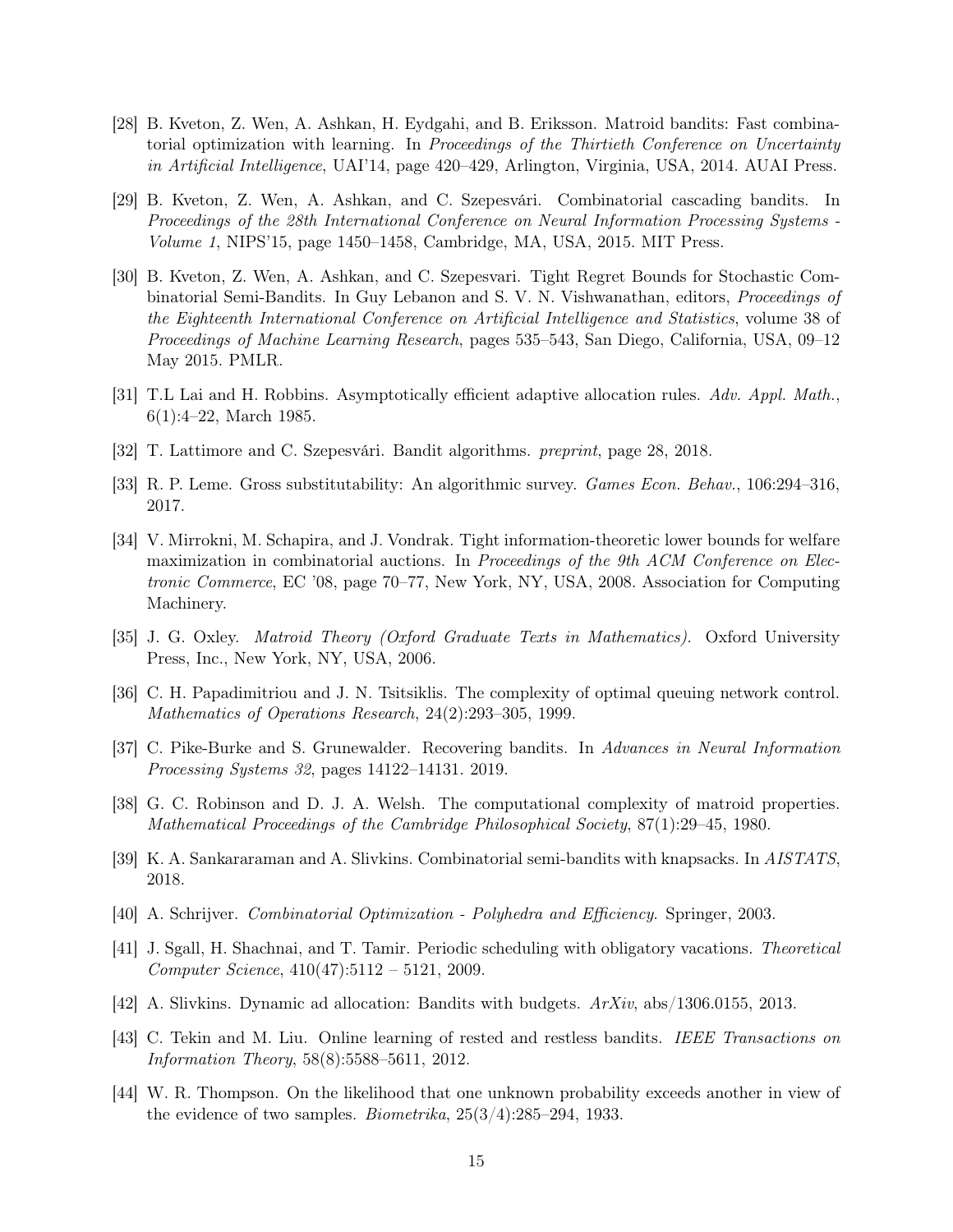- <span id="page-15-0"></span>[45] J. Vondrak. Optimal approximation for the submodular welfare problem in the value oracle model. In Proceedings of the Fortieth Annual ACM Symposium on Theory of Computing, STOC '08, page 67–74, New York, NY, USA, 2008. Association for Computing Machinery.
- <span id="page-15-2"></span>[46] Q. Wang and W. Chen. Improving regret bounds for combinatorial semi-bandits with probabilistically triggered arms and its applications. In Advances in Neural Information Processing Systems, pages 1161–1171, 2017.
- <span id="page-15-1"></span>[47] P. Whittle. Restless bandits: activity allocation in a changing world. Journal of Applied Probability, 25(A):287–298, 1988.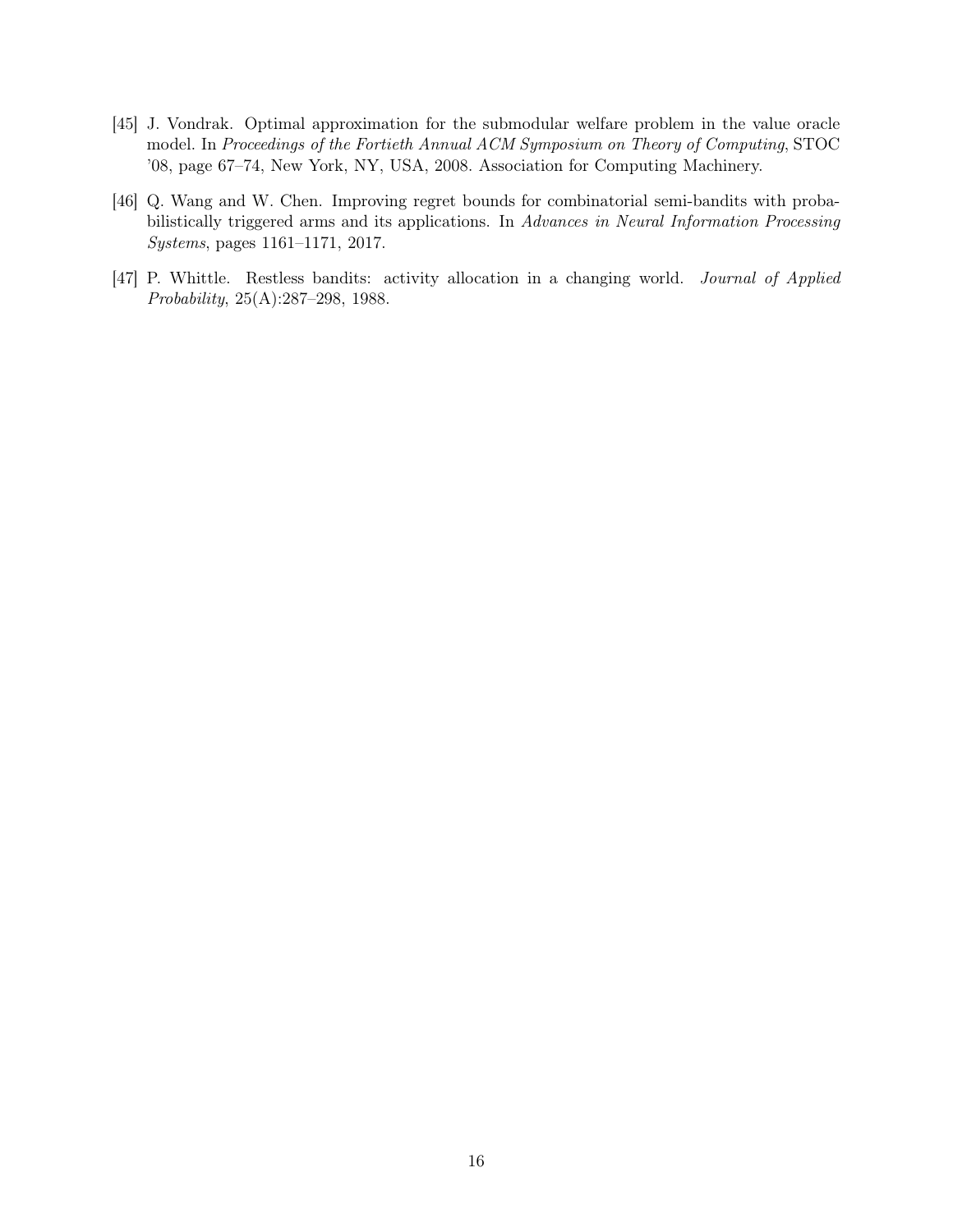# <span id="page-16-0"></span>A Technical Notation

For any event  $\mathcal{E}$ , we denote by  $\mathcal{X}(\mathcal{E}) \in \{0,1\}$  the indicator variable such that  $\mathcal{X}(\mathcal{E}) = 1$ , if  $\mathcal{E}$  occurs, and  $\mathcal{X}(\mathcal{E})=0$ , otherwise. For any non-negative integer  $n \in \mathbb{N}$ , we define  $[n]=\{1,2,\ldots,n\}$ . For any vector  $\mu \in \mathbb{R}^k$  and set  $S \subseteq [k]$ , we define  $\mu(S) = \sum_{i \in S} \mu_i$ . Moreover, we use the notation  $t \in [a, b]$  (for  $a \leq b$ ) for some time index t, in place of  $t \in [T] \cap [a, \ldots, b]$ . Unless otherwise noted, we use the indices i, j or i' to refer to arms and t, t' or  $\tau$  to refer to time. Let  $\mathcal{A}_t^{\pi} \in \mathcal{I}$  be the set of arms played by some algorithm  $\pi \in \{IS, IG, IB\}$  at time t. Unless otherwise noted, all expectations are taken over the randomness of the offsets  ${r_i}_{i\in[k]}$  and the reward realizations.

# B Concentration inequalities

**Theorem B.1** (Hoeffding's Inequality [\[21\]](#page-13-14)). Let  $X_1, \ldots, X_n$  be independent identically distributed random variables with common support in [0,1] and mean  $\mu$ . Let  $Y = X_1 + \cdots + X_n$ . Then for any  $\delta \geq 0,$ 

$$
\mathbb{P}\left(Y - n\mu \ge \delta\right) \le e^{-2\delta^2/n} \text{ and } \mathbb{P}\left(Y - n\mu \le -\delta\right) \le e^{-2\delta^2/n}.
$$

# C Recurrent Submodular Welfare: Omitted Proofs

### C.1 Correctness and approximation guarantee

**Fact 3.4.** At any  $t \in [T]$ , all the elements in  $A_t$  are available (i.e., not blocked).

*Proof.* Recall that at any round  $t \in [T]$ , the algorithm only chooses a subset  $A_t$  of the elements. Consider any element  $i \in \mathcal{A}$  such that  $i \in \mathcal{A}_t$  for some  $t \in [T]$ . By definition of  $\mathcal{A}_t$ , the interval  $L_{i,t} = \left[t \cdot \frac{1}{d_i}\right]$  $\frac{1}{d_i}+r_i, (t+1)\cdot \frac{1}{d_i}$  $\frac{1}{d_i} + r_i$  contains an integer. It is not hard to see that, in that case, none of the intervals  $L_{i,t'}$  for  $t' \in [t-d_i+1,d_i-1]$  can contain an integer. Therefore, the last time element *i* has been chosen must be before  $t - d_i$ , which implies feasibility with respect to the blocking constraints. □

**Fact 3.7.** For any  $i \in \mathcal{A}$  and  $t \in [T]$ , we have  $\mathbb{P}\left(i \in \mathcal{A}_t\right) = \mathbb{P}\left(L_{i,t} \cap \mathbb{N} \neq \emptyset\right) = \frac{1}{d_i}$ .

*Proof.* For any fixed  $i \in \mathcal{A}$  and  $t \in [T]$ , because of the fact that  $\frac{1}{d_i} \leq 1$  and  $r_i \in [0,1]$ , the interval  $L_{i,t} \:=\: [t \cdot \frac{1}{d_i}$  $\frac{1}{d_i}+r_i,(t+1)\cdot\frac{1}{d_i}$  $\frac{1}{d_i} + r_i$ ) clearly contains at most one integral point. The event that  $\{[t\cdot \frac{1}{d_t}$  $\frac{1}{d_i}+r_i,(t+1)\cdot\frac{1}{d_i}$  $\frac{1}{d_i} + r_i$ ) ∩  $\mathbb{N} \neq \emptyset$ } is equivalent to the event that a continuous window of size equal to  $\frac{1}{d_i}$  starting from the (real) point  $t \cdot \frac{1}{d_i}$  $\frac{1}{d_i} + r_i$  contains an integer. For  $r_i$  ranging in [0, 1], the starting point of the interval lies between  $t \cdot \frac{1}{d_i}$  $\frac{1}{d_i}$  and  $t \cdot \frac{1}{d_i}$  $\frac{1}{d_i} + 1$ . It is not hard to see that fraction of possible realizations of  $r_i$  such that the window contains an integer equals its size. The fact follows since for any  $i \in \mathcal{A}$ , the window has size  $\frac{1}{d_i}$  and the offset  $r_i$  is sampled uniformly at random from  $[0, 1].$  $\Box$ 

**Lemma 3.5.** Let  $\mathcal{R}^{CP}(T)$  $\mathcal{R}^{CP}(T)$  $\mathcal{R}^{CP}(T)$  be the optimal solution to  $(CP)$  and  $\text{OPT}(T)$  be the optimal solution over T rounds. We have  $\mathcal{R}^{CP}(T) \ge \text{OPT}(T) - \mathcal{O}(d_{\text{max}}f(\mathcal{A}))$ , where  $d_{\text{max}} = \max_{i \in \mathcal{A}} \{d_i\}.$ 

Proof. In order to prove the lemma, we first construct an (non-convex) IP upper bound on the optimal expected reward over  $T$  rounds, based on the multi-linear extension of  $f$ .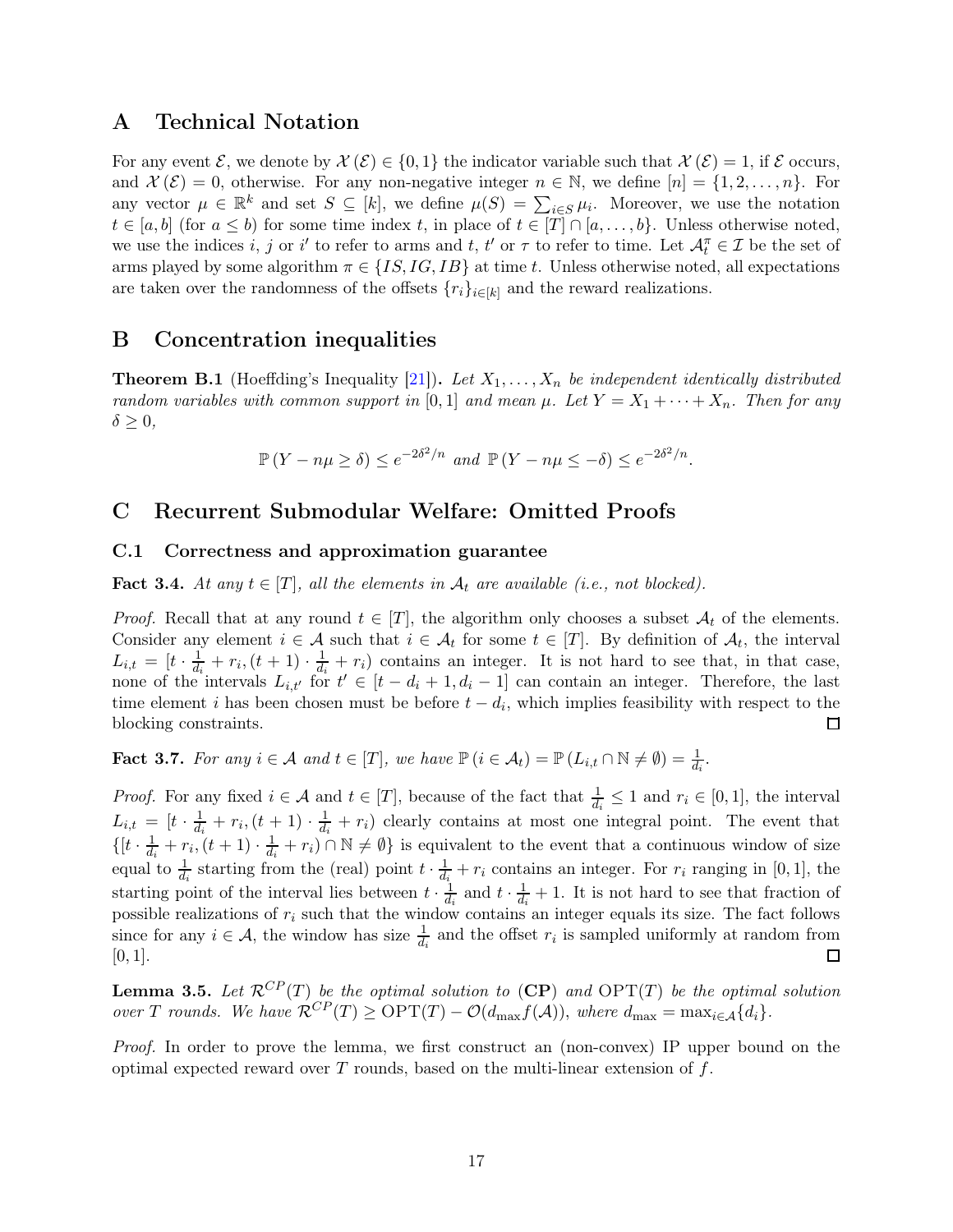$$
\text{maximize:} \sum_{i \in [T]} \sum_{S \subseteq \mathcal{A}} f(S) \prod_{i \in S} x_{i,t} \prod_{i \notin S} (1 - x_{i,t}) \tag{MP}
$$

<span id="page-17-1"></span><span id="page-17-0"></span>
$$
\mathbf{s.t.} \sum_{t' \in [t, t + d_i - 1]} x_{i, t'} \le 1, \forall i \in \mathcal{A}, \forall t \in [T]
$$
\n
$$
\mathbf{x}_t \in \{0, 1\}^k, \forall t \in [T]
$$
\n(4)

In the formulation  $(MP)$  $(MP)$  $(MP)$ , each variable  $x_{i,t}$  can be thought of as the 0-1 indicator of playing arm  $i \in A$  at time  $t \in [T]$ . Intuitively, constraints [\(4\)](#page-17-1) of ([MP](#page-17-0)) indicate the fact that, due to blocking constraints, each arm  $i \in \mathcal{A}$  can be played at most once every  $d_i$  steps. Clearly, any optimal solution to RSW can be mapped onto the above formulation and, thus, the optimal solution of  $(MP)$  $(MP)$  $(MP)$  provides an upper bound on  $\text{OPT}(T)$ .

Let  $\mathbf{x}_t \in \{0,1\}^k$  for each  $t \in [T]$  be a vector such that  $(\mathbf{x}_t)_i = x_{i,t}$ . Notice that for any integral  $\mathbf{x} \in \{0,1\}^k$ , the multi-linear extension is equal to the concave closure of any set function f, that is,  $f^+({\bf x}) = F({\bf x})$ . Therefore, ([MP](#page-17-0)) remains an upper bound, even if we replace its objective function with  $g(\mathbf{x}_1, ..., \mathbf{x}_T) = \sum_{t \in [T]} f^+(\mathbf{x}_t)$ .

We now fix any optimal solution  $\{x_{i,t}^*\}_{i\in\mathcal{A},t\in[T]}$  to ([MP](#page-17-0)) under the objective  $g(\mathbf{x}_1,\ldots,\mathbf{x}_T)$  $\sum_{t\in[T]} f^{+}(\mathbf{x}_{t})$ . Let us define the variables  $\{z_{i}'\}_{i\in\mathcal{A}}$ , such that

$$
z_i' = \frac{1}{T} \sum_{t \in [T]} x_{i,t}^* \ge 0, \quad \forall i \in \mathcal{A}.
$$

In the above definition, each  $z_i'$  is the fraction of time an element  $i \in \mathcal{A}$  is chosen in an optimal solution. Let  $\mathbf{z}' \in [0,1]^k$ , such that  $(\mathbf{z}')_i = z'_i \; \forall i \in \mathcal{A}$ .

By concavity of  $f^+$ , we have

$$
g(\mathbf{x}_1^*, \dots, \mathbf{x}_T^*) = \sum_{t \in [T]} f^+(\mathbf{x}_t^*) = T \sum_{t \in [T]} \frac{1}{T} f^+(\mathbf{x}_t^*) \le T f^+(\frac{1}{T} \sum_{t \in [T]} \mathbf{x}_t^*) = T f^+(\mathbf{z}'),
$$

where the inequality follows by the fact that  $z'$  can be thought of as a convex combination of  ${x_1^*, \ldots, x_T^*}.$ 

Moreover, for each  $i \in A$  and by averaging constraints [\(4\)](#page-17-1) of ([MP](#page-17-0)) over all  $t \in [T]$ , we can see that

$$
\frac{1}{T} \sum_{t \in [1, d_i - 1]} tx_{i,t}^* + \frac{1}{T} \sum_{t \in [d_i, T]} d_i x_{i,t}^* \le 1 \Leftrightarrow \frac{1}{T} \sum_{t \in [T]} d_i x_{i,t}^* \le 1 + \frac{1}{T} \sum_{t \in [1, d_i - 1]} (d_i - t) x_{i,t}^*.
$$

Given the fact that  $\sum_{t\in [1,d_i-1]} x_{i,j}^* \leq 1$ , the above inequality immediately implies that

$$
z_i' \leq \frac{1}{d_i} \left( 1 + \frac{d_i - 1}{T} \right) \quad \forall i \in \mathcal{A} \, .
$$

Consider now the assignment  $z_i = \left(1 + \frac{d_{\text{max}}-1}{T}\right)^{-1} z'_i$ ,  $\forall i \in \mathcal{A}$ . For this assignment, we can easily verify that the constraints of  $(CP)$  $(CP)$  $(CP)$  are trivially satisfied, since  $0 \le z_i \le \frac{1}{d_i}$  $\frac{1}{d_i}, \forall i \in \mathcal{A}.$ 

Let  $\mathbf{z} \in [0,1]^k$ , such that  $(\mathbf{z})_i = z_i \; \forall i \in \mathcal{A}$ . By the above analysis, we can see that

$$
\mathbf{z} = \mathbf{z}' - \frac{d_{\text{max}} - 1}{T + d_{\text{max}} - 1} \mathbf{z}',
$$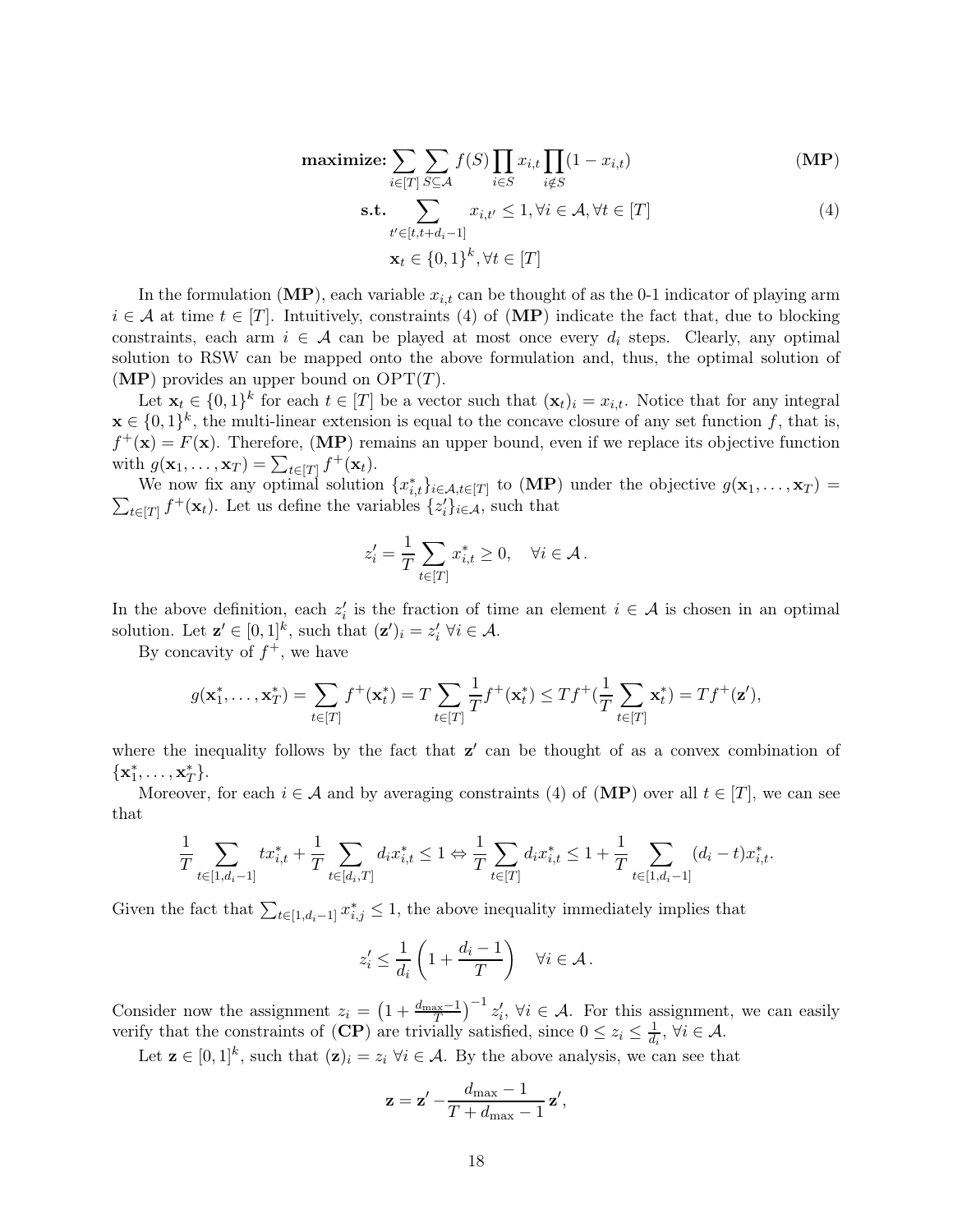where we use the fact that  $\frac{1}{1+\beta} = 1 - \frac{\beta}{1+\beta}$  $\frac{\beta}{1+\beta}$  for any  $\beta \in \mathbb{R}$ . Finally, by concavity of  $f^+$  we have

$$
f^+(\mathbf{z}) = f^+ \left( \left( 1 - \frac{d_{\max} - 1}{T + d_{\max} - 1} \right) \mathbf{z}' + \frac{d_{\max} - 1}{T + d_{\max} - 1} \mathbf{0} \right)
$$
  
\n
$$
\geq \left( 1 - \frac{d_{\max} - 1}{T + d_{\max} - 1} \right) f^+(\mathbf{z}') + \frac{d_{\max} - 1}{T + d_{\max} - 1} f^+(\mathbf{0})
$$
  
\n
$$
\geq f^+(\mathbf{z}') - \frac{d_{\max} - 1}{T + d_{\max} - 1} f(\mathcal{A}),
$$

where the last inequality follows by the facts that  $f^+(\mathbf{0}) = f(\mathbf{0}) = 0$  and  $f^+(\mathbf{z}') \leq f^+(\mathbf{1}) = f(\mathcal{A})$ , since f is monotone.

Therefore, by exhibiting a feasible solution z of ([CP](#page-7-0)) such that

$$
Tf^+(\mathbf{z}) \ge Tf^+(\mathbf{z}') - \mathcal{O}(d_{\max}f(\mathcal{A})) \ge g(\mathbf{x}_1^*, \dots, \mathbf{x}_T^*) - \mathcal{O}(d_{\max}f(\mathcal{A})) \ge \text{OPT}(T) - \mathcal{O}(d_{\max}f(\mathcal{A})),
$$

 $\Box$ 

<span id="page-18-0"></span>the proof is completed.

### C.2 Hardness of approximation

The goal of this section is to show that the  $\left(1-\frac{1}{e}\right)$  $\frac{1}{e}$ )-multiplicative factor in the approximation guarantee of Theorem [1.3](#page-4-0) cannot be improved, unless  $P = NP$ . Specifically, we prove the following result:

**Theorem 3.8.** For any  $\epsilon > 0$ , there exists no polynomial-time  $\left(1 - \frac{1}{e} + \epsilon\right)$ -approximation algorithm for the RSW problem, unless  $\mathbf{P} = \mathbf{NP}$ , even in the special case where  $d_{\text{max}} = o(T)$ .

In order show the above hardness result, we study for simplicity the average version of RSW, where the objective is to maximize the average reward over T time steps, namely,  $\frac{1}{T} \left( \sum_{t \in [T]} f(\mathcal{A}_t) \right)$ , where  $A_t$  is the set of elements used at time  $t \in [T]$ . Notice that in the average case, the additive term in the approximation guarantee of INTERLEAVED-GREEDY, as presented in Theorem [1.3,](#page-4-0) vanishes as  $T \to \infty$ . Let OPT be the average reward collected by any optimal algorithm for RSW.

Our proof relies on a reduction from the Submodular Welfare (SW) problem [\[45\]](#page-15-0), in the special case where the players have identical utility functions. The problem can be formally defined as follows:

Definition C.1 (Submodular Welfare with Identical Utilities (SWIU)). We consider a set of k items and m players, each associated with the same monotone submodular utility function  $u: 2^{[k]} \to \mathbb{R}_{\geq 0}$ over the items. The goal is to partition the k items into m subsets  $S_1, \ldots, S_m$ , such that to maximize  $\sum_{i\in[m]}u(S_i).$ 

As noted in [\[45\]](#page-15-0), the hardness result presented in [\[24\]](#page-13-9) for the SW problem also holds for SWIU, namely, the special case of SW where all the players have the same utility function. Note, also that the RSW problem is defined in the *value oracle* model, as we are only allowed to make queries of the function value for any input set.

<span id="page-18-1"></span>**Theorem C.2** ([\[24\]](#page-13-9)). For any  $\epsilon > 0$ , there exists no polynomial-time  $\left(1 - \frac{1}{e} + \epsilon\right)$ -approximation algorithm for the SWIU problem in the value oracle model, unless  $\mathbf{P} = \mathbf{NP}$ .

We start from a simple construction for the non-average case of RSW in order to show how our problem is directly associated with SWIU: Consider an instance of SWIU of k items and m players. Let  $u: 2^{[k]} \to \mathbb{R}_{\geq 0}$  be the monotone submodular utility function which is commonly used by all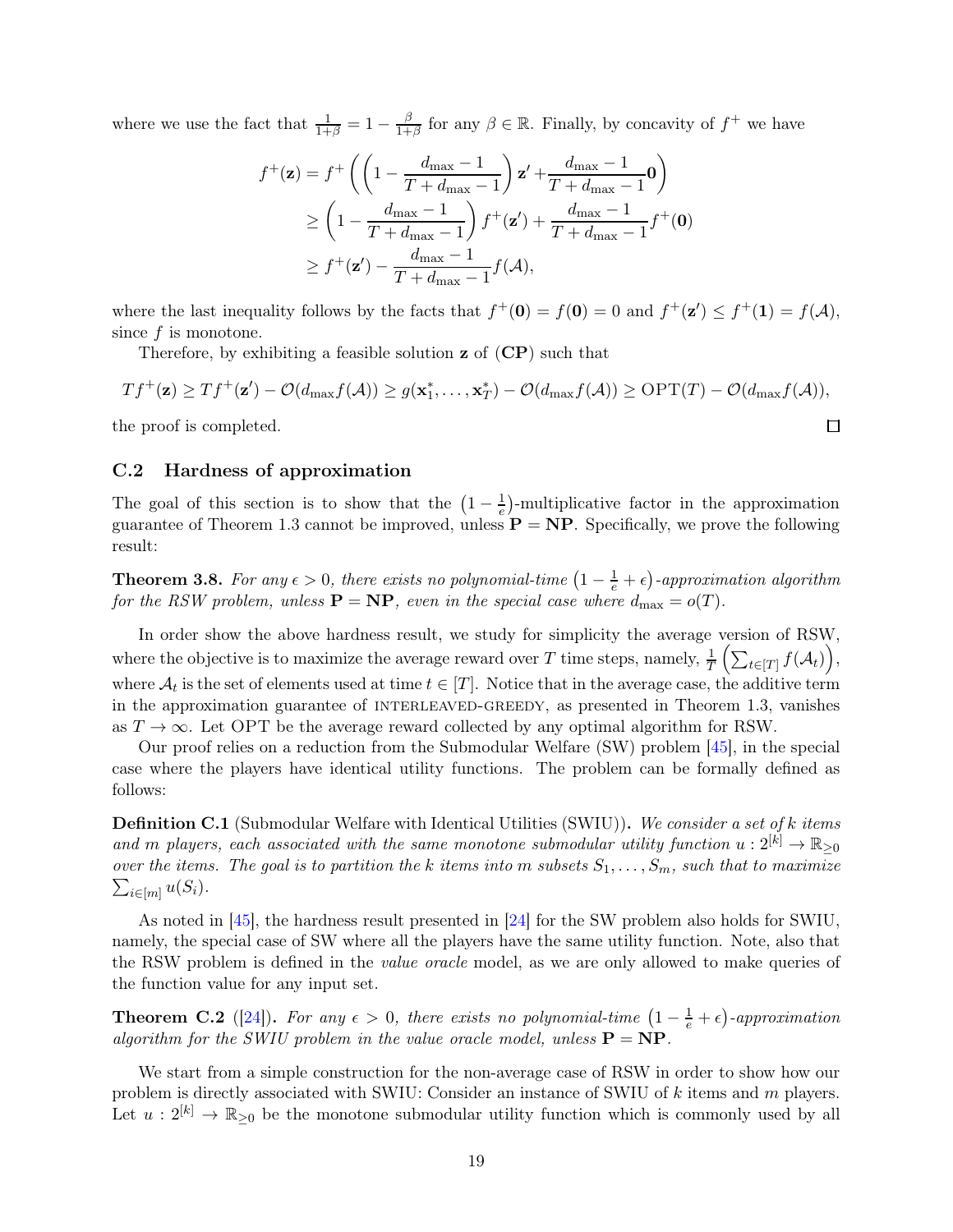players. Given the above instance, we can construct in polynomial time an instance of RSW as follows: Let A be the set of k elements, each corresponding to an item, and let  $f: 2^{\mathcal{A}} \to \mathbb{R}_{\geq 0}$  be our function, chosen such that  $f \equiv u$ . We set the delay of each element  $i \in \mathcal{A}$  as well as the time horizon to be equal to the number of players, namely,  $d_i = T = m$  for each  $i \in \mathcal{A}$ .

Clearly, in the above construction where the delays are all equal to the time horizon, each element can be chosen at most once by any algorithm for RSW. Therefore, the above constructed instance of RSW exactly corresponds to SWIU, given that any solution to latter immediately translates into a solution of RSW of the same total reward, and the opposite.

The above construction immediately relates the two problems in the case where the delays can be of the same order as the time horizon. However, it does not rule out the possibility that the RSW problem might become easier in the special case where  $d_{\text{max}} = o(T)$ . Indeed, one could argue that for small enough delays, exploiting the possible periodicity of the RSW solutions might lead to improved approximation guarantees. Notice, further, that the approximation guarantee we provide in Theorem [1.3](#page-4-0) for IS becomes meaningless in the above scenario, since the additive loss for  $d_{\text{max}} = T$  becomes  $\mathcal{O}(T \cdot f(\mathcal{A}))$ .

In order to overcome the above technical issue and show that the multiplicative factor of  $\left(1 - \frac{1}{e}\right)$  $(\frac{1}{e})$ in Theorem [1.3](#page-4-0) cannot be improved, we map any instance of SWIU onto an instance of RSW such that  $T \gg d_{\text{max}}$ . Given any instance of SWIU, we can construct in polynomial time an instance of RSW as follows: We define A to be the set of k items,  $f \equiv u$  to be the monotone submodular function and  $d_i = m \,\forall i \in \mathcal{A}$  to be the delay of all elements. In this case, we consider a time horizon  $T = m \cdot [\text{poly}(k, m)]$ , where by  $\text{poly}(k, m)$  we denote some polynomial function in k and m.

We first show that, without loss of generality, we can focus our attention on solutions to the average case of RSW that exhibit a periodic structure of period m.

<span id="page-19-0"></span>**Lemma C.3.** Let  $\nu : [T] \to 2^{\mathcal{A}}$  be any feasible assignment to the above instance of RSW of average reward R. We can construct in polynomial time a feasible assignment  $\nu' : [T] \to 2^{\mathcal{A}}$  of average reward at least  $R' \ge R$ , such that  $\nu'(t) = \nu(t+m)$   $\forall t \in \mathbb{N}$ , namely,  $\nu'$  is a periodic assignment of period m.

*Proof.* Given that the average reward of the assignment  $\nu$  is R, there must exist a continuous subsequence of rounds of length m, that is,  $\{t, \ldots, t + m - 1\}$  for some  $t \in [T - m]$ , such that

$$
\frac{1}{m}\sum_{\tau=t}^{t+m-1} f(\nu(t)) \ge R.
$$

In the opposite case, we immediately get a contradiction to the fact that the average reward is at least R.

Let L with  $|L| = m$  be such a sequence. We now construct the periodic assignment  $\nu'$  by repeating the assignment of the subinterval  $L$ , as follows:

$$
\nu'(t) = \nu(L(t \mod m)) \in 2^{\mathcal{A}} \ \forall t \in [T].
$$

It is not hard to verify that since  $d_i = m$  for each  $i \in \mathcal{A}$  and since L is a subsequence of a feasible assignment of length  $m$ , the assignment  $\nu'$  never violates the blocking constraints. Moreover, the average reward of  $\nu'$  equals the average reward of the interval L which is at least R. Finally, notice that the subsequence L can be found in polynomial time, given the fact that the time horizon  $T$  is defined to be polynomial in  $k$  and  $m$ .  $\Box$ 

We can now complete the proof of our hardness result.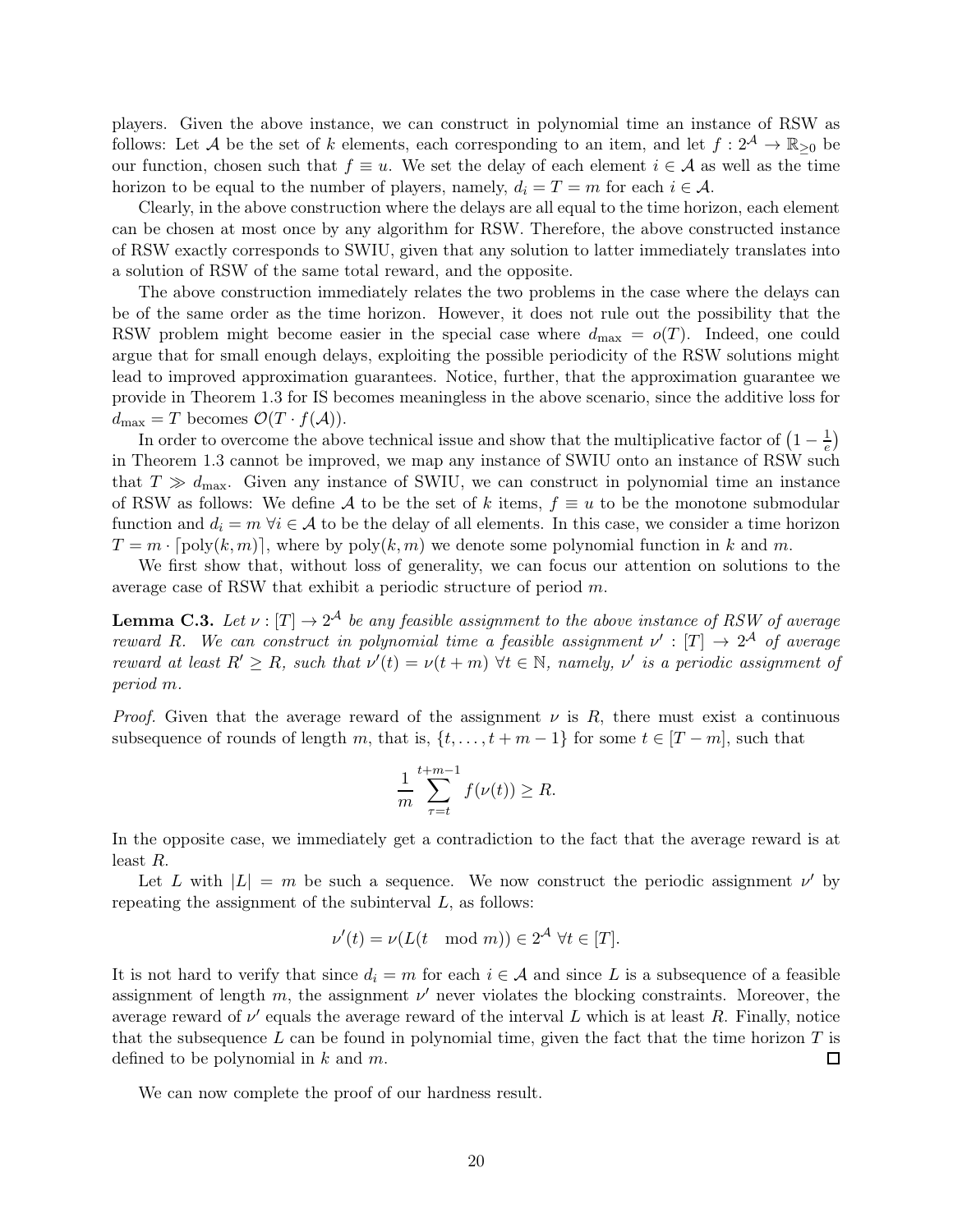Proof of Theorem [3.8.](#page-8-1) We prove the result via a reduction from the SWIU problem to the average version of the RSW. Clearly, the average and non-average version of RSW share the same approximability status, as the two problems are essentially identical up to a scaling of the objective function.

Given an instance  $I$  of SWIU, we can construct in polynomial time an instance  $I'$  of the average version of RSW, as described above. Let  $\text{OPT}_{SWIU}(I)$  and  $\text{OPT}_{RSW}(I')$  be the optimal solution of SWIU and RSW on the corresponding instance, respectively.

We first show that when  $\text{OPT}_{SWIU}(I) \geq R$  for some reward R, then we necessarily have that  $\text{OPT}_{RSW}(I') \geq \frac{R}{m}$ . Indeed, let  $L : [m] \to 2^{[k]}$  be an allocation that achieves a reward  $R' = \text{OPT}_{SWIU}(I) \geq R$  for the instance I of SWIU. As indicated in proof of Lemma [C.3,](#page-19-0) we can construct in polynomial time a periodic assignment for the RSW problem of average reward exactly  $R^{\prime}$  $\frac{R'}{m}$ , which implies that  $\text{OPT}_{RSW}(I') \geq \frac{R'}{m} \geq \frac{R}{m}$ .

Now, we would like to show that if  $\overline{OPT}_{SWIU}(I) \leq \alpha R$  for some reward R and  $\alpha \in (0,1)$ , then it has to be that  $\text{OPT}_{RSW}(I') \leq \alpha \frac{R}{m}$  $\frac{R}{m}$ . We prove the statement via its contrapositive, assuming that  $\text{OPT}_{RSW}(I') > \alpha \frac{R}{m}$  for some reward R and  $\alpha \in (0,1)$ . Let  $\frac{R'}{m} > \alpha \frac{R}{m}$  be the optimal average reward of RSW. By Lemma [C.3,](#page-19-0) we can assume w.l.o.g. that the assignment  $\text{OPT}_{RSW}(I')$ , that achieves an average reward of  $\frac{R'}{m}$ , is a periodic assignment of period m. However, given that all the delays are equal to m in the instance  $I'$  of RSW, it is easy to see that in any period of m consecutive rounds, each element is played at most once. Moreover, the average reward of each period is exactly  $\frac{R'}{m}$ . Therefore, any continuous subsequence of length m in the solution of the RSW naturally induces a solution to the instance I of SWIU of total reward exactly  $R'$ . This, in turn, implies that  $\text{OPT}_{SW \text{IU}}(I) \geq R' \geq \alpha R$ .

By the above discussion, we have completed the proof of a reduction from SWIU to RSW. Therefore, any polynomial-time  $(1 - \frac{1}{e} + \epsilon)$ -approximation algorithm for RSW, for some  $\epsilon > 0$ , would imply a  $(1 - \frac{1}{e} + \epsilon)$ -approximation algorithm for SWIU. However, by Theorem [C.2](#page-18-1) this is not possible, unless  $P = NP$ . 囗

We believe that, through a similar reduction as above, we can prove information-theoretic hardness of the RSW problem by leveraging the results in [\[34\]](#page-14-12). We leave this as future work.

# D Matroid Blocking Bandits: Omitted Proofs

### <span id="page-20-0"></span>D.1 The full-information setting

We now provide an alternative analysis for INTERLEAVED-GREEDY  $(\mathrm{IG})$ , which, as opposed to Theorem [1.3](#page-4-0) for the RSW problem, does not rely on the concave closure of submodular functions. We first note that the correctness of IG follows directly by Fact [3.4,](#page-7-2) that is, the set of sampled arms  $G_t$  at each round  $t \in [T]$  only contains available (i.e., non-blocked) arms, in combination with the fact that the algorithm always plays an independent set  $A_t \in \mathcal{I}_{M \mid \mathcal{G}_t} \subseteq \mathcal{I}$ .

For any set  $S \subseteq \mathcal{A}$ , let  $\mathbf{z}(S) = \sum_{i \in S} z_i$ . Consider the following LP, based on the matroid polytope associated with M:

$$
\text{maximize: } T \cdot \sum_{i \in \mathcal{A}} \mu_i z_i \tag{LP}
$$

$$
\textbf{s.t. } \mathbf{z}(S) \leq \text{rk}(S), \forall S \subseteq \mathcal{A}
$$
 (5)

<span id="page-20-3"></span><span id="page-20-2"></span><span id="page-20-1"></span>
$$
0 \le z \le d^{-1}.\tag{6}
$$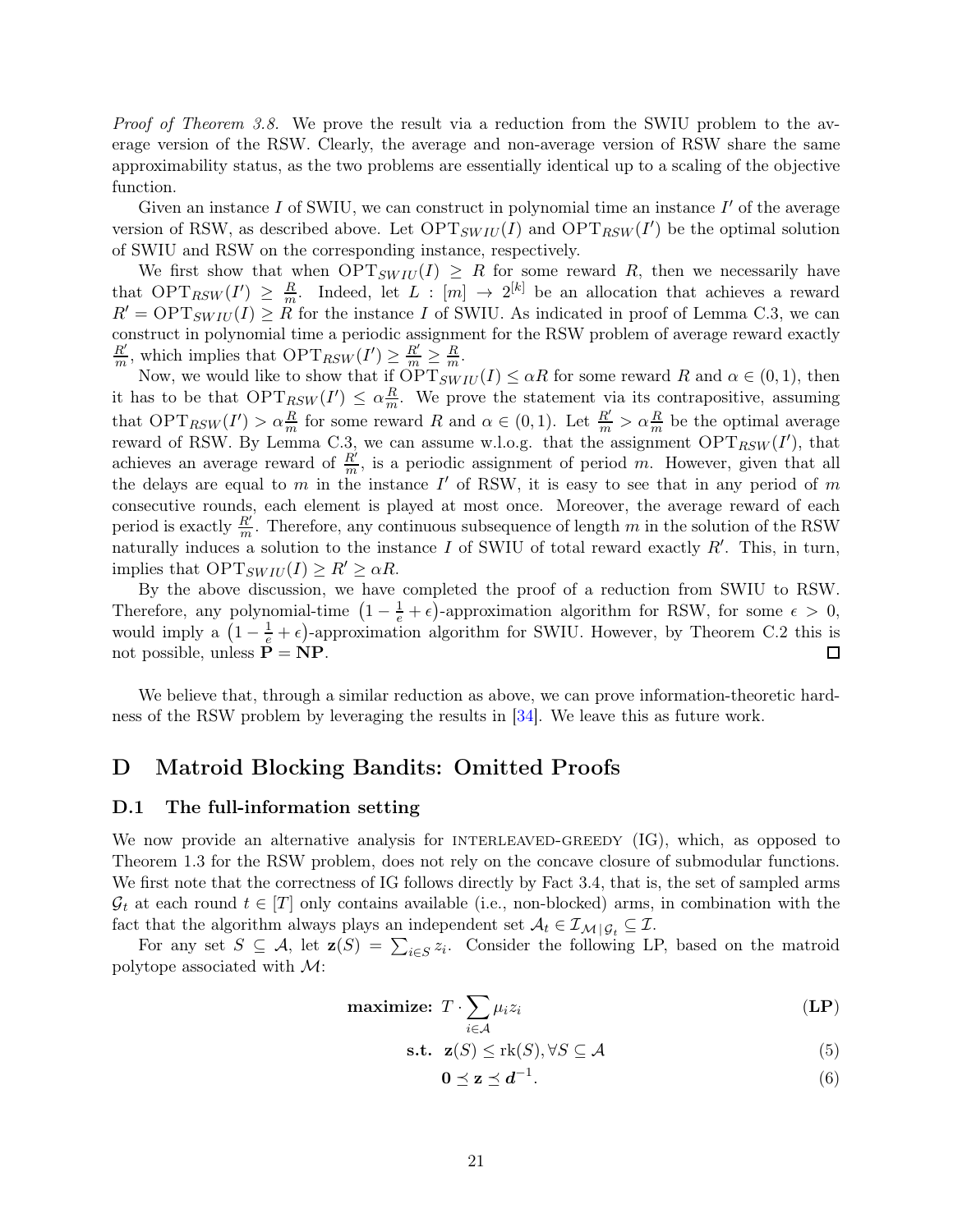In ([LP](#page-20-1)), each variable  $z_i$  can be thought of as the fraction of rounds where arm  $i \in A$  is played. Intuitively, constraints [\(6\)](#page-20-2) of ([LP](#page-20-1)) indicate the fact that, due to blocking constraints, the fraction of time we can play an arm  $i \in \mathcal{A}$  is upper bounded by  $\frac{1}{d_i}$ , while constraints [\(5\)](#page-20-3) impose the rank restrictions in order to guarantee that the set of arms played at any round  $t$  corresponds to an independent set of the matroid M.

As we show in the following lemma, the formulation  $(LP)$  $(LP)$  $(LP)$  yields an approximate upper bound on  $\text{OPT}(T)$ , while the approximation becomes exact as T increases.

<span id="page-21-4"></span>**Lemma D.1.** Let  $\mathcal{R}^{LP}(T)$  $\mathcal{R}^{LP}(T)$  $\mathcal{R}^{LP}(T)$  be the optimal solution to (LP) and  $\text{OPT}(T)$  be the optimal expected reward over T rounds. We have  $\mathcal{R}^{LP}(T) \ge \text{OPT}(T) - \mathcal{O}(d_{\text{max}} \text{rk}(\mathcal{M}))$ .

Proof. In order to prove the Lemma, we first construct an IP upper bound on the optimal expected reward over T rounds,  $\text{OPT}(T)$ . Then, we construct ([LP](#page-20-1)) by averaging over time the 0-1 variables of the IP. For any set  $S \subseteq \mathcal{A}$ , let  $\mathbf{x}_t(S) = \sum_{i \in S} x_{i,t}$ .

$$
\mathbf{maximize:} \sum_{i \in [T]} \sum_{i \in \mathcal{A}} \mu_i x_{i,t} \tag{IP}
$$

$$
\text{s.t.} \sum_{t' \in [t, t + d_i - 1]} x_{i, t'} \le 1, \forall i \in \mathcal{A}, \forall t \in [T]
$$
\n<sup>(7)</sup>

<span id="page-21-2"></span><span id="page-21-1"></span><span id="page-21-0"></span>
$$
\mathbf{x}_t(S) \leq \text{rk}(S), \forall S \subseteq \mathcal{A}, \forall t \in [T]
$$
\n(8)

$$
\mathbf{x}_t \in \{0,1\}^k, \forall t \in [T].
$$

In ([IP](#page-21-0)), each variable  $x_{i,t}$  can be thought of as the 0-1 indicator of playing arm  $i \in \mathcal{A}$  at time  $t \in [T]$ . Intuitively, constraints [\(7\)](#page-21-1) of ([IP](#page-21-0)) indicate the fact that, due to the blocking constraints, each arm  $i \in \mathcal{A}$  can be played at most once every  $d_i$  steps, while constraints [\(8\)](#page-21-2) impose the rank restrictions due to the matroid M at any round t. Let  $\mathcal{R}^{IP}(T)$  $\mathcal{R}^{IP}(T)$  $\mathcal{R}^{IP}(T)$  be the optimal solution to (IP).

Fix any (optimal) algorithm and let  $\mathcal{A}_t^*$  be the set of arms played by the algorithm at round t. Notice that the sets  $\mathcal{A}_t^*$  are deterministic, given that the choices of any full-information algorithm that maximizes the expected cumulative reward are independent of the observed reward realizations. By linearity of expectation, the expected reward collected (over the randomness of the reward realizations) by the optimal algorithm can be expressed as

$$
\mathbb{E}\left[\sum_{t\in[T]}\sum_{i\in\mathcal{A}_t^*}X_{i,t}\right]=\sum_{t\in[T]}\sum_{i\in\mathcal{A}_t^*}\mathbb{E}\left[X_{i,t}\right]=\sum_{t\in[T]}\sum_{i\in\mathcal{A}_t^*}\mu_i.
$$

Consider a feasible solution of  $(\mathbf{IP})$  $(\mathbf{IP})$  $(\mathbf{IP})$  such that for each  $i \in \mathcal{A}$  and  $t \in [T]$ , we set  $x_{i,t} = 1$ , if  $i \in \mathcal{A}_t^*$ , and  $x_{i,t} = 0$ , otherwise. It is not hard to verify that the objective of  $(\mathbf{IP})$  $(\mathbf{IP})$  $(\mathbf{IP})$  for this assignment coincides with the expected reward collected by the above optimal algorithm. Moreover, constraints [\(7\)](#page-21-1) are satisfied, since for any arm  $i \in [T]$  and any window of  $d_i$  consecutive time steps, the algorithm can play the arm at most once. Finally, constraints  $(8)$  are satisfied, since for any time t, the set of arms played,  $\mathcal{A}_t^*$ , is an independent set of the matroid  $\mathcal{M}$ , thus satisfying all the rank constraints. Therefore, by exhibiting a feasible solution of ([IP](#page-21-0)) that has the same objective value as the expected reward of any optimal algorithm, we conclude that  $\mathcal{R}^{IP}(T) \geq \text{OPT}(T)$ .

Consider any optimal solution  $\mathbf{x}^*$  of ([IP](#page-21-0)) for a time horizon T. By constraints [\(7\)](#page-21-1), for any  $t \in [T]$  and  $i \in \mathcal{A}$ , we have  $\sum_{t' \in [t,t+d_i-1]} x_{i,t'}^* \leq 1$ . By working along the lines of the proof of Lemma [3.5](#page-7-1) and averaging constraints [\(7\)](#page-21-1) over all  $t \in [T]$ , we get

<span id="page-21-3"></span>
$$
\frac{1}{T} \sum_{t \in [T]} x_{i,t}^* \le \frac{1}{d_i} \left( 1 + \frac{d_i - 1}{T} \right), \forall i \in \mathcal{A} \,.
$$
\n
$$
(9)
$$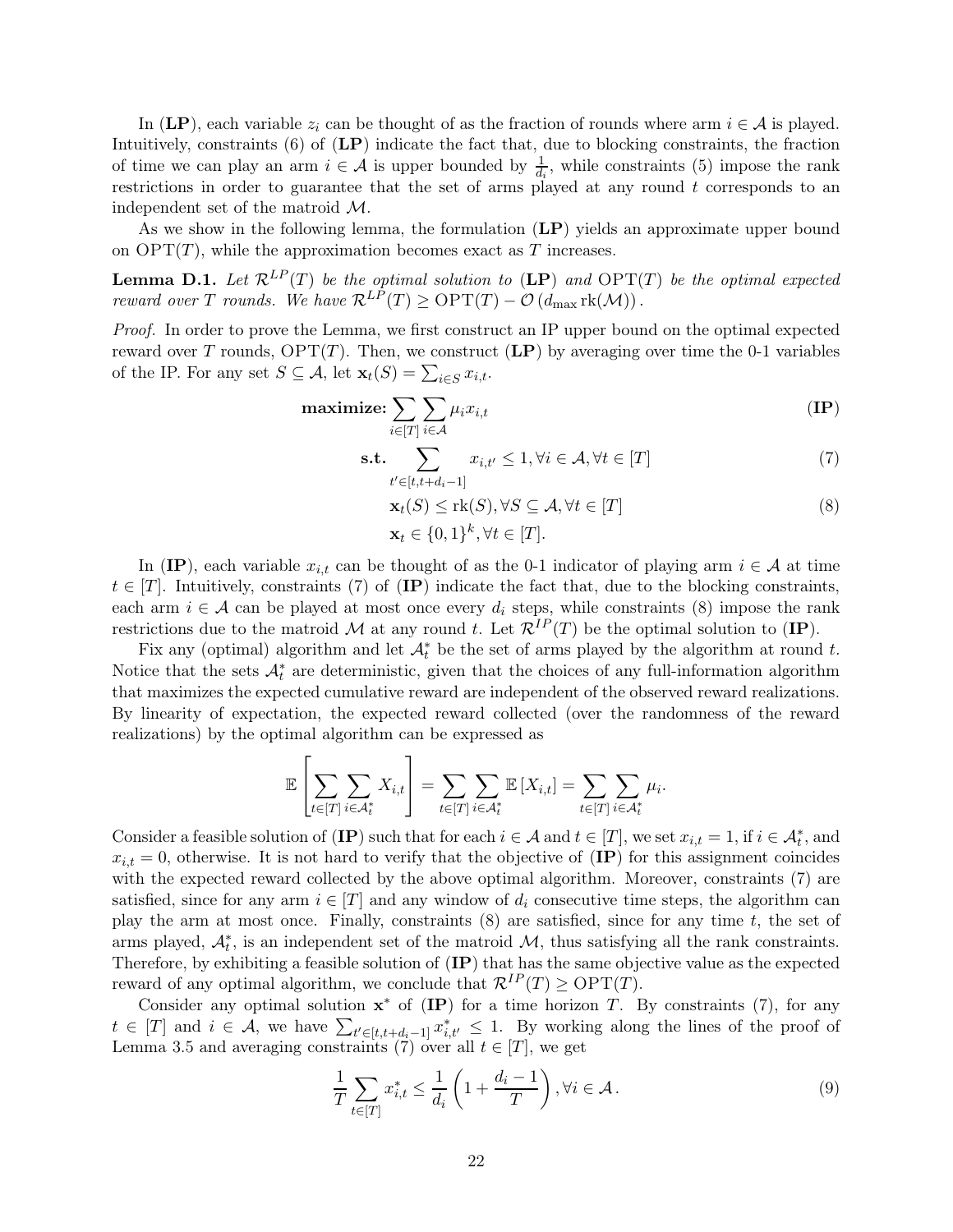Similarly, for any set  $S \subseteq \mathcal{A}$ , by averaging the inequalities of [\(8\)](#page-21-2) over all rounds  $t \in [T]$ , we get

$$
\frac{1}{T} \sum_{t \in [T]} \mathbf{x}_t^*(S) \le \text{rk}(S), \forall S \subseteq \mathcal{A} \,.
$$
\n(10)

Now, consider an assignment of ([LP](#page-20-1)) such that

$$
z_i = \left(1 + \frac{d_{\max} - 1}{T}\right)^{-1} \frac{1}{T} \sum_{t \in [T]} x_{i,t}^*, \quad \forall i \in \mathcal{A}.
$$

It is not hard to see that by inequality [\(9\)](#page-21-3), we have  $z_i \leq \frac{1}{d_i}$  $\frac{1}{d_i}$  for any  $i \in \mathcal{A}$ . Moreover, given that  $\left(1+\frac{d_{\max}-1}{T}\right)^{-1} \leq 1$ , for any set  $S \subseteq \mathcal{A}$ , we have that  $\sum_{i \in S} z_i \leq \frac{1}{T}$  $\frac{1}{T} \sum_{t \in [T]} \mathbf{x}_t^*(S) \leq \text{rk}(S)$ . Therefore, the assignment  $\mathbf{z} \in \mathbb{R}_+$  with  $(\mathbf{z})_i = z_i$  satisfies constraints [\(5\)](#page-20-3) and  $(6)$  of  $(L\mathbf{P})$ . Considering the objective value of  $(LP)$  $(LP)$  $(LP)$  for the assignment  $z$ , we have that

$$
T \sum_{i \in \mathcal{A}} \mu_i z_i = T \sum_{i \in \mathcal{A}} \mu_i \left( 1 + \frac{d_{\max} - 1}{T} \right)^{-1} \frac{1}{T} \sum_{t \in [T]} x_{i,t}^*
$$
  
\n
$$
\ge \left( 1 + \frac{d_{\max} - 1}{T} \right)^{-1} \sum_{t \in [T]} \sum_{i \in \mathcal{A}} \mu_i x_{i,t}^*
$$
  
\n
$$
\ge \left( 1 - \frac{d_{\max} - 1}{d_{\max} - 1 + T} \right) \sum_{t \in [T]} \sum_{i \in \mathcal{A}} \mu_i x_{i,t}^*,
$$

where the last inequality follows by the fact that  $\frac{1}{1+\beta} = 1 - \frac{\beta}{1+\beta}$  $\frac{\beta}{1+\beta}$  for any  $\beta \in \mathbb{R}$ . By exhibiting a feasible solution of  $(\mathbf{LP})$  $(\mathbf{LP})$  $(\mathbf{LP})$  of value greater than  $\left(1 - \frac{d_{\text{max}} - 1}{d_{\text{max}} - 1 + \cdots}\right)$  $\frac{d_{\text{max}}-1}{d_{\text{max}}-1+T}$   $\mathcal{R}^{IP}(T)$ , the lemma follows by the fact that  $\mathcal{R}^{IP}(T) \ge \text{OPT}(T)$  and that  $\text{OPT}(T) \le T \cdot \text{rk}(\mathcal{M})$ , since the rewards of all arms lie in  $\Box$  $[0, 1]$ .

We are now ready to complete the proof of the following result.

**Theorem 4.2.** The expected reward collected by INTERLEAVED-GREEDY for T rounds,  $\mathcal{R}^{IG}(T)$ , is at least  $(1 - \frac{1}{e}) \text{OPT}(T) - \mathcal{O}(d_{\text{max}} \text{rk}(\mathcal{M}))$ , where  $\text{OPT}(T)$  is the optimal expected reward.

Proof. Before we proceed with the proof, we first emphasize that the algorithm IG is not aware of the reward realizations of each round before it plays a subset of arms. Therefore, since the objective it to maximize the cumulative expected reward, we can assume that the reward of each arm  $i \in \mathcal{A}$ is deterministic and equal to  $\mu_i$ .

Let  $z^*$  be an optimal solution to  $(LP)$  $(LP)$  $(LP)$ . Given the fact that the feasible set of  $(LP)$  is essentially the intersection of the matroid polytope  $\mathcal{P}(\mathcal{M})$  and the (downward-closed) blocking constraints  $z^* \leq$  $d^{-1}$ , it holds that  $z^* \in \mathcal{P}(\mathcal{M})$ . Therefore, the point  $z^*$  can be expressed as a convex combination of characteristic vectors of k independent sets of M, denoted by  $T_1, \ldots, T_k$ , where  $T_j \in \mathcal{I}, \forall j \in [k]$ . By Lemma [2.3,](#page-6-3) this in turn induces a probability distribution,  $\mathcal{I}(\mathbf{z}^*)$ , over  $T_1, \ldots, T_k$ , such that the marginal probability of each element  $i \in \mathcal{A}$  being in the sampled set is exactly  $z_i^*$ .

Conditioned on the random offsets  $\{r_i\}_{i\in\mathcal{A}}$ , the sequence of sampled sets  $\{\mathcal{G}_t\}_{t\in[T]}$  is deterministic and independent of the observed rewards. Let  $f_{\mathcal{M},\mu}(\mathcal{G}_t)$  be the weighted rank function over the subset  $\mathcal{G}_t$ , that is, the expected reward of a maximum independent set of M contained in  $\mathcal{G}_t$ . By denoting as  $\mathcal{G}_t \sim \mathbf{p}$  the random set of elements, where each element  $i \in \mathcal{A}$  participates with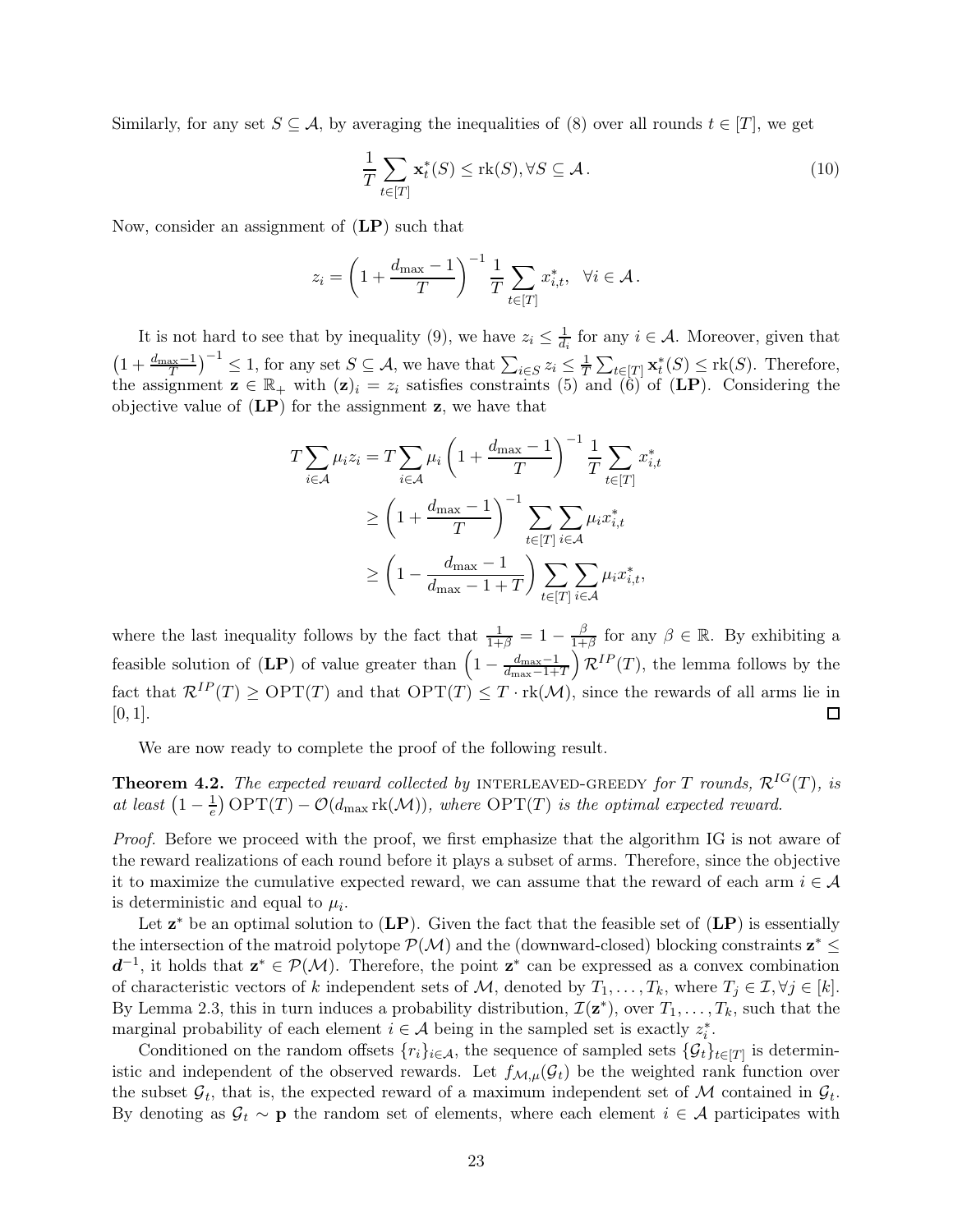probability equal to  $(\mathbf{p})_i = p_i$ , we have that  $\mathcal{G}_t \sim \mathbf{d}^{-1}$  for each  $t \in [T]$ . The expected reward of IG can be expressed as

$$
\mathcal{R}^{IG}(T) = \sum_{t \in [T]} \mathbb{E}\left[\mu(\mathcal{A}_t)\right] = \sum_{t \in [T]} \mathbb{E}_{t \sim \mathbf{d}^{-1}}\left[f_{\mathcal{M},\mu}(\mathcal{G}_t)\right] \ge \sum_{t \in [T]} \mathbb{E}_{t \sim \mathbf{z}^*}\left[f_{\mathcal{M},\mu}(\mathcal{G}_t)\right],
$$

where the last inequality follows by Lemma [2.4,](#page-6-2) namely, the fact that the weighted rank function  $f_{\mathcal{M},\mu}(\mathcal{G}_t)$  is a monotone (non-decreasing) and by the fact that  $\mathbf{z}^* \preceq \mathbf{d}^{-1}$ .

Let  $F_{\mathcal{M},\mu}(\mathbf{z})$  and  $f_{\mathcal{M},\mu}^+(\mathbf{z})$  be the multi-linear extension and the concave closure of function  $f_{\mathcal{M},\mu}$ , respectively. By the correlation gap inequality for submodular functions (see Lemma [2.2\)](#page-5-0), for each vector **z**, we have that  $F_{\mathcal{M},\mu}(\mathbf{z}) \geq \left(1 - \frac{1}{e}\right)$  $\frac{1}{e}$   $f^+_{\mathcal{M},\mu}(\mathbf{z})$ . Moreover, by definition of the concave closure, it has to be that  $f_{\mathcal{M},\mu}^+(\mathbf{z}) \geq \mathop{\mathbb{E}}_{I \sim \mathcal{I}(\mathbf{z})} [f_{\mathcal{M},\mu}(I)],$  since  $f_{\mathcal{M},\mu}^+(\mathbf{z})$  is the maximum valued distribution over independent sets, such that the marginal contribution of each element  $i \in \mathcal{A}$  is equal to  $z_i$ , i.e., P  $\mathbb{P}_{I \sim \mathcal{I}(\mathbf{z})}(i \in I) = z_i$ . By combining the above facts, we have that

$$
\sum_{t\in[T]}\underset{\mathcal{G}_{t}\sim\mathbf{z}^{*}}{\mathbb{E}}\left[f_{\mathcal{M},\mu}(\mathcal{G}_{t})\right]=T\cdot F_{\mathcal{M},\mu}(\mathbf{z}^{*})\geq\left(1-\frac{1}{e}\right)T\cdot f_{\mathcal{M},\mu}^{+}(\mathbf{z}^{*})\geq\left(1-\frac{1}{e}\right)T\cdot\underset{I\sim\mathcal{I}(\mathbf{z}^{*})}{\mathbb{E}}\left[f_{\mathcal{M},\mu}(I)\right].
$$

Using the fact that the greedy algorithm collects every element in  $I$  for any independent set  $I \in \mathcal{I}$ , we have that  $\mathbb{E}_{I \sim \mathcal{I}(\mathbf{z}^*)}[f_{\mathcal{M},\mu}(I)] = \mathbb{E}_{I \sim \mathcal{I}(\mathbf{z}^*)}[\mu(I)].$  Finally, since the marginal probability of each element  $i \in \mathcal{A}$  being in  $I \sim \mathcal{I}(\mathbf{z}^*)$  equals  $z_i^*$ , we have

$$
T \cdot \mathop{\mathbb{E}}_{I \sim \mathcal{I}(\mathbf{z}^*)} [f_{\mathcal{M},\mu}(I)] = T \cdot \mathop{\mathbb{E}}_{I \sim \mathcal{I}(\mathbf{z}^*)} [\mu(I)] = T \cdot \sum_{i \in \mathcal{A}} \mu_i z_i^* = \mathcal{R}^{LP}(T).
$$

By combining the above relations with Lemma [D.1,](#page-21-4) we get that

$$
\mathcal{R}^{IG}(T) \ge \left(1 - \frac{1}{e}\right) \mathcal{R}^{LP}(T) \ge \left(1 - \frac{1}{e}\right) \text{OPT}(T) - \mathcal{O}(d_{\text{max}} \text{rk}(\mathcal{M})),
$$

 $\Box$ 

thus, the proof is completed.

### D.2 The bandit setting and regret analysis

**Lemma 4.4.** Let  $\bar{\mu}_t(S) = \sum_{i \in S} \bar{\mu}_{i,t}$  and  $\mu(S) = \sum_{i \in S} \mu_i$ . We have

$$
\mathcal{R}^{IG}(T) - \mathcal{R}^{IB}(T) = \mathop{\mathbb{E}}_{\mathbf{r} \sim U[0,1]^k, \mathcal{R}} \left[ \sum_{t \in [T]} \left( \max_{S \subseteq \mathcal{G}_t(\mathbf{r}), S \in \mathcal{I}} \{\mu(S)\} - \mu \left( \arg \max_{S \subseteq \mathcal{G}_t(\mathbf{r}), S \in \mathcal{I}} \{\bar{\mu}_t(S)\} \right) \right) \right].
$$

*Proof.* Let  $\{\mathcal{G}_t(\mathbf{r})\}_{t\in[T]}$  be the sequence of sampled arms over T rounds as a function of the sampled offsets  $\mathbf{r} \in [0,1]^k$ . Moreover, let  $X_t(S)$  be the realized rewards of a subset  $S \subseteq \mathcal{A}$  of arms at round  $t \in \mathbb{R}$ [T]. We denote by  $\mathcal{A}_t^{\pi}$  the arms played at round  $t \in [T]$  and by  $H_t^{\pi} = {\mathcal{A}_1^{\pi}, X_1(\mathcal{A}_1^{\pi}), \dots, \mathcal{A}_t^{\pi}, X_t(\mathcal{A}_t^{\pi})}$ the *history* of arm playing and observed realizations up to (and including) time  $t$  by algorithm  $\pi \in \{IG, IB\}$ . Recall that we denote by R the randomness due to the reward realizations of the arms.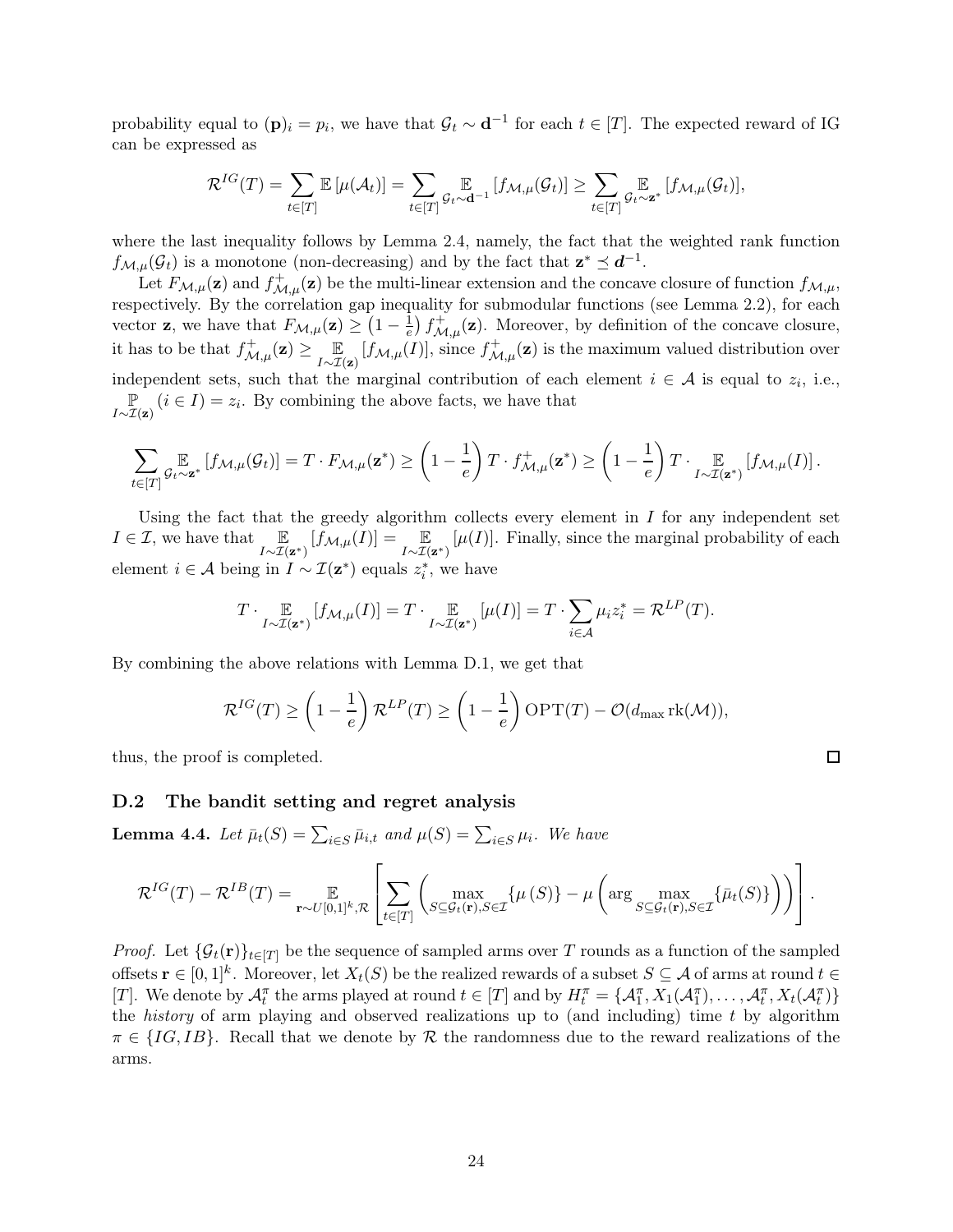Notice that in the case of IB and for fixed offsets, the player's actions only depend on the previous realized rewards of the arms. Thus, for any fixed offset vector  $\mathbf{r}^{IB}$ , we have

$$
\mathbb{E}\left[\sum_{i\in\mathcal{A}}X_{i,t}\mathcal{X}\left(i\in\arg\max_{S\subseteq\mathcal{G}_t(\mathbf{r}^{IB}),S\in\mathcal{I}}\{\bar{\mu}_t(S)\}\right)\right]
$$
\n
$$
=\mathbb{E}\left[\sum_{i\in\mathcal{A}}\mathbb{E}\left[X_{i,t}\mathcal{X}\left(i\in\arg\max_{S\subseteq\mathcal{G}_t(\mathbf{r}^{IB}),S\in\mathcal{I}}\{\bar{\mu}_t(S)\}\right) \mid H_{t-1}^{IB}\right]\right]
$$
\n
$$
=\mathbb{E}\left[\sum_{i\in\mathcal{A}}\mathbb{E}\left[X_{i,t} \mid H_{t-1}^{IB}\right]\mathcal{X}\left(i\in\arg\max_{S\subseteq\mathcal{G}_t(\mathbf{r}^{IB}),S\in\mathcal{I}}\{\bar{\mu}_t(S)\}\right)\right]
$$
\n
$$
=\mathbb{E}\left[\sum_{i\in\mathcal{A}}\mu_i\mathcal{X}\left(i\in\arg\max_{S\subseteq\mathcal{G}_t(\mathbf{r}^{IB}),S\in\mathcal{I}}\{\bar{\mu}_t(S)\}\right)\right]
$$
\n
$$
=\mathbb{E}\left[\mu\left(\arg\max_{S\subseteq\mathcal{G}_t(\mathbf{r}^{IB}),S\in\mathcal{I}}\{\bar{\mu}_t(S)\}\right)\right].
$$

Similarly, notice that the algorithm IG is oblivious to the realized rewards. Therefore, for any fixed offset vector  $\mathbf{r}^{IG}$  and at any time  $t \in [T]$ , we get

$$
\mathbb{E}\left[\sum_{i\in\mathcal{A}}X_{i,t}\mathcal{X}\left(i\in\arg\max_{S\subseteq\mathcal{G}_{t}(\mathbf{r}^{IG}),S\in\mathcal{I}}\{\mu(S)\}\right)\right] = \mathbb{E}\left[\sum_{i\in\mathcal{A}}\mu_{i}\mathcal{X}\left(i\in\arg\max_{S\subseteq\mathcal{G}_{t}(\mathbf{r}^{IG}),S\in\mathcal{I}}\{\mu(S)\}\right)\right]
$$

$$
= \mathbb{E}\left[\max_{S\subseteq\mathcal{G}_{t}(\mathbf{r}^{IG}),S\in\mathcal{I}}\{\mu(S)\}\right].
$$

The lemma follows by observing that the offsets  $r^{IG}$  and  $r^{IB}$  of the two algorithms follow exactly the same distribution. Therefore, we have

$$
\mathcal{R}^{IG}(T) - \mathcal{R}^{IB}(T)
$$
\n
$$
= \underset{\mathbf{r} \sim [0,1]^k, \mathcal{R}}{\mathbb{E}} \left[ \sum_{t \in [T]} \underset{S \subseteq \mathcal{G}_t(\mathbf{r}), S \in \mathcal{I}}{\max} \{ \mu(S) \} \right] - \underset{\mathbf{r}^{IB} \sim [0,1]^k, \mathcal{R}}{\mathbb{E}} \left[ \sum_{t \in [T]} \mu \left( \arg \underset{S \subseteq \mathcal{G}_t(\mathbf{r}), S \in \mathcal{I}}{\max} \{ \bar{\mu}_t(S) \} \right) \right]
$$
\n
$$
= \underset{\mathbf{r} \sim [0,1]^k, \mathcal{R}}{\mathbb{E}} \left[ \sum_{t \in [T]} \left( \underset{S \subseteq \mathcal{G}_t(\mathbf{r}), S \in \mathcal{I}}{\max} \{ \mu(S) \} - \mu \left( \arg \underset{S \subseteq \mathcal{G}_t(\mathbf{r}), S \in \mathcal{I}}{\max} \{ \bar{\mu}_t(S) \} \right) \right) \right].
$$

 $\Box$ 

**Lemma 4.7.** Under the event  $\mathcal{E}_{\mathbf{r}}$  and at any time  $t \in [T]$ , we have  $\Delta_{\mathcal{G}_t}(\bar{\mu}_t) = \sum_{i \in \mathcal{A}_t^{IG}} \Delta_{i, \sigma_t^{-1}(i)}$ .

*Proof.* Recall that under the event  $\mathcal{E}_{r}$ , both algorithms IG and IB use the same offset vector r and, thus, they operate on same sequence of sampled arms over time. Let  $\mathcal{G}_t = \mathcal{G}_t(\mathbf{r})$  be the common set of sampled arms and let  $\mathcal{A}_t^{IG}$  and  $\mathcal{A}_t^{IB}$  be the maximal independent sets computed by IG and IB, respectively, at any round  $t \in [T]$ . Notice that for any  $t \in [T]$  both  $\mathcal{A}_t^{IG}$  and  $\mathcal{A}_t^{IB}$  are bases of the restricted matroid  $M | \mathcal{G}_t$  and, thus, correspond to independent sets of  $\mathcal I$  of equal cardinality. Let  $\sigma_t$  be the bijection between  $\mathcal{A}_t^{IG}$  and  $\mathcal{A}_t^{IB}$  described by Theorem [4.6.](#page-10-1) For any  $t \in [T]$ , we have that

$$
\Delta_{\mathcal{G}_t}(\bar{\mu}) = \mu(\mathcal{A}_t^{IG}) - \mu(\mathcal{A}_t^{IB}) = \sum_{i \in \mathcal{A}_t^{IG}} \mu_i - \sum_{j \in \mathcal{A}_t^{IB}} \mu_j = \sum_{i \in \mathcal{A}_t^{IG}} \left(\mu_i - \mu_{\sigma_t^{-1}(i)}\right) = \sum_{i \in \mathcal{A}_t^{IG}} \Delta_{i, \sigma_t^{-1}(i)}.
$$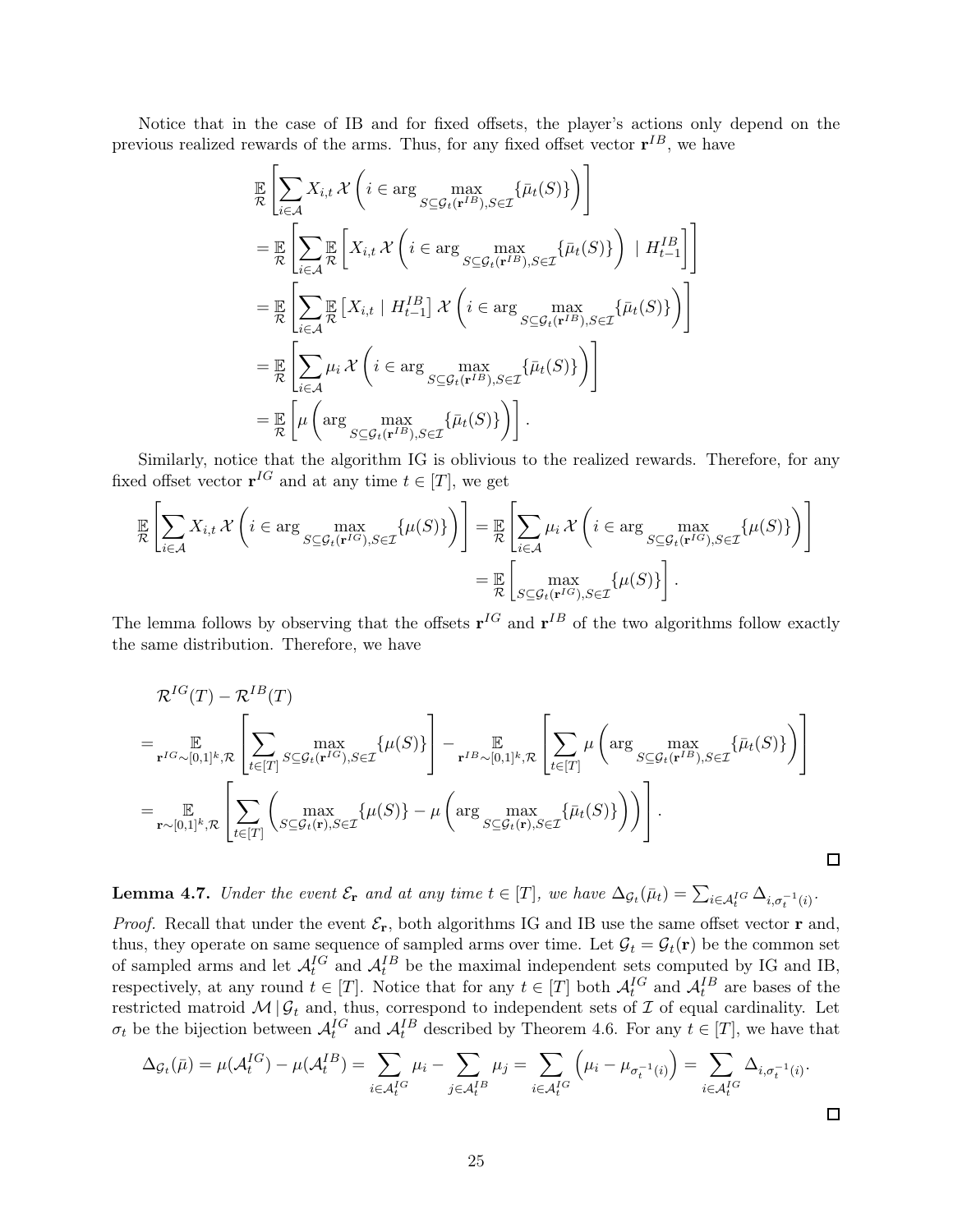**Lemma 4.8.** Let 
$$
\ell_{i,j} = \left[ \frac{8 \ln(T)}{\Delta_{i,j}^2} \right]
$$
 for any  $i < j$ . Under event  $\mathcal{E}_{\mathbf{r}}$  and for any arm  $j > 1$ , we have\n
$$
\sum_{t \in [T]} \sum_{i < j} \Delta_{i,j} \mathcal{X}(\sigma_t(j) = i, T_j(t) \le \ell_{i,j}) \le \frac{16}{\Delta_{j-1,j}} \ln(T) \qquad \text{(Under-sampled regret)} \tag{2}
$$

$$
\mathbb{E}\left[\sum_{t\in[T]}\sum_{i\ell_{i,j}\right)\right]\leq\frac{\pi^{2}}{3}\sum_{i=1}^{j-1}\Delta_{i,j}\qquad\text{(Sufficiently sampled regret)}\tag{3}
$$

Proof. We first focus on proving inequality [\(2\)](#page-11-1), that is, the part of the regret attributed to an arm  $j > 1$  when not enough samples have been collected. Notice that the algorithm IB never accumulates regret when it plays the arm  $j = 1$  of highest mean reward. Recall that for any fixed  $j \in \mathcal{A}$ , we have  $\Delta_{1,j} > \Delta_{2,j} > \cdots > \Delta_{j,j} = 0$ , since we assume w.l.o.g. that the arms have distinct mean rewards. By construction of our algorithm, if the number of samples from arm  $j \in A$  is increased at some round t, it is because there exists exactly one arm  $i \in \mathcal{A}$  with  $\Delta_{i,j} > 0$ , such that  $\sigma_t(j) = i$ . The above is implied by Theorem [4.6,](#page-10-1) given the fact that each bijection  $\sigma_t$  for all  $t \in [T]$ maps each arm played by IB in  $\mathcal{A}_t^{IB}$  to a single arm played by IG in  $\mathcal{A}_t^{IG}$ . On the other hand, as the number of obtained samples  $T_i(t)$  from arm  $j \in \mathcal{A}$  by time  $t \in [T]$  increases, the maximum suboptimality gap  $\Delta_{i,j}$  that can be charged in the under-sampled part of the regret is that of the maximum reward  $i \in \mathcal{A}$  that satisfies  $T_j(t) \leq \ell_{i,j}$ . By the above analysis, for any  $j > 1$ , we get that

$$
\sum_{t \in [T]} \sum_{i=1}^{j-1} \Delta_{i,j} \mathcal{X}(\sigma_t(j) = i, T_j(t) \le \ell_{i,j}) \le \sum_{i=1}^{j-1} (\Delta_{i,j} - \Delta_{i+1,j}) \ell_{i,j} \le \sum_{i=1}^{j-1} (\Delta_{i,j} - \Delta_{i+1,j}) \frac{8 \ln(T)}{\Delta_{i,j}^2},
$$
\n(11)

where the last inequality follows by definition of  $\ell_{i,j}$ .

The rest of the claim follows by simple algebra. Indeed,

<span id="page-25-0"></span>
$$
(11) \leq \left(\sum_{i=1}^{j-1} \frac{\Delta_{i,j} - \Delta_{i+1,j}}{\Delta_{i,j}^2}\right) 8 \ln(T)
$$
  
\n
$$
\leq \left(\frac{1}{\Delta_{j-1,j}} + \sum_{i=1}^{j-2} \frac{\Delta_{i,j} - \Delta_{i+1,j}}{\Delta_{i,j}^2}\right) 8 \ln(T)
$$
  
\n
$$
\leq \left(\frac{1}{\Delta_{j-1,j}} + \sum_{i=1}^{j-2} \frac{\Delta_{i,j} - \Delta_{i+1,j}}{\Delta_{i,j}\Delta_{i+1,j}}\right) 8 \ln(T)
$$
  
\n
$$
= \left(\frac{1}{\Delta_{j-1,j}} + \sum_{i=1}^{j-2} \left(\frac{1}{\Delta_{i+1,j}} - \frac{1}{\Delta_{i,j}}\right)\right) 8 \ln(T)
$$
  
\n
$$
= \left(\frac{2}{\Delta_{j-1,j}} - \frac{1}{\Delta_{1,j}}\right) 8 \ln(T)
$$
  
\n
$$
\leq \frac{16}{\Delta_{j-1,j}} \ln(T).
$$

We now focus on proving inequality [\(3\)](#page-11-2), that is, the regret accumulated after a sufficient number of samples has been collected from an arm  $j > 1$ . Notice, that given the event  $\mathcal{E}_{r}$ , the expectation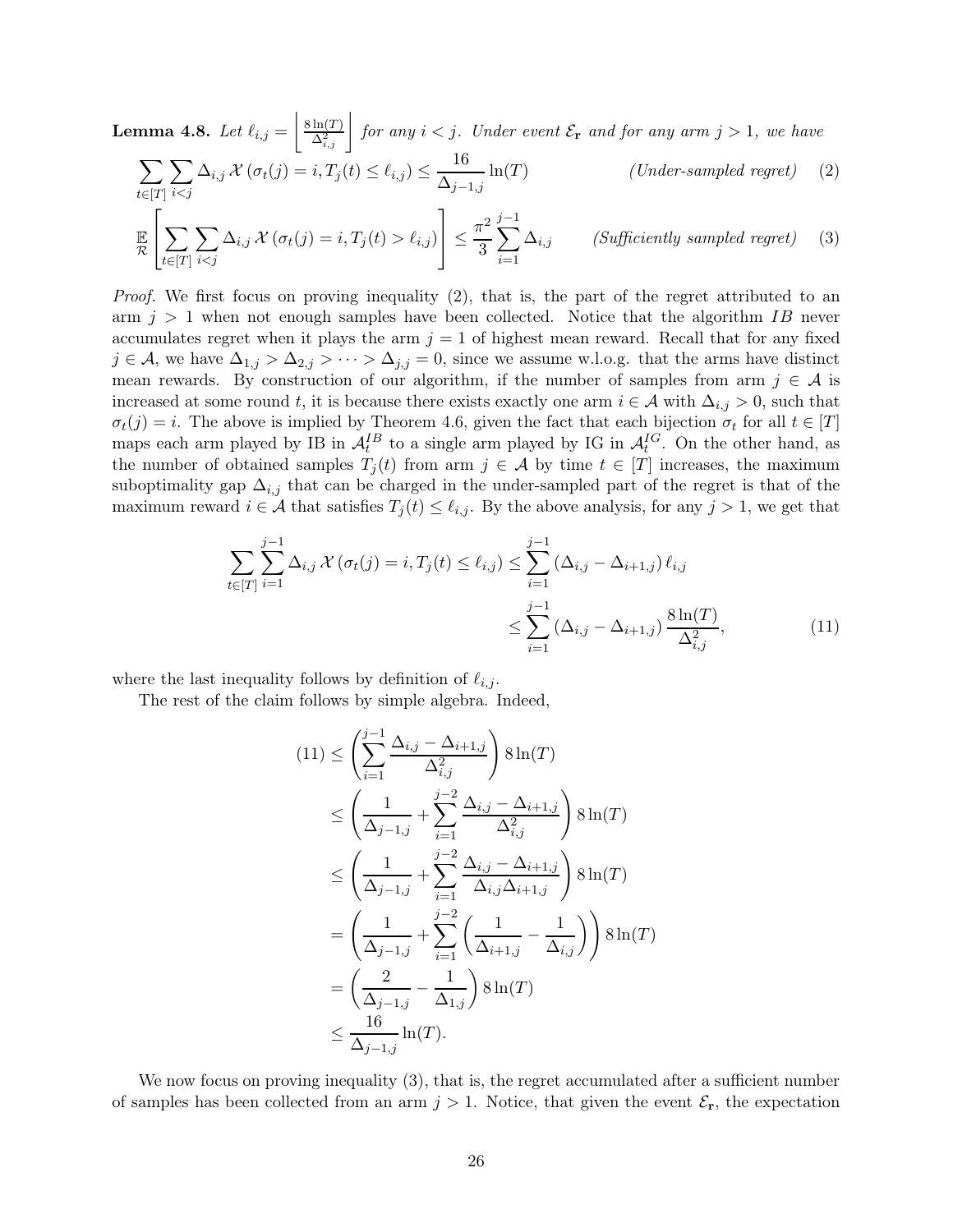in the LHS of inequality [\(3\)](#page-11-2) is taken only over the randomness of the realized rewards that are observed by IB.

For proving the upper bound, we fix any arm  $j > 1$  and focus on each arm  $i \in A$  such that  $i < j$  and, thus,  $\Delta_{i,j} > 0$ . Let us fix any such arm  $i \in \mathcal{A}$ . For any  $t \in [T]$ , the event  $\{\sigma_t(j) = i\}$ implies that  $\{\mu_i > \mu_j, \bar{\mu}_{i,t} \leq \bar{\mu}_{j,t}\}\$ , namely, the order of the UCB-indices at time  $t \in [T]$  of i and j is inconsistent with the order of their true mean rewards. In the opposite case, the algorithm IB would have chosen the set  $A_t^{IB} - j + i$ , which, as suggested by Theorem [4.6,](#page-10-1) is an independent set of  $M$ . Therefore, for any arm  $i < j$ , we have

$$
\{\sigma_t(j) = i, T_j(t) > \ell_{i,j}\} \subseteq \{\bar{\mu}_{i,t} \le \bar{\mu}_{j,t}, \mu_i > \mu_j, T_j(t) > \ell_{i,j}\}.
$$
\n(12)

Note that the inclusion in the above expression is because the inconsistency in the order of UCBindices does not necessarily imply that  $\sigma_t(j) = i$  (i.e., that IB actually exchanges j for i at time  $t \in |T|$ ).

By definition of the UCB-indices, the event  $\bar{\mu}_{i,t} \leq \bar{\mu}_{j,t}$  at time  $t \in [T]$  implies that

<span id="page-26-1"></span><span id="page-26-0"></span>
$$
\hat{\mu}_{i,T_i(t)} + \sqrt{\frac{2\ln(t)}{T_i(t)}} \le \hat{\mu}_{j,T_j(t)} + \sqrt{\frac{2\ln(t)}{T_j(t)}}.
$$
\n(13)

We fix  $s_i = T_i(t)$  and  $s_j = T_j(t) > \ell_{i,j}$  to be the number of samples obtained from arm i and j, respectively, by time  $t \in [T]$ . Notice that in order for [\(13\)](#page-26-0) to hold, at least one of the following events must be true:

$$
\textbf{(i)}\ \bigg\{\hat{\mu}_{i,s_i}+\sqrt{\frac{2\ln{(t)}}{s_i}}\leq \mu_i\bigg\},\ \ \textbf{(ii)}\ \bigg\{\hat{\mu}_{j,s_j}\geq \mu_j+\sqrt{\frac{2\ln{(t)}}{s_j}}\bigg\},\ \ \textbf{(iii)}\ \bigg\{\mu_i<\mu_j+2\sqrt{\frac{2\ln{(t)}}{s_j}}\bigg\}.
$$

Indeed, it can be easily verified that the simultaneous negation of the above three events contradicts [\(13\)](#page-26-0) for any fixed number of samples  $s_i, s_j$ .

By our choice of  $\ell_{i,j} = \left|\frac{8 \ln(T)}{\Delta_{i,j}^2}\right|$  and the fact that  $s_j \geq \ell_{i,j} + 1 \geq \frac{8 \ln(T)}{\Delta_{i,j}^2}$ , we can see that event (iii) cannot be true, since in that case, we have

<span id="page-26-2"></span>
$$
\mu_j + 2\sqrt{\frac{2\ln(t)}{s_j}} \le \mu_j + 2\sqrt{\frac{2\Delta_{i,j}^2 \ln(t)}{8\ln(T)}} \le \mu_j + \Delta_{i,j} = \mu_i.
$$

Moreover, by Hoeffding's inequality, for the probabilities of the events (i) and (ii), we have that

$$
\mathbb{P}\left(\hat{\mu}_{i,s_i} + \sqrt{\frac{2\ln{(t)}}{s_i}} \le \mu_i\right) \le e^{-4\ln(t)} = t^{-4} \text{ and } \mathbb{P}\left(\hat{\mu}_{j,s_j} \ge \mu_j + \sqrt{\frac{2\ln{(t)}}{s_j}}\right) \le e^{-4\ln(t)} = t^{-4},
$$

where the probability is taken over the randomness of the reward realizations.

Therefore, for any numbers of samples  $s_i = T_i(t)$  and  $s_j = T_j(t) > \ell_{i,j}$ , we have

$$
\mathbb{P}\left(\bar{\mu}_{i,t} \leq \bar{\mu}_{j,t}, \mu_i > \mu_j, T_j(t) = s_j, T_i(t) = s_i\right) \leq \mathbb{P}\left(\hat{\mu}_{i,s_i} + \sqrt{\frac{2\ln(t)}{s_i}} \leq \mu_i\right) + \mathbb{P}\left(\hat{\mu}_{j,s_j} \geq \mu_j + \sqrt{\frac{2\ln(t)}{s_j}}\right) \leq 2 \cdot t^{-4}.
$$
\n(14)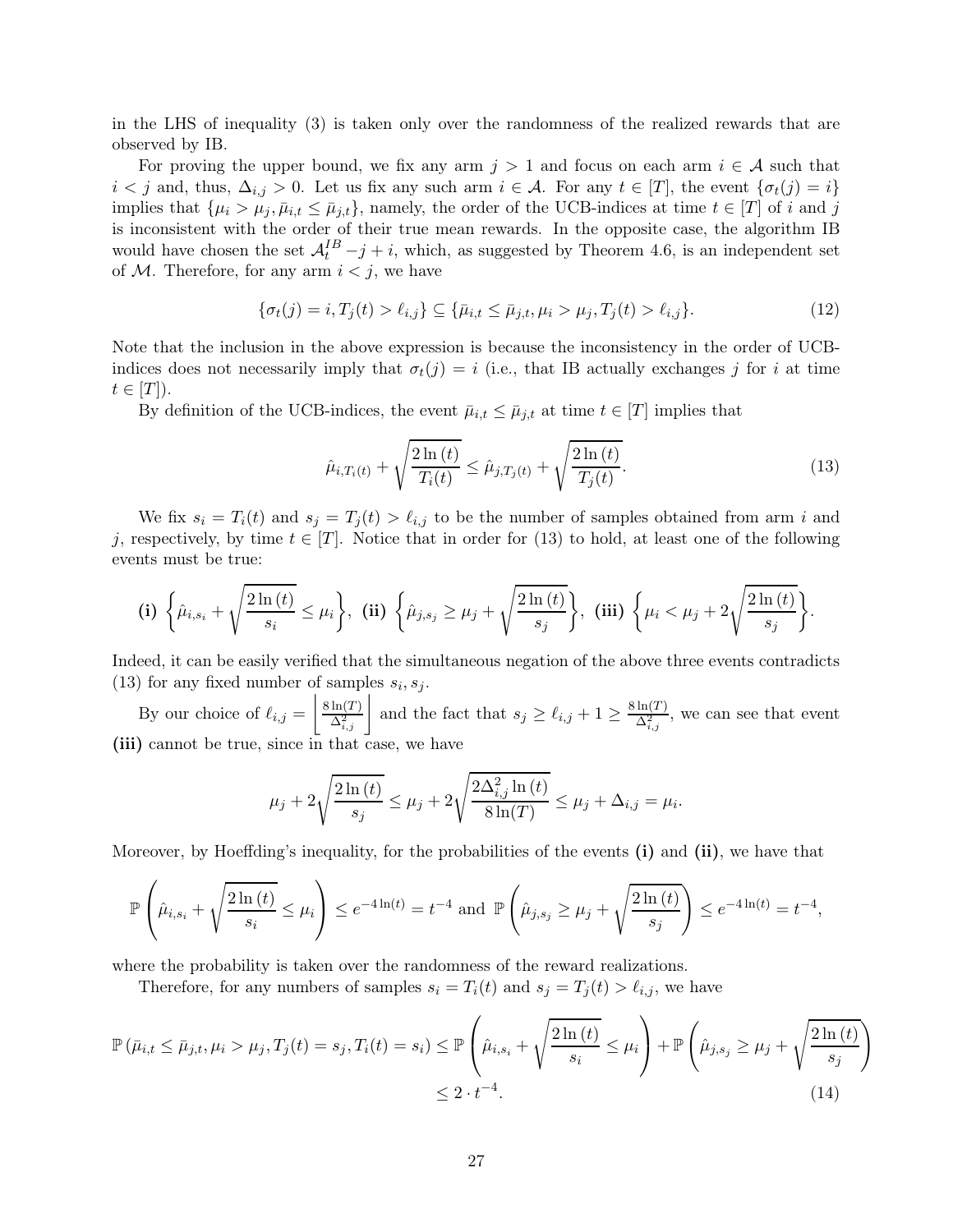Finally, by union bound over the possible number of samples,  $s_i$  and  $s_j$ , and using the aforementioned results, for any  $j > 1$  and time  $t \in [T]$ , we have

$$
\mathbb{E}\left[\sum_{t\in[T]}\sum_{i=1}^{j-1}\Delta_{i,j}\mathcal{X}(\sigma_t(j) = i, T_j(t) > \ell_{i,j})\right]
$$
\n
$$
= \mathbb{E}\left[\sum_{t\in[T]}\sum_{i=1}^{j-1}\sum_{s_i=0}^{t-1}\sum_{s_j=\ell_{i,j}+1}^{t-1}\Delta_{i,j}\mathcal{X}(\sigma_t(j) = i, T_j(t) = s_j, T_i(t) = s_i)\right]
$$
\n(15)

$$
\leq \mathbb{E}\left[\sum_{t\in[T]}\sum_{i=1}^{j-1}\sum_{s_i=0}^{t-1}\sum_{s_j=\ell_{i,j}+1}^{t-1}\Delta_{i,j}\mathcal{X}\left(\bar{\mu}_{i,t}\leq\bar{\mu}_{j,t},\mu_i>\mu_j,T_j(t)=s_j,T_i(t)=s_i\right)\right]
$$
(16)

$$
= \sum_{t \in [T]} \sum_{i=1}^{j-1} \sum_{s_i=0}^{t-1} \sum_{s_j=t_{i,j}+1}^{t-1} \Delta_{i,j} \mathbb{P}(\bar{\mu}_{i,t} \le \bar{\mu}_{j,t}, \mu_i > \mu_j, T_j(t) = s_j, T_i(t) = s_i)
$$
  

$$
\le \sum_{t \in [T]} \sum_{i=1}^{j-1} \Delta_{i,j} 2t(t-1)t^{-4},
$$
 (17)

where in  $(15)$  we consider any possible number of samples by time t for each arm. Moreover, inequality [\(16\)](#page-27-1) follows by [\(12\)](#page-26-1) and [\(17\)](#page-27-2) follows by [\(14\)](#page-26-2). The proof of inequality [\(3\)](#page-11-2) follows by the fact that

<span id="page-27-2"></span><span id="page-27-1"></span><span id="page-27-0"></span>
$$
\sum_{t \in [T]} t(t-1)t^{-4} \le \sum_{t \in [T]} t^{-2} \le \sum_{t=1}^{+\infty} t^{-2} = \frac{\pi^2}{6}.
$$

### D.3 Proof of Theorem [1.4](#page-5-1)

**Theorem 1.4.** The expected reward collected by INTERLEAVED-UCB in T rounds,  $\mathcal{R}^{IB}(T)$ , for k arms, a matroid of rank  $r = \text{rk}(\mathcal{M})$  and maximum delay  $d_{\text{max}}$  is at least

<span id="page-27-3"></span>
$$
\left(1 - \frac{1}{e}\right) \text{OPT}(T) - \mathcal{O}\left(k\sqrt{T\ln(T)} + k^2 + d_{\text{max}}r\right).
$$

*Proof.* By inequality [\(1\)](#page-9-1), Lemma [4.4](#page-10-0) and Definition [4.5,](#page-10-3) we can upper bound the  $\alpha$ -regret, for  $\alpha = 1 - \frac{1}{e}$ , as

$$
\alpha \text{OPT}(T) - \mathcal{R}^{IB}(T) \leq \mathop{\mathbb{E}}_{\mathbf{r} \sim [0,1]^k, \mathcal{R}} \left[ \sum_{t \in [T]} \Delta_{\mathcal{G}_t(\mathbf{r})}(\bar{\mu}_t) \right] + \mathcal{O}(d_{\text{max}} \cdot \text{rk}(\mathcal{M})),\tag{18}
$$

where the expectation is taken over the randomness of the offset vector **r** and the reward realizations.

Under the event  $\mathcal{E}_{\mathbf{r}}$ , that is, where both IG and IB use the same offsets r, let  $\{\sigma_t\}_{t\in[T]}$  be the sequence of bijections between  $A_t^{IB}$  and  $A_t^{IG}$  over all rounds  $t \in [T]$ , as described in Theorem [4.6.](#page-10-1)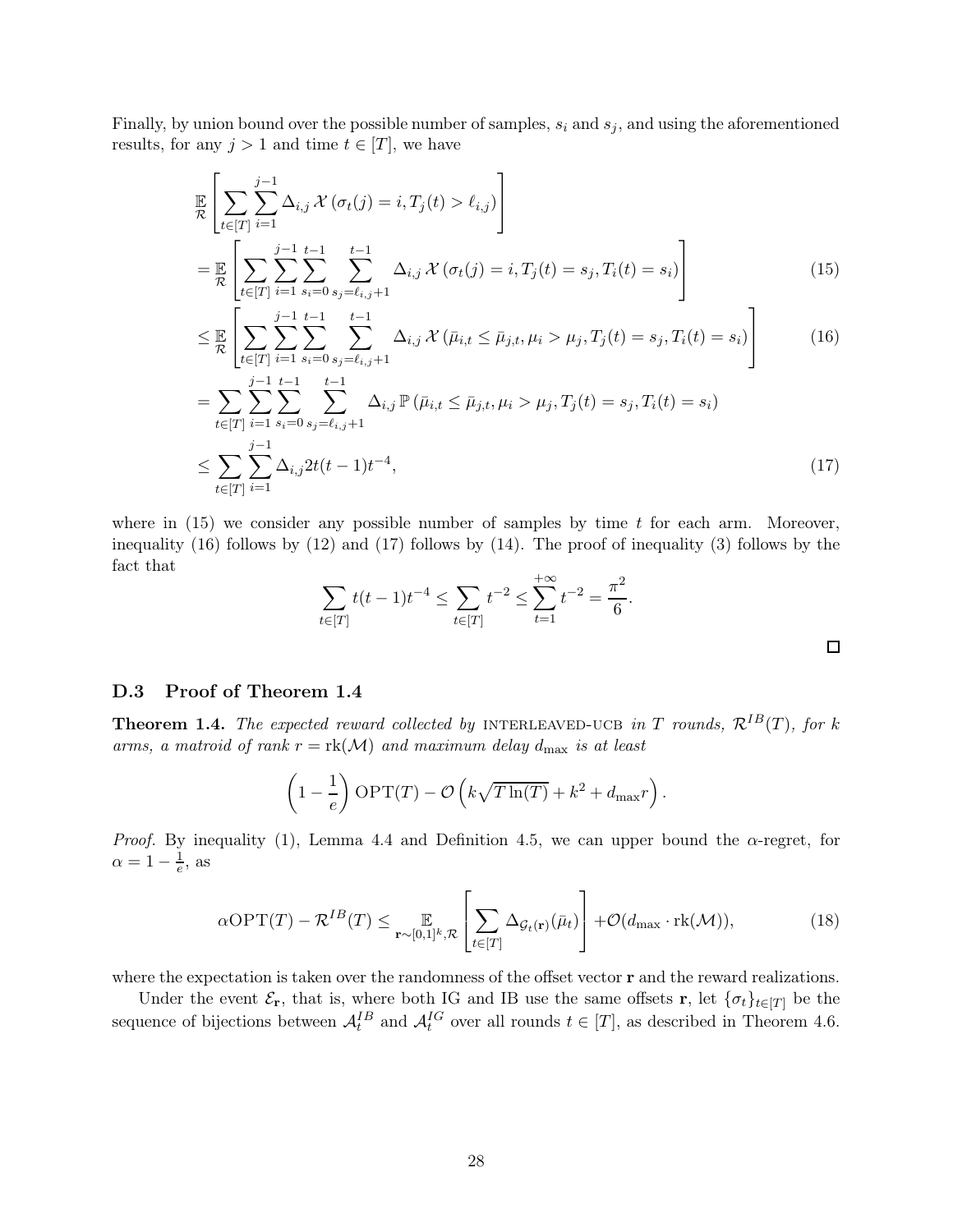Using Lemma [4.7,](#page-10-2) we have that

$$
\mathbb{E}_{\mathbf{r}\sim[0,1]^k,\mathcal{R}}\left[\sum_{t\in[T]}\Delta_{\mathcal{G}_t(\mathbf{r})}(\mu_t)\right] = \mathbb{E}_{\mathbf{r}\sim[0,1]^k,\mathcal{R}}\left[\sum_{t\in[T]}\sum_{i\in\mathcal{A}_t^{IG}}\Delta_{i,\sigma_t^{-1}(i)}\right]
$$
\n
$$
= \mathbb{E}_{\mathbf{r}\sim[0,1]^k,\mathcal{R}}\left[\sum_{t\in[T]}\sum_{i\in\mathcal{A}_t^{IG}}\sum_{j\in\mathcal{A}}\Delta_{i,j}\mathcal{X}(\sigma_t(j) = i)\right]
$$
\n
$$
\leq \mathbb{E}_{\mathbf{r}\sim[0,1]^k,\mathcal{R}}\left[\sum_{t\in[T]}\sum_{j\in\mathcal{A}}\sum_{i\n(19)
$$

where in the last inequality we restrict ourselves to arms  $i < j$ , where  $\Delta_{i,j} > 0$ .

Now using the results of Lemma [4.8,](#page-11-0) we can further upper bound [\(19\)](#page-28-0) as

<span id="page-28-0"></span>
$$
\mathbb{E}_{\mathbf{r}\sim[0,1]^k,\mathcal{R}}\left[\sum_{t\in[T]}\sum_{j\in\mathcal{A}}\sum_{i\n
$$
=\mathbb{E}_{\mathbf{r}\sim[0,1]^k,\mathcal{R}}\left[\sum_{t\in[T]}\sum_{j\in\mathcal{A}}\sum_{i\n
$$
+\mathbb{E}_{\mathbf{r}\sim[0,1]^k}\left[\mathbb{E}_{\mathcal{R}}\left[\sum_{t\in[T]}\sum_{j\in\mathcal{A}}\sum_{i\ell_{i,j})\right]\right]< math="">\n
$$
\leq \sum_{j>1}\frac{16}{\Delta_{j-1,j}}\ln(T)+\frac{\pi^2}{3}\sum_{j>1}\sum_{i=1}^{j-1}\Delta_{i,j}.\tag{20}
$$
\ell_{i,j})\right]\right]<>
$$
$$
$$

By combining inequalities [\(18\)](#page-27-3), [\(19\)](#page-28-0) and [\(20\)](#page-28-1), we can upper bound the regret as a function of the gaps as follows:

$$
\alpha \text{OPT}(T) - \mathcal{R}^{IB}(T) \le \sum_{j>1} \frac{16}{\Delta_{j-1,j}} \ln(T) + \frac{\pi^2}{3} \sum_{j>1} \sum_{i=1}^{j-1} \Delta_{i,j} + \mathcal{O}(d_{\text{max}} \cdot \text{rk}(\mathcal{M})) \quad \text{(gap-dependent regret)}.
$$

In order to conclude the proof of the theorem, we would like to construct a regret bound that is independent of the gaps. The standard method is to partition the suboptimality gaps into "small" and "large" and, then, separately study their contribution to the regret. Specifically, for each  $j \in \mathcal{A}$ and fixed  $\epsilon > 0$ , we define:

<span id="page-28-1"></span>
$$
S_j = \{i < j \mid \Delta_{i,j} \le \epsilon\} \text{ and } L_j = \{i < j \mid \Delta_{i,j} > \epsilon\}.
$$

Starting again from [\(19\)](#page-28-0) and noticing that the total regret due to small gaps can be at most  $\epsilon \cdot T$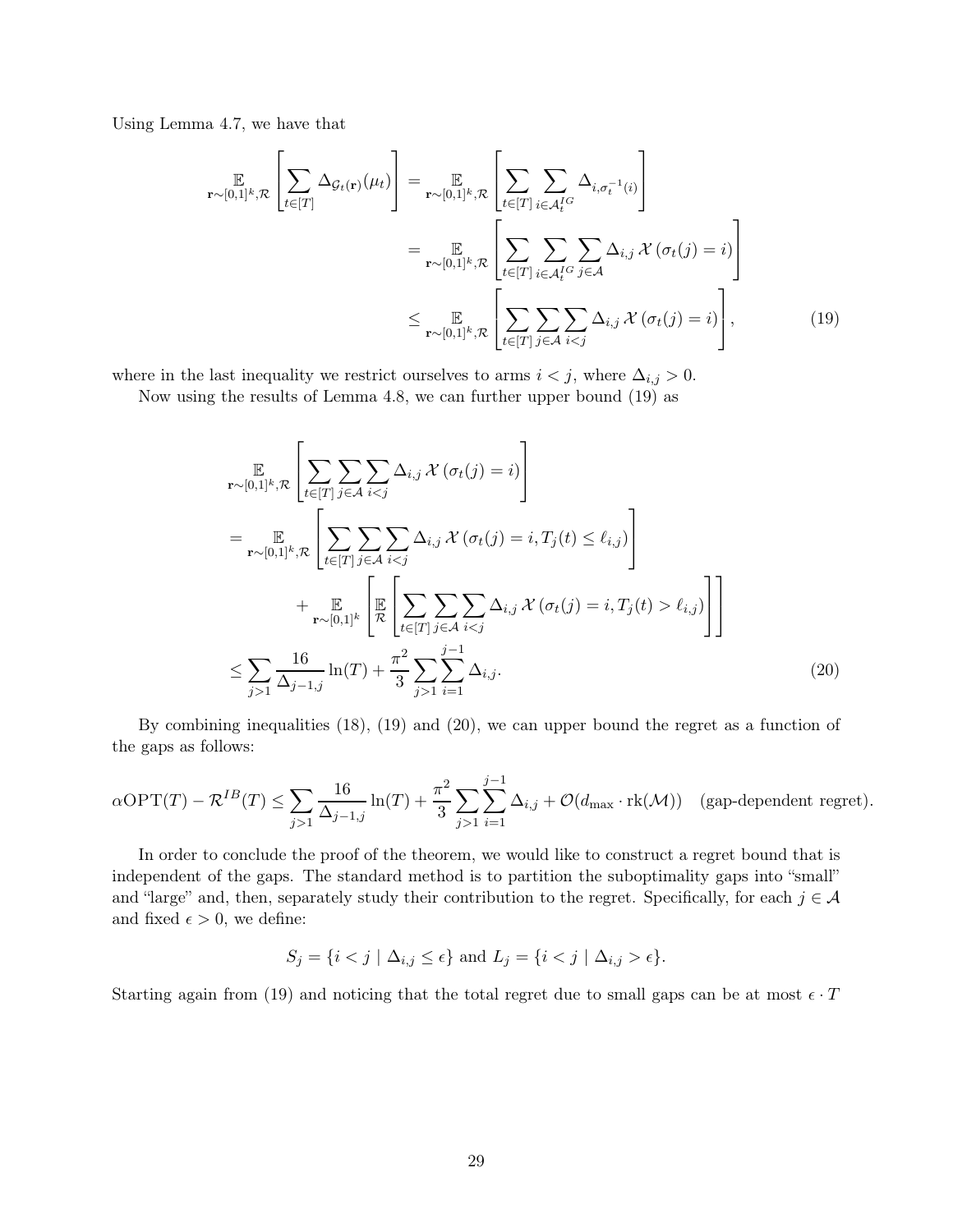per arm, we have

$$
\mathbb{E}_{\mathbf{r}\sim[0,1]^k,\mathcal{R}}\left[\sum_{t\in[T]}\sum_{j\in\mathcal{A}}\sum_{i\n
$$
=\mathbb{E}_{\mathbf{r}\sim[0,1]^k,\mathcal{R}}\left[\sum_{t\in[T]}\sum_{j\in\mathcal{A}}\sum_{i\in S_j}\Delta_{i,j}\mathcal{X}(\sigma_t(j)=i)\right]+\mathbb{E}_{\mathbf{r}\sim[0,1]^k,\mathcal{R}}\left[\sum_{t\in[T]}\sum_{j\in\mathcal{A}}\sum_{i\in L_j}\Delta_{i,j}\mathcal{X}(\sigma_t(j)=i)\right]
$$
\n
$$
\leq \epsilon kT+\mathbb{E}_{\mathbf{r}\sim[0,1]^k,\mathcal{R}}\left[\sum_{t\in[T]}\sum_{j\in\mathcal{A}}\sum_{i\in L_j}\Delta_{i,j}\mathcal{X}(\sigma_t(j)=i)\right].
$$
\n(21)
$$

We now focus only on the regret due to the large gaps, namely, the pairs i, j such that  $j \in \mathcal{A}$ and  $i \in L_j$ , which implies that  $\Delta_{i,j} > \epsilon$ . By exactly the same analysis as in the gap-dependent case, we can reach inequality [\(20\)](#page-28-1), in the restricted case where the summations only include pairs of arms such that  $\Delta_{i,j} > \epsilon$  (notice that we can apply Lemma [4.8](#page-11-0) considering only the set  $L_j$  of arms for each  $j > 1$ ). In addition, using the fact that  $\Delta_{i,j} \leq 1$  for any  $i, j \in \mathcal{A}$ , we have

$$
\mathbb{E}_{\mathbf{r}\sim[0,1]^k,\mathcal{R}}\left[\sum_{t\in[T]}\sum_{j\in\mathcal{A}}\sum_{i\in L_j}\Delta_{i,j}\,\mathcal{X}\left(\sigma_t(j)=i\right)\right]\leq \sum_{j>1}\frac{16}{\epsilon}\ln(T)+\frac{\pi^2}{6}k(k-1). \tag{22}
$$

By combining inequalities [\(21\)](#page-29-1) and [\(22\)](#page-29-2) with [\(18\)](#page-27-3) and [\(19\)](#page-28-0), we have

$$
\alpha \text{OPT}(T) - \mathcal{R}^{IB}(T) \le \epsilon kT + \frac{16k}{\epsilon} \ln(T) + \frac{\pi^2}{6} k(k-1) + \mathcal{O}(d_{\text{max}} \cdot \text{rk}(\mathcal{M})).
$$

Finally, by setting  $\epsilon = 4\sqrt{\frac{\ln(T)}{T}}$  $\frac{(1)}{T}$ , we get that

 $\alpha \text{OPT}(T) - \mathcal{R}^{IB}(T) \leq 8k\sqrt{T\ln(T)} + \frac{\pi^2}{6}$  $\frac{1}{6}k(k-1) + \mathcal{O}(d_{\text{max}} \cdot \text{rk}(\mathcal{M}))$  (gap-independent regret).

Therefore, we can conclude that the expected reward collected by IB in T rounds is at least

$$
\left(1 - \frac{1}{e}\right) \text{OPT}(T) - \mathcal{O}\left(k\sqrt{T\ln(T)} + k^2 + d_{\text{max}} \cdot \text{rk}(\mathcal{M})\right).
$$

<span id="page-29-2"></span><span id="page-29-1"></span> $\Box$ 

## <span id="page-29-0"></span>E Additional Results

### E.1 Tight example for the naive greedy algorithm

**Lemma E.1.** For any  $d \geq 2$ , there exists an instance of the full-information variant of the MBB problem (where the mean rewards are known a priori) such that the greedy strategy that plays a maximum mean reward independent set among the available arms collects a  $(\frac{1}{2} + \frac{1}{2e})$  $\frac{1}{2d}$ )-fraction of the optimal expected reward.

*Proof.* We consider an infinite time horizon and a graphic matroid based on the graph  $G_d = (V_d, E_d)$ , which is recursively defined as follows: Let  $G_1 = (V_1, E_1)$  with  $V_1 = \{u, v\}$ ,  $E_1 = \{\{u, v\}\}\$ and assume that the arm associated with edge  $\{u, v\}$  has delay 1 and mean reward  $1 - \epsilon$ , for some  $\epsilon > 0$ .